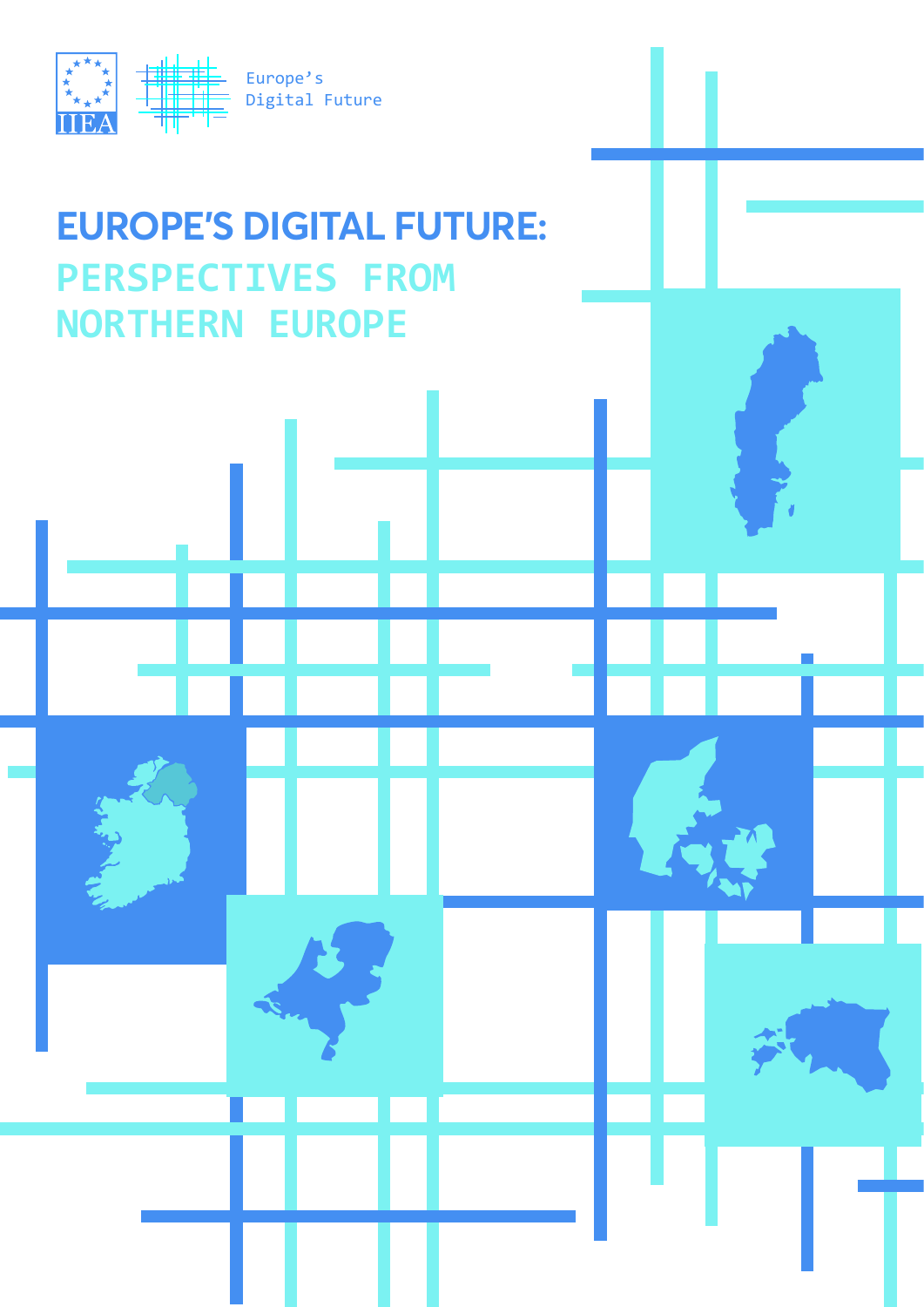#### **Authors**

Jan Høst Schmidt, Senior Adviser, Think Tank Europa, Denmark

Dr Adrian Venables, Senior Researcher, Tallinn University of Technology, Estonia

Séamus Allen, Digital Researcher, Institute of International and European Affairs (IIEA), Ireland

Brigitte Dekker, Researcher, The Clingendael Institute, Netherlands

Gunnar Hökmark, Chairperson, Stockholm Free World Forum, Sweden

#### **Editors**

**Andrew Gilmore, Deputy Director of Research, IIEA** 

Prof. Joyce O'Connor, Chair of the IIEA Digital Policy Group



# Europe's Digital Future

An IIEA project supported by Google

The views expressed in this report are those of the authors. They are not endorsed by the IIEA or Google.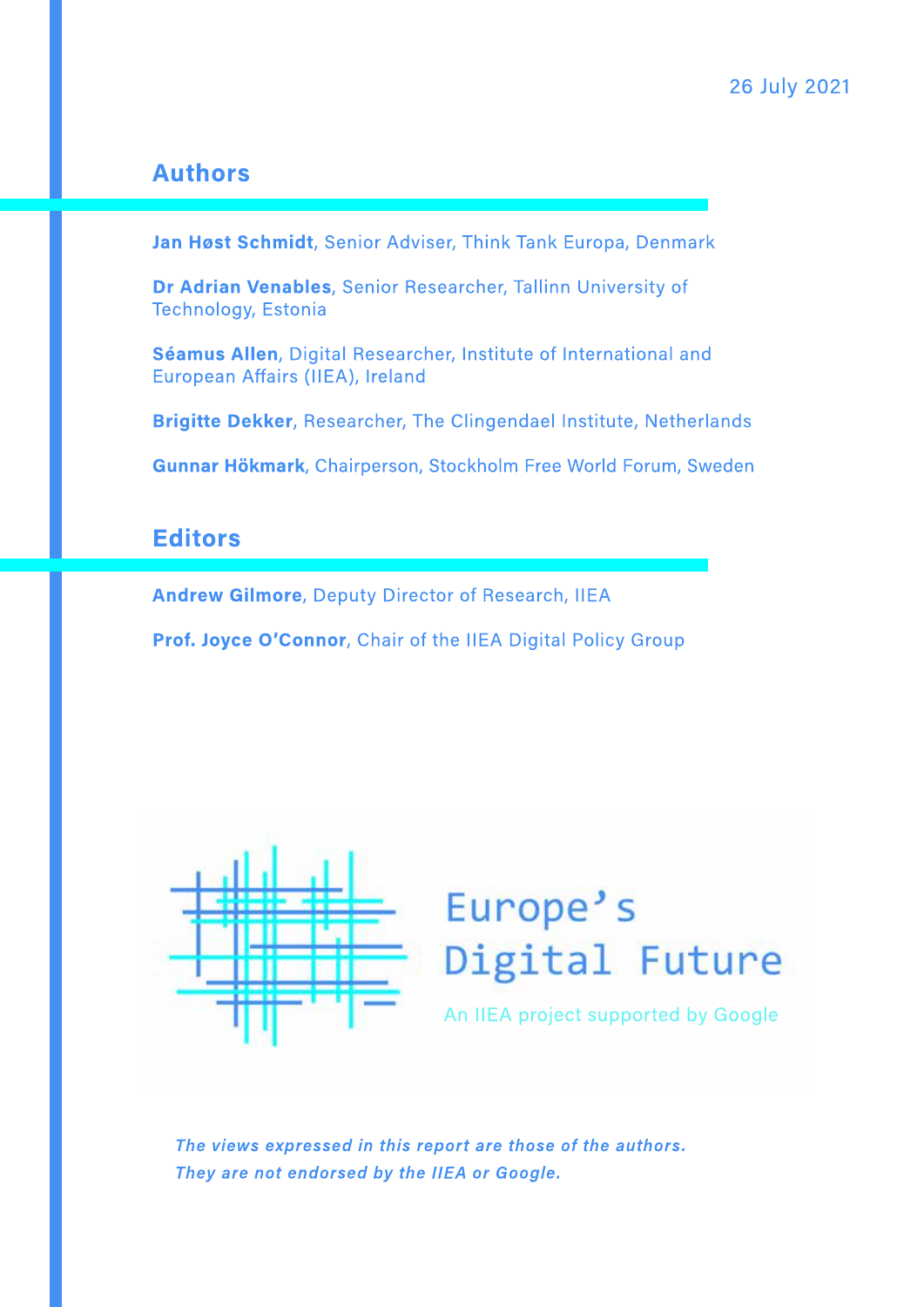# Contents

| $\Delta$ $\cap$ |
|-----------------|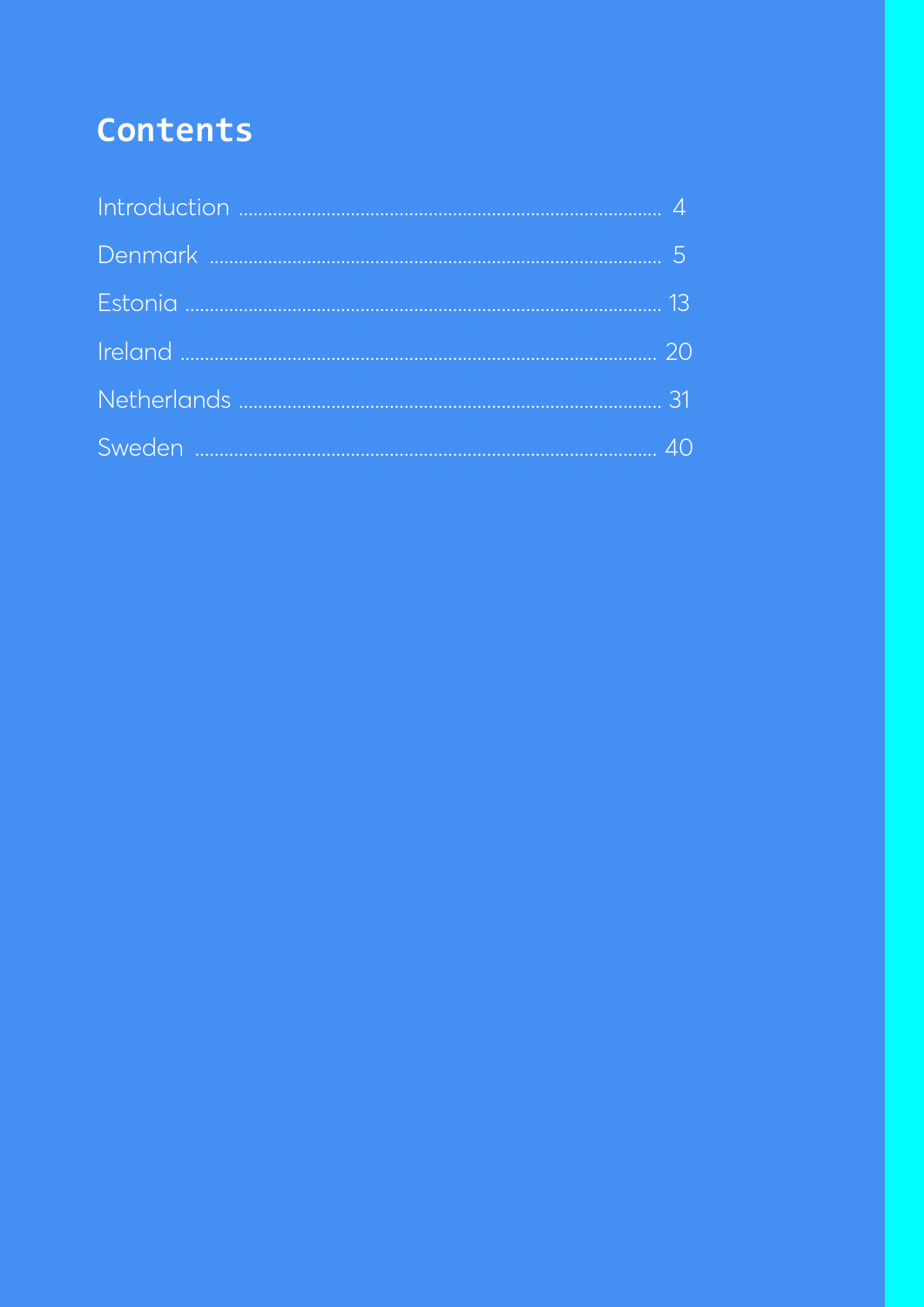# **Introduction**

The concept of 'digital sovereignty' has emerged as a prominent new theme in European digital policy, and is one which may have important implications for the future of the EU and its Member States.

The full scope and detail of the concept remain poorly defined, but European Commission President Ursula von der Leyen has written that digital sovereignty "describes the capability that Europe must have to make its own choices, based on its own values, respecting its own rules." The European Commission's *2030 Digital Compass: the European way for the Digital Decade* sought to flesh out the concept further, outlining the need to develop policies and technological capabilities that empower it to achieve a "sustainable and more prosperous digital future" while addressing Europe's digital "strategic weaknesses, vulnerabilities and high-risk dependencies."

While it is clear that the issue of digital sovereignty is one that could have far-reaching consequences for the EU, to date it has engendered only limited debate at national level in many EU Member States. As such, in early 2021, the Institute of International and European Affairs (IIEA) launched the *Europe's Digital Future* project, which is supported by Google, to explore what the concept of digital sovereignty means, and what future it might herald for the EU and for Europe's small, open economies, in particular.

In pursuit of this goal, the IIEA has convened a transnational network of institutions, initially comprised of think tanks and universities, from Denmark, Estonia, the Netherlands and Sweden, in addition to Ireland.

This is the first joint report published by this network1 . It seeks to highlight the perspectives of some of Europe's 'digital frontrunner' states. This report consists of short papers outlining the national perspectives of each participating Member State. These short papers seek to assess whether and to what extent these Member States have national debates or strategies on the topics that are related to

digital sovereignty; to identify key issues or interests in the debate that are particularly relevant for each Member State; and to offer an initial assessment of the possible implications of a digitally sovereign EU.

First, Jan Høst Schmidt of Think Tank Europa outlines Denmark's view of the topic. He notes his country's more sceptical view of the concept of European digital sovereignty, but identifies important European digital policy priorities which Denmark supports. Dr Adrian Venables of the Tallinn University of Technology (TalTech) highlights the positive contribution Estonia may be able to make to the development of European digital sovereignty by drawing on Estonia's experience as a leader in digitalisation. Séamus Allen of the Institute of International and European Affairs (IIEA) in Ireland describes how European digital sovereignty may have implications for many of Ireland's key interests, although to date the concept itself has received little attention in Ireland's public discourse. Brigitte Dekker of the Clingendael Institute presents the prominent discussion on digital sovereignty taking place in the Netherlands and outlines how the Netherlands is playing an active role in shaping Europe's digital policies. Finally, Gunnar Hökmark, of the Stockholm Free World Forum, provides a perspective from Sweden, noting his country's preference for a Europe that is open and competitive, and which does not close itself off from an increasingly digitalised world.

In a world in which digital technology plays an increasingly vital role across all aspects of society, the direction in which European digital policy develops will have significant implications for Europe's prosperity and society. The emerging nature of European digital sovereignty and the role this concept will play in shaping Europe's digital policy may thus have great importance for Europe's future and for the role of Europe in the world. This report is intended to provide a framework to promote further discussion, debate and research on this vital subject.

The IIEA would like to express its gratitude to the participating authors and their respective organisations for their work on this report, and for their ongoing participation in this project.

*As an independent forum, the IIEA does not express opinions of its own. The views presented in this report are those of the authors alone.*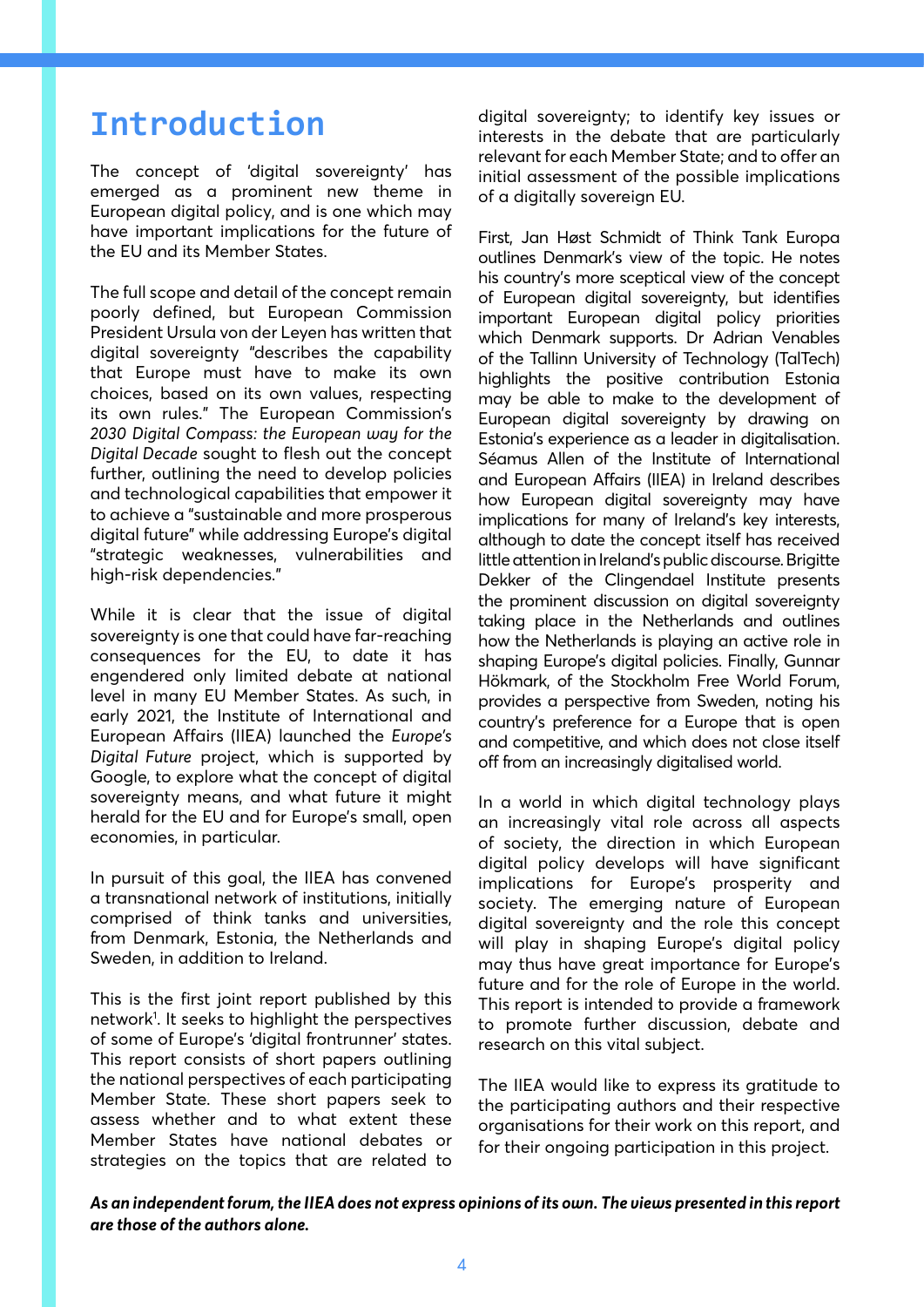

# **DENMARK**

*The limited Danish debate on EU Digital Sovereignty reveals clear scepticism about the concept of digital sovereignty.* 

**Jan Høst Schmidt**, Think Tank Europa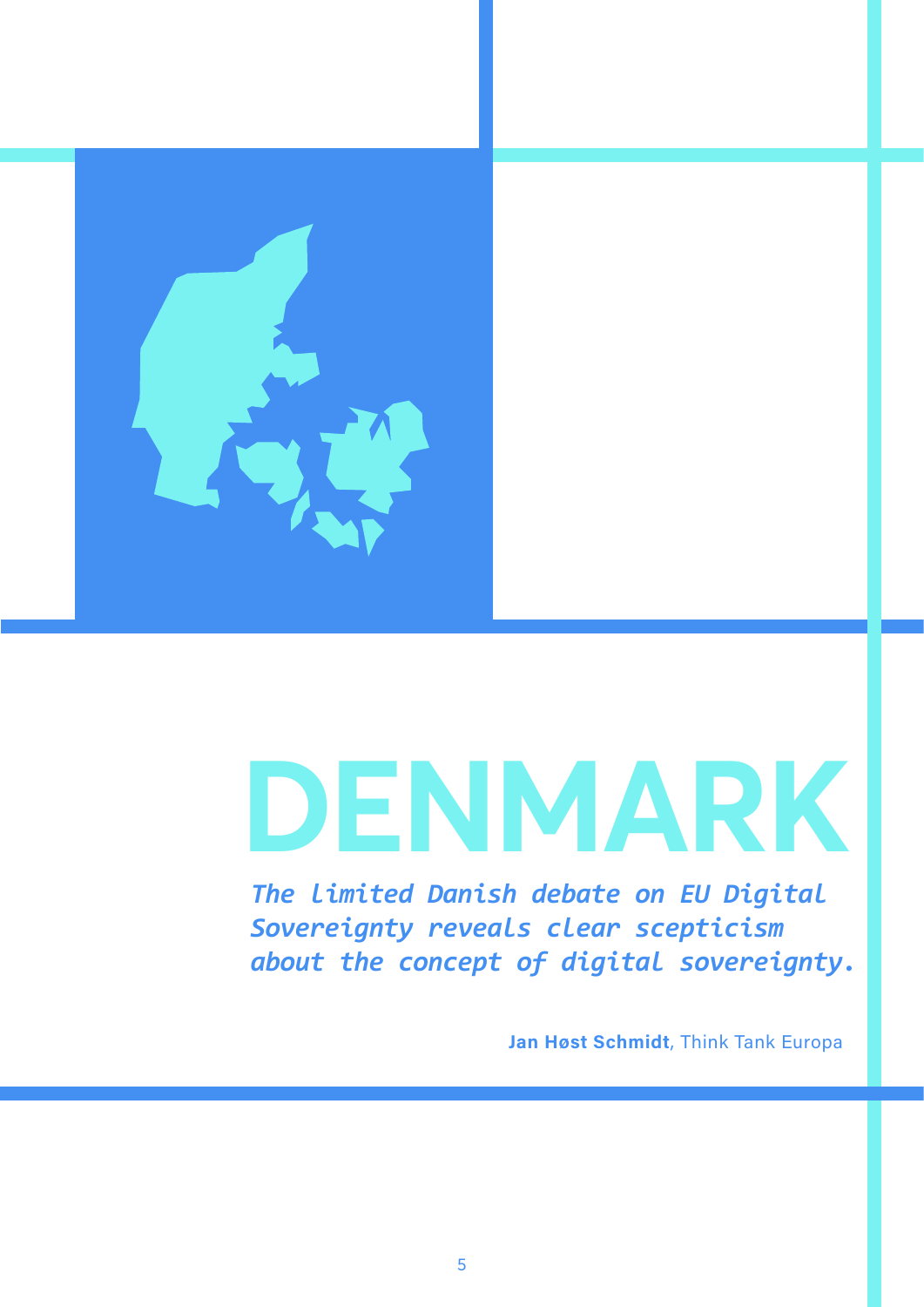# **Introduction**

The concept of EU Digital Sovereignty was launched by European Commission President Ursula von der Leyen in her first State of the Union speech on 16 September 2020. Referring to Europe's need for a digital transformation with emphasis on more data production and protection, European production of Artificial Intelligence (AI) and a strengthened digital infrastructure in the EU, the President announced that "None of this is an end in itself - it is about Europe's digital sovereignty, on a small and large scale".<sup>2</sup>

The term 'digital sovereignty' is widely used in EU policy circles and refers to the EU's ability to obtain a sense of independence from thirdcountry providers of key technologies.3 But it is also an unclear concept.

To the Danish Government, for example, the concept of digital sovereignty includes a risk of protectionism and loss of innovative industrial capacity. In several exchanges with the Danish Parliament on the German and Portuguese Presidencies' programmes on the Single Market and digitalisation, the Government has supported a strengthening of the EU's capacity to develop new digital technology and to ensure that the Digital Single Market operates on European values and rules. But the Danish Government also expresses concern that such a strategy must not lead to a closed-off Internal Market.4 In addition it should be noted that the use of the term 'sovereignty' in an EU-context is in itself sensitive in Denmark, where research has documented the prevalence of a strong public perception of EU-integration leading to the erosion of national sovereignty.<sup>5</sup>

The Danish Prime Minister together with the political leaders of Germany, Estonia and Finland co-signed a letter to Ursula von der Leyen ahead of the European Council on digitalisation in the EU, which took place ahead of the March EU Summit. In the letter, the four Prime Ministers call for the EU to build on its strengths and reduce its strategic weaknesses in digitalisation, but to avoid a protectionist approach.6

 In March 2021, the Danish Government launched a Commission on Digital Partnership with Danish business, social partners and experts to maintain Danish digital leadership and improve Danish businesses' competitiveness. The mandate of the Partnership Commission has no reference to the concept of EU Digital Sovereignty, although the Partnership Commission is asked to take account of international experiences in the digital area and EU digital initiatives.<sup>7</sup>

In June 2021, the Government launched a debate on regulation of the tech-giants on the basis of a White Paper. This White Paper calls for more responsibility for the tech-giants on data protection, more regulatory powers for the public authorities with respect to dominant positions of major platforms and a fairer tax contribution from the tech-giants.8

Despite scepticism about the term "EU digital sovereignty", the Government generally supports the regulatory line in the proposed Digital Services Act and Digital Markets Act as well as the proposal on AI.9

# **Denmark is amongst the top performers with respect to digital transformation**

According to the European Commission scoreboard on digital performance, Denmark ranks amongst the four best performing EUcountries, with Finland, Luxembourg and Netherlands, and on top of the global list over the period 2015-18, cf. Figure 1.<sup>10</sup>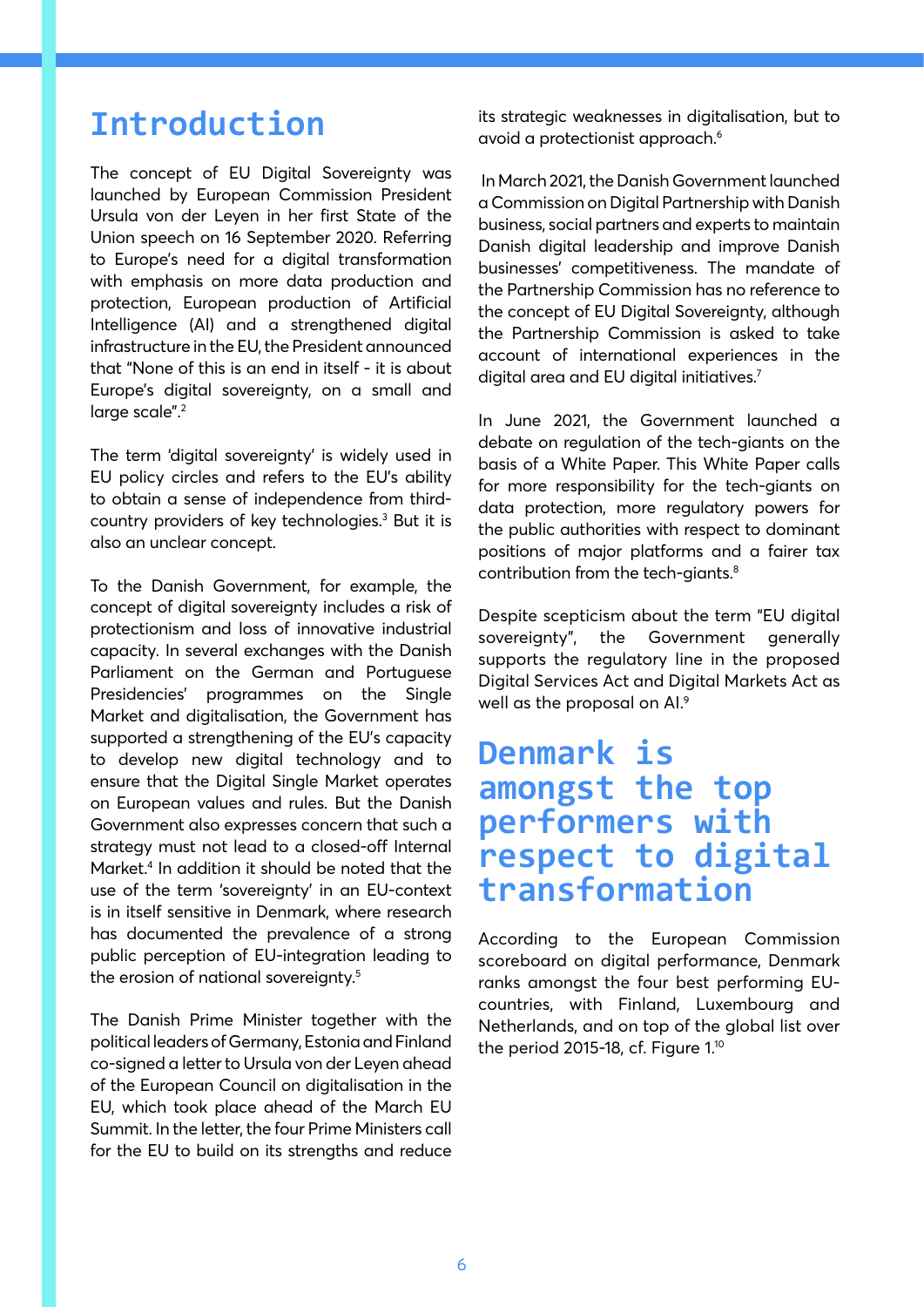



*Note: Denmark is in the EU top 4 category every year of the period and with the highest 4-year average together with Finland cf. International DESI 2020 final study report, Annex 3 table 6.* 

*Source: International Digital Economy and Society Index 2020, European Commission 2020 - https://digital-strategy. ec.europa.eu/en/policies/desi*

ICT plays an increasing role for Danes according to a study based upon a survey conducted by *The Danish Statistical Office*. 11

According to the 2020 report, 3.8 million Danes were e-shoppers in 2019, corresponding to approximately 80% of the population between 16-89 years. Compared to 2011, there were 900,000 more e-shoppers in 2019. The share of e-shoppers has increased especially in the elderly population, where it has tripled since 2011.

At 23%, Denmark is the EU country with the highest proportion of citizens who have used 'smart home' products, and at 81% is the EU country with the largest proportion of the

population between the ages of 16 and 74 years who use social networking services such as Facebook or Instagram.

In 2014, all communication with public authorities was made digital with exceptions for elderly people and people with special disabilities. In 2019, 90% of Danes used the obligatory public mailbox for communications with the public authorities, while 9% were exempted. To the question 'To what extent do you trust public authorities to take good care of your personal information?' most people responded 'high' or 'to some extent' (27% and 49%, respectively). 23% have lesser or no trust that the public authorities take good care of their personal information.12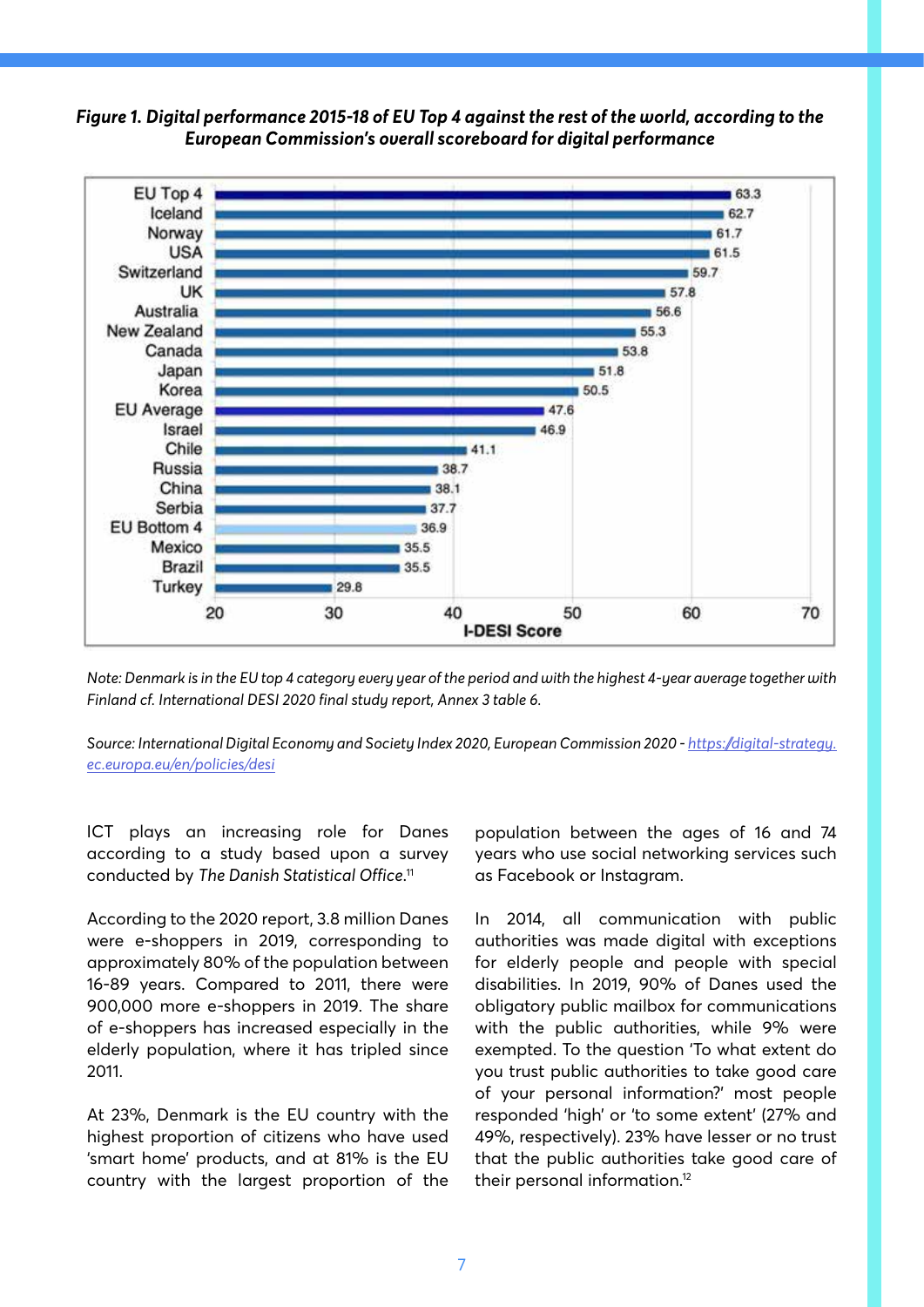### **Key issues in the Danish debate on digital transformation**

The debate in Denmark to a large extent focuses on how to further improve the national digital capacity of public and private sectors, including how to secure high-speed fiber and 5G in all parts of Denmark, how to improve the digital skills of the Danish population and how to secure continued trust in digital solutions and in the use of data, including how to regulate the tech-giants.

The Government's mandate to the Commission for Digital Partnerships covers five broad areas: The future digital public sector; the future of digital businesses and workplaces; a better public-private partnership and innovation; a data-driven society; and Denmark in the future.13 These broad areas are to a large extent comparable to the four areas outlined by the European Commission in its Communication "2030 Digital Compass: The European Way for the Digital Decade".14

According to its mandate, the Danish Commission shall take account of ongoing work on a digital strategy for the entire public sector, for relations between the public and private sectors, on a national strategy for cyber- and information security and on a strategy for better coverage of remote areas of Denmark.15

The Association of Danish Industries, DI, that will be a key player in the work of the Partnership Commission, has presented 46 proposals to improve digital transformation in Denmark. The DI's plan to a large extent focuses on simpler regulation through digitalisation of the regulation, securing better competences in digital skills in the workforce plus support to Danish SMEs to develop smart digital solutions and use new technologies such as AI. The DI plans to launch a large debate amongst Danish businesses to discuss the individual parts of its plan to deliver input to the Digital Partnership Commission.16

As part of the Danish digital transformation process, the Danish Recovery and Resilience Plan (RRF-plan) reserves spending of €0.4 billion for digitalisation projects, mostly in the public sector, corresponding to 25% of the plan. €0.2 bn is for a project to establish a digitalised carbon emissions tax in Denmark as part of its ambition to reach 70% CO2-reduction in 2030. The Recovery and Resilience Plan in addition supports the digital transition through investments in strengthened connectivity and increased digital export opportunities for SMEs plus an upgrade of digitalisation in the health care sector.<sup>17</sup>

On top of EU-funds for investments in spreading ultra-fast fiber to remote areas of Denmark, the Government has agreed with the main telecom companies operating in Denmark to secure a roll out of 5G to 75%. of the Danish population by 2025. This agreement has been reached in the context of the auctioning out of frequency allowances for the 3.5 GHz-band to the companies.<sup>18</sup>

Irrespective of its concern about the term "EU Digital Sovereignty", the Government recognises the need, in certain cases, for support to strengthen critical technologies with identified high risk dependencies. But in such a case the identification of those technologies should take place on the basis of a transparent analysis with clear identified criteria.19

The Government has, in exchanges with the Danish Parliament in May 2021, announced that it will work for an EU regulation of platforms, which in accordance with the general thrust of the Commission's proposals, will have clear and simple rules for platforms' responsibility with respect to illegal content. For AI, the framework should take account of the risks associated with the use of the technology, but also make it easier to innovate in this area and scale up cross-border wise. Finally, the Government supports new instruments to limit the market power of mega-platforms to ensure that they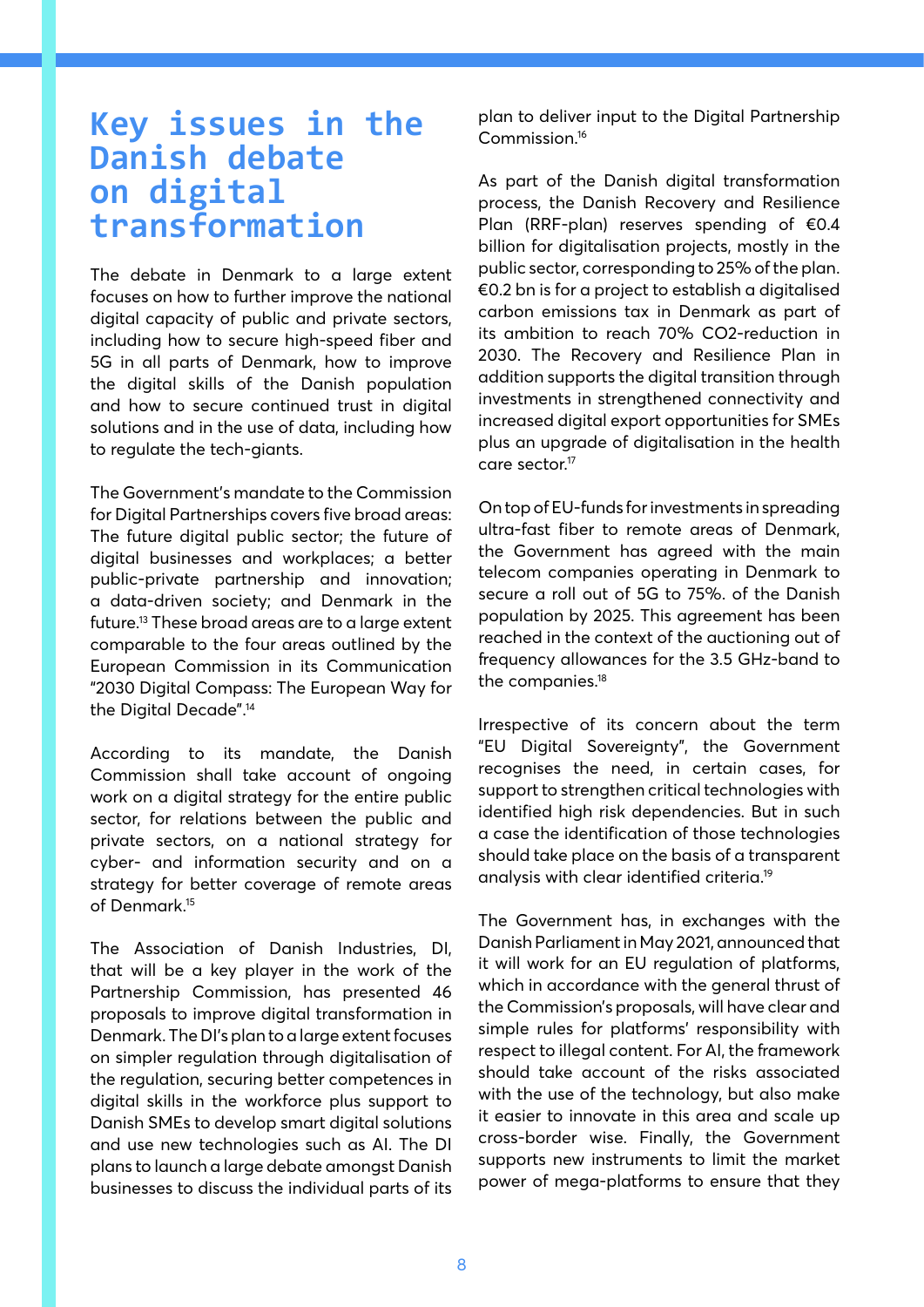do not prohibit other platforms from entering the market. In this context the Government is open for suggestions to target regulation of mega-platforms, for example, by preventing them from promoting their own services at the expense of other services.<sup>20</sup>

This line on the regulation of the platforms is repeated in the Government's White Paper on the better regulation of the tech-giants. The paper launches nine principles for debate, including more transparency on the platforms' business models and algorithms, more responsibility from the firms concerning content on the platforms, clearer limits on the platforms' dominant positions and a better contribution of the tech-giants via taxation.21

The DI advocates that Denmark should take an active part in the EU discussion on digital transformation, using best practice to make this regulation fit much better for the digital age.<sup>22</sup>

Recently the President of the IT-workers' Association, Prosa, criticised the GDPR for being too complicated, calling for a review of the policy. Prosa wants a system giving each citizen the possibility to decide who, for what and when the citizens' data will be used, and that the use of data is prohibited unless consent from the citizen has been given.23 So far this has not been taken up at the political level in Denmark. However, MEP Karen Melchior (Renew Europe) has raised the issue of continued reductions in the resources for the Danish Data Authority leading to a reduced capacity to act swiftly.24

On an EU digital tax, the former Danish Liberal Prime Minister, after having blocked the proposal together with other Member States in November 2018, changed course and adopted a favorable position - if the tech-giants did not, on a voluntary basis, pay more taxes in Denmark and the EU.25 The present Social-Democratic Government in its White Paper seems to await the result of the negotiations in the OECD, hoping for an international solution after US-President Biden's proposal of a minimum corporate tax of 21%.26

# **Key elements for a better digital transformation of the EU and Denmark**

From a Danish perspective, to have positive implications, the EU strategy on digital transformation would have to focus on a number of elements, some of which are already part of the Commission's strategy for an EU digital compass, some of which have been developed by independent analysts, including Think Tank Europa<sup>27</sup>. First of all, EU businesses would have to cooperate and compete with global industries to be innovative. Direct support for development of technologies such as AI would have to take place on the basis of clear and transparent criteria. More EU and national resources would have to be devoted to developing new technologies and standards for these technologies.

An *ex-ante* risk-based regulation of AI as proposed by the Commission may work if based on clear criteria and rules. Details of that regulation should preferably be discussed with global partners.

Open and interoperable standards both off-line and online should be the rule, and standards should be developed in cooperation with important global partners. Besides technical criteria, energy efficiency and sustainability criteria will also have to be developed for a more green and sustainable European economy.

Regulation of platforms should ensure compliance with the rules of content and rules ensuring a fair and high level of competition among all platforms operating in the EU. To this effect a special set of rules for megaplatforms or gatekeepers, as proposed by the Commission, would seem appropriate. But it should not discriminate, and should be for all mega-platforms including EU-based ones.

It will be important for the EU to have the means to break-up big tech companies in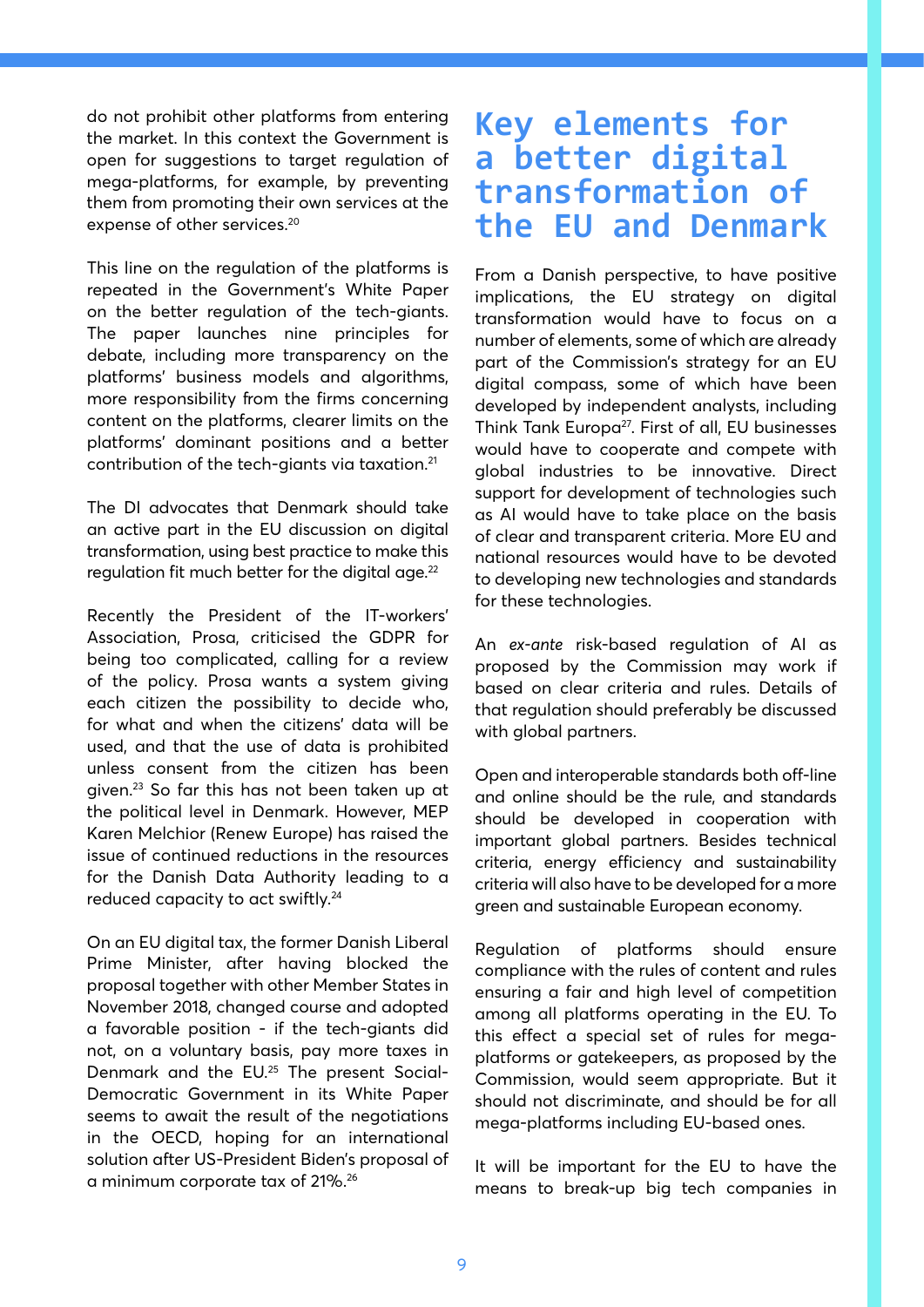case of abuse of dominant positions, but the European Commission should allow tech and telecommunication companies in the EU to scale-up, especially via cross-border mergers, in order to leave room for more private investments in connectivity and innovation.

More EU resources, including more financial support from the structural funds, and national resources will also have to be allocated to promote the faster roll-out of ultra-fast fiber and 5G in the EU and to support digital skills in the population. Following the Danish experience, it might be envisaged that plans could include targets with respect to the timing and percentage of the population who will benefit from the roll-out of 5G in connection with contracts for licenses for radio spectrums.

Intra-EU cooperation of data centres should be developed. The GDPR, which has been a success, should nevertheless be reviewed to improve clarification and reduce complexity. To this effect the regulation should focus less on individual consent and more on *exante* responsibility for data use and liability for reasonably foreseeable harms for data users. Collection of data like traffic data and to a certain extent car data should be allowed, whereas use of health data should be prohibited unless explicit permission is given by the individual citizen. Reference to sex, race and religion should not be processed, unless explicit consent has been given by the citizen.

The devil will be in the details of the proposals which will be part of the strategy. In a Danish context, it is at this stage clear that the term EU digital sovereignty is not mobilising Danish support. However, the elements highlighted above will, if implemented in practice, lead to big benefits for EU societies and for business competitiveness.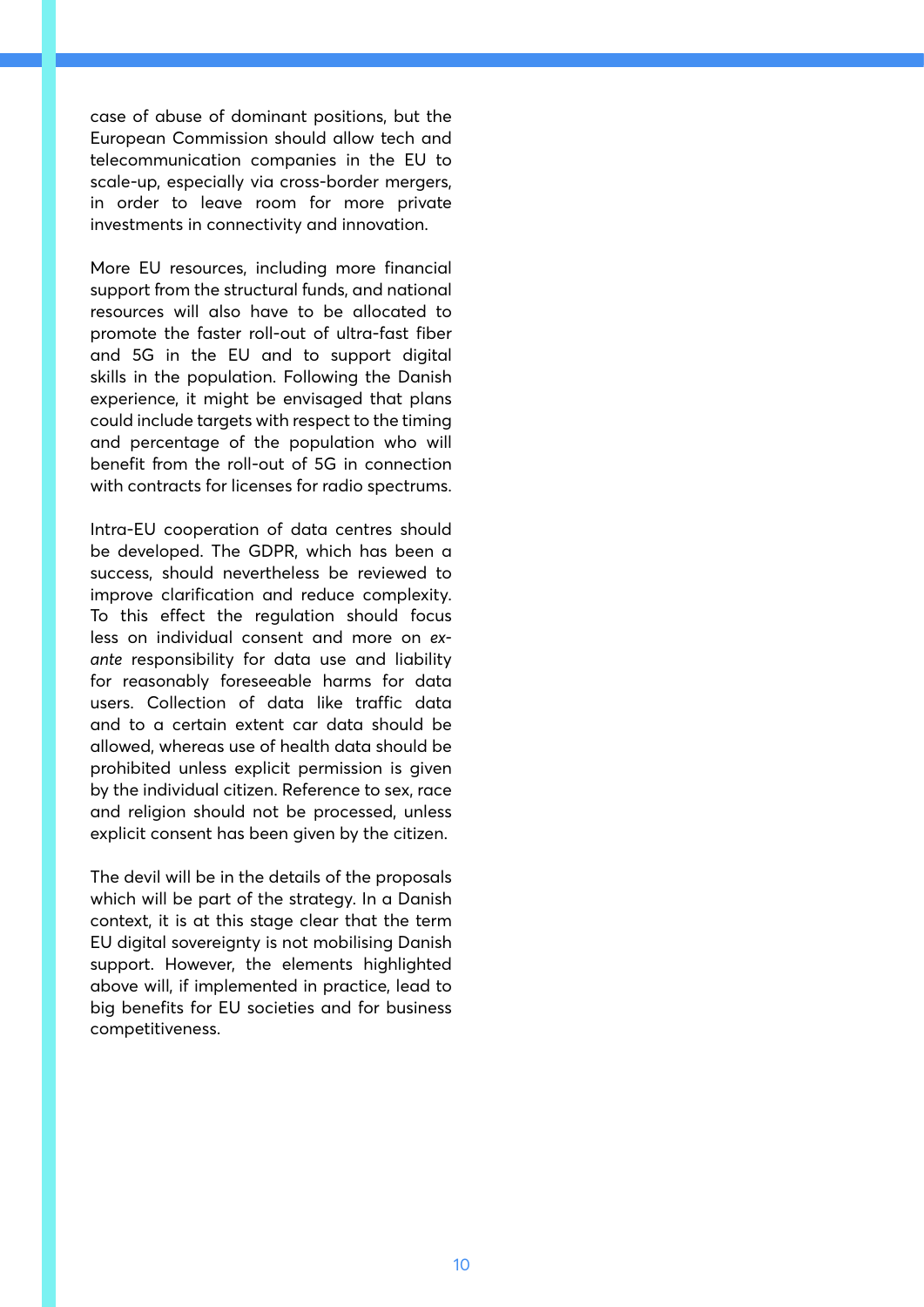# **Endnotes**

1. The first report of this project, *European Sovereignty in the Digital Age*, by Séamus Allen, IIEA, provides an overview of the digital sovereignty debate to date, and can be downloaded here: https://www. iiea.com/publications/european-sovereignty-in-the-digital-age

2. State of the Union 2020 Address by President Ursula von der Leyen, European Commission. https://ec.europa.eu/info/strategy/strategic-planning/state-union-addresses/state-union-2020\_en

3. *EU 'punching well below its weight' in digital technologies*, von der Leyen warns, EurActiv. https://www. euractiv.com/section/digital/news/eu-punching-well-below-its-weight-in-digital-technologiesvon-der-leyen-warns/

4. *Answer to Question No 2672021 at the request of the Business Committee*, Folketingets Erhvervsudvalg, https://www.ft.dk/samling/20201/almdel/eru/spm/267/svar/1738550/2322808/index.htm

5. *Suveræne Danmark (2017)*, Think Tank EUROPA. http://thinkeuropa.dk/pdf/Rapport\_Suveraene\_ Danmark\_final.pdf

6. *Letter from the leaders of Denmark, Estonia, Germany and Finland to Commisison President von der Leyen*, published in *Politico* https://www.politico.eu/wp-content/uploads/2021/03/01/DE-DK-FI-EE-Letter-to-COM-President-on-Digital-Sovereignty\_final.pdf

7. *Nyt digitaliseringspartnerskab skal bringe Danmark stærkere ind i fremtiden*, Finansministeriet https:// www.regeringen.dk/nyheder/2021/nyt-digitaliseringspartnerskab-skal-bringe-danmark-ogdanske-virksomheder-ud-af-coronakrisen-og-staerkere-ind-i-fremtiden/

8. *Mod et bedre samfund med tech-giganter*, Regeringen https://em.dk/media/14217/hvidbogtechgiganter.pdf

9. *Samlenotat fra Erhvervsministeriets notat af 4.maj 2021.* FT EEU. https://www.eu.dk/samling/20201/ raadsmoede/573064/bilag/3/2393210.pdf

10. *International Digital Economy and Society Index 2020*, European Commission. https://digitalstrategy.ec.europa.eu/en/policies/desi

11. The survey is based upon a harmonised EU questionnaire (ICT usage by individuals and in households 2019), but the study additionally covers a range of specific national questions. See IT-anvendelse i befolkningen, Danmarks Statistik, March 2020- https://www.dst.dk/Site/Dst/ Udgivelser/GetPubFile.aspx?id=29449&sid=itbef2019

12. Ibid.

13. *Digitaliseringspartnerskab om Danmarks digitale fremtid* https://fm.dk/media/18780/kommissoriumfor-digitaliseringspartnerskab-om-danmarks-digirale-fremtid\_a.pdf

14. *The Digital Compass*, European Commission. https://digital-strategy.ec.europa.eu/en/policies/ digital-compass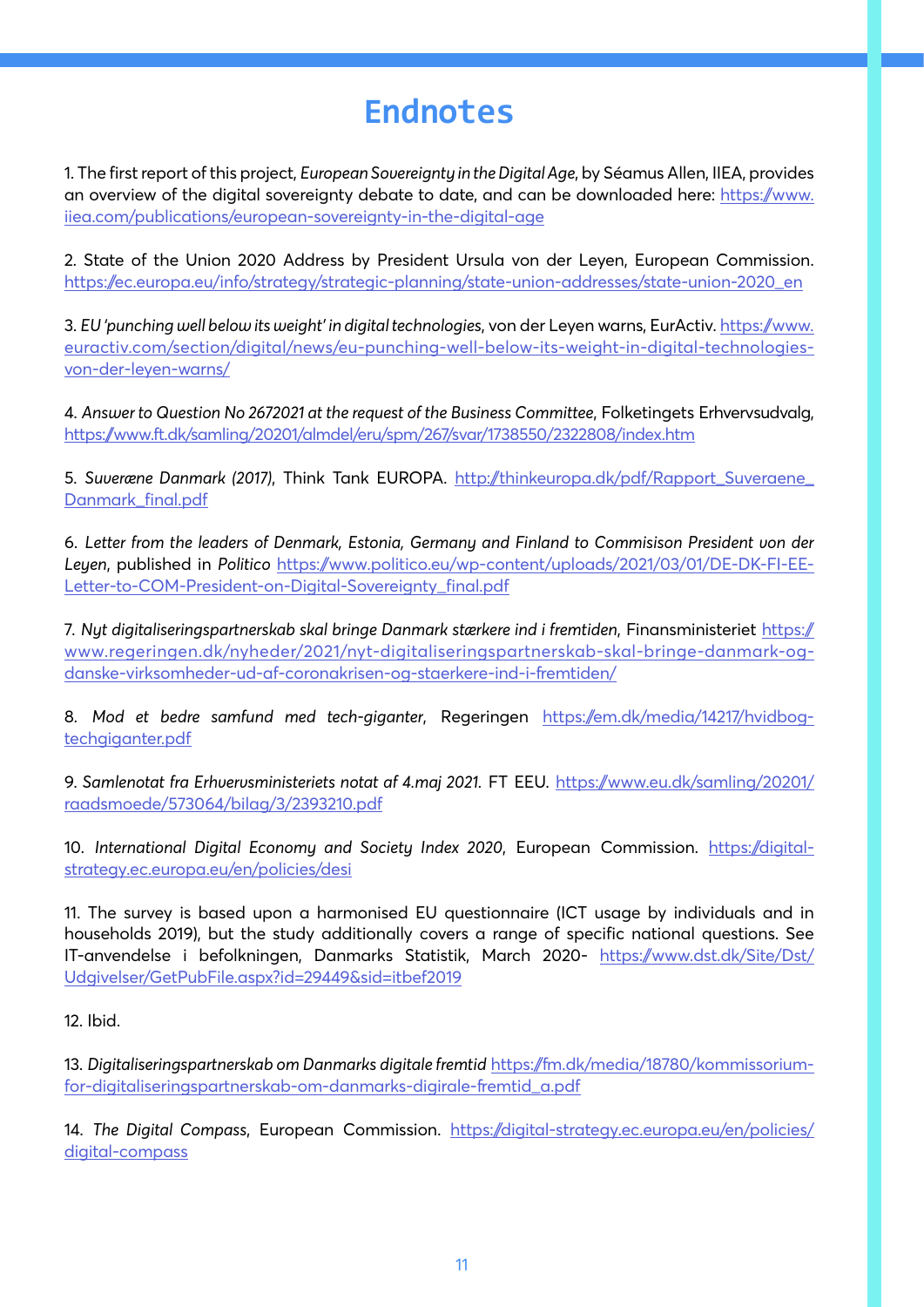15. Ibid.

16. *Digitalt partnerskab styrker kickstart efter coronakrise*, DI. https://www.danskindustri.dk/di-business/ arkiv/nyheder/2021/3/di-digitalt-partnerskab-styrker-kickstart-efter-coronakrise/

17. *Denmark's Recovery and Resilience Plan – Accelerating the Green Transition*. Government of Denmark https://fm.dk/media/18771/denmarks-recovery-and-resilience-plan-accelerating-the-greentransition\_web.pdf

18. *Danskerne får bedre dækning og hurtigere adgang til 5G*. Government of Denmark. https://ens.dk/ presse/danskerne-faar-bedre-daekning-og-hurtigere-adgang-til-5g

19. *Samlenotat fra Erhvervsministeriets notat af 4.maj 2021*. FT EEU https://www.eu.dk/samling/20201/ raadsmoede/573064/bilag/3/2393210.pdf 20 Debat om tyske fmd i november 2020

20. *Debat om tyske fmd i november 2020*

21. *Mod et bedre samfund med tech-giganter*, Regeringen. https://em.dk/media/14217/hvidbogtechgiganter.pdf

22. *Digitalt partnerskab styrker kickstart efter coronakrise*, DI. https://www.danskindustri.dk/di-business/ arkiv/nyheder/2021/3/di-digitalt-partnerskab-styrker-kickstart-efter-coronakrise/

23. *GDPR er uforholdsmæssigt kompliceret*, Niels Bertelsen, *Prosa* https://www.prosa.dk/artikel/gdpr-eruforholdsmaessigt-kompliceret/

24. *Karen Melchior om GDPR: Datatilsynet er afgørende – men bliver igen og igen beskåret, Karen Melchior, Altinget Digital*. https://www.altinget.dk/digital/artikel/karen-melchior-om-gdpr-datatilsynet-erafgoerende-men-bliver-igen-og-igen-beskaaret

25. *Statsminister Lars Løkke Rasmussens tale på Venstres EU-landemøde*, Published in *Venstre*. https:// www.venstre.dk/nyheder/venstres-formand-statsminister-lars-loekke-rasmussens-tale-til-venstreseu-landsmoede-2019.

26. *Mod et bedre samfund med tech-giganter*, Regeringen https://em.dk/media/14217/hvidbogtechgiganter.pdf

27. *The Digital Compass*, European Commission, https://digital-strategy.ec.europa.eu/en/policies/ digital-compass; and Disrupting Europe. From laggard to digital frontrunner, Think Tank Europa. http:// english.thinkeuropa.dk/node/213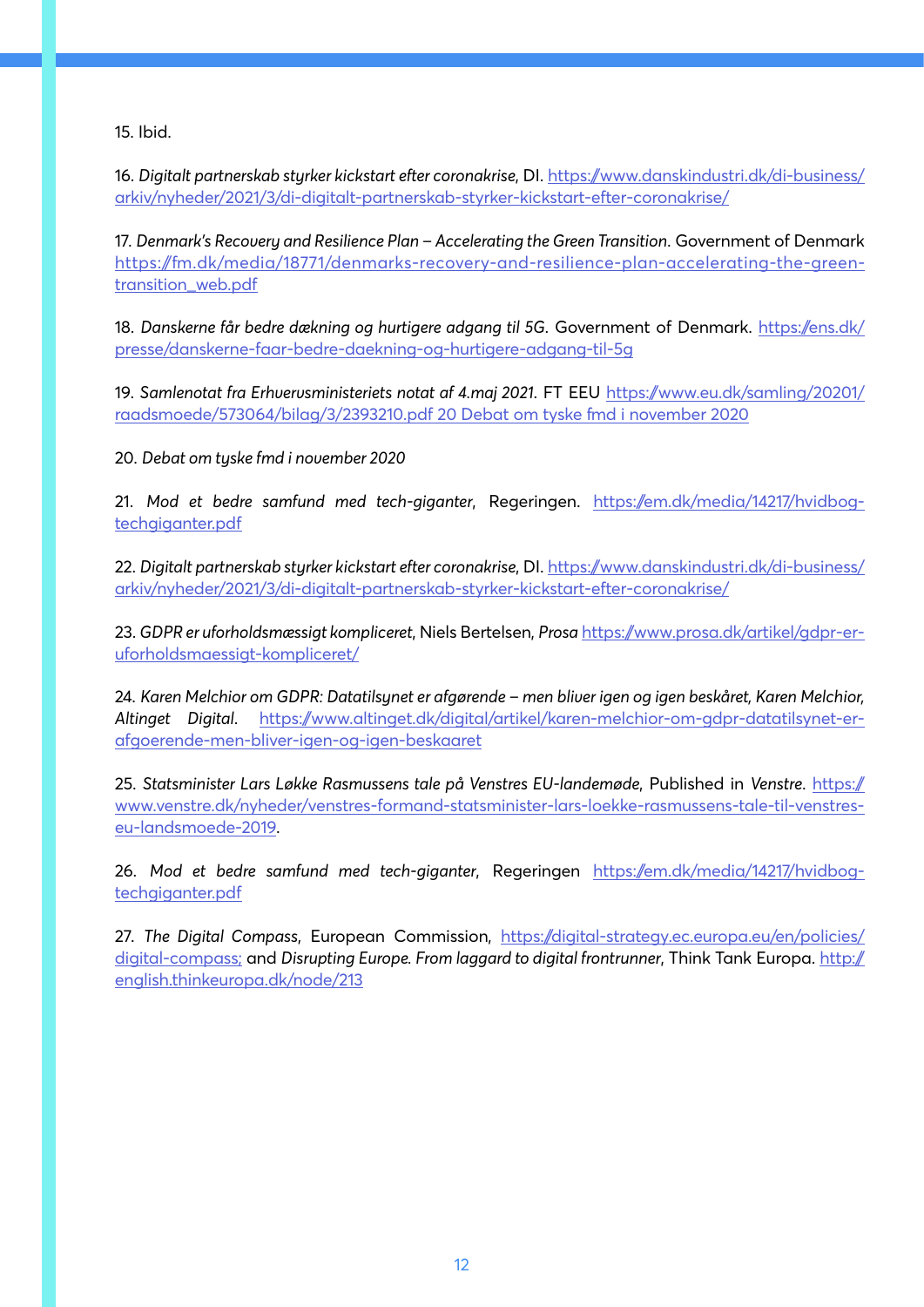

# **ESTONIA**

*An enthusiastic proponent of digital sovereignty, which offers much to this highly digitised nation.*

**Dr Adrian Venables**, Tallinn University of Technology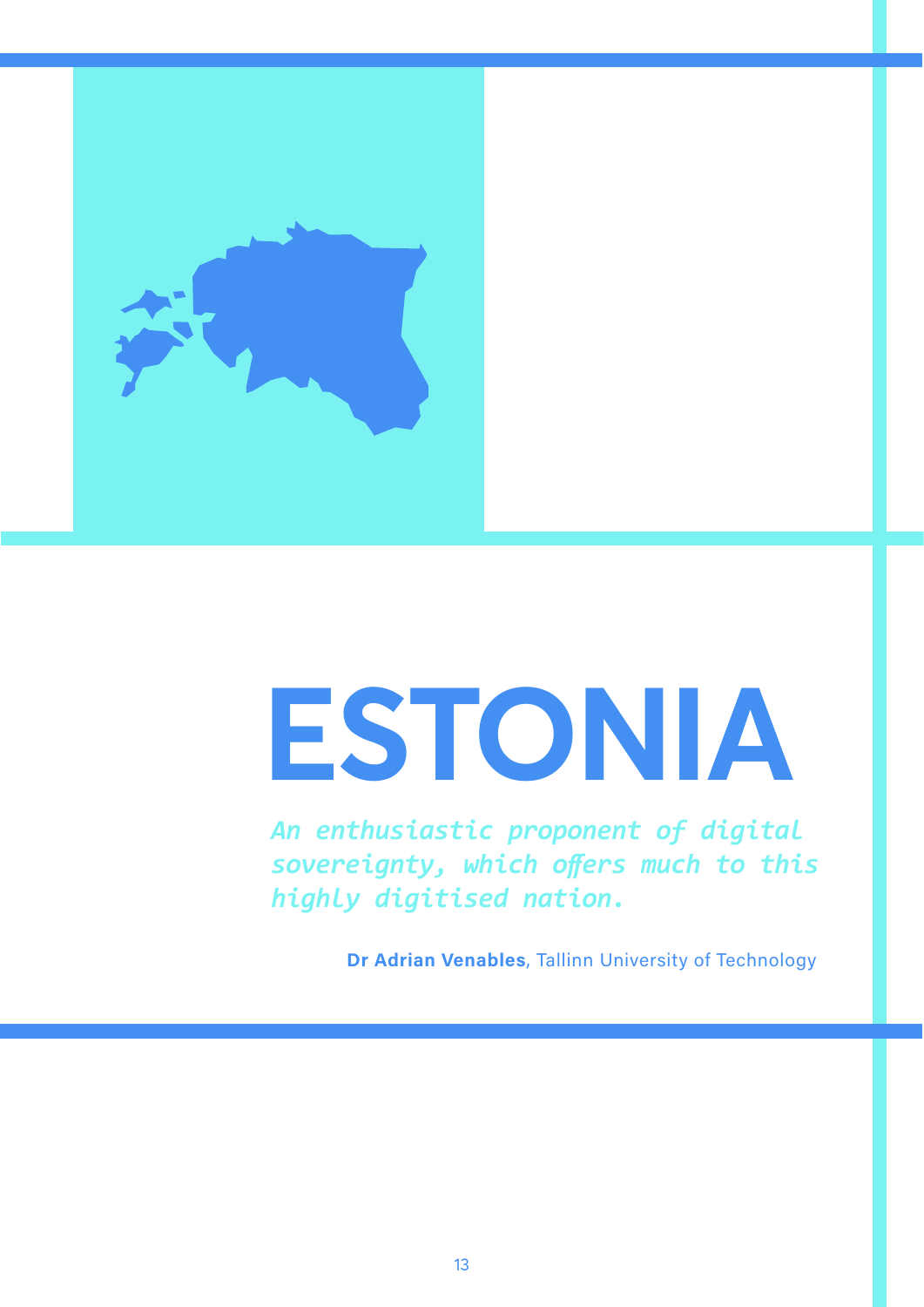# **Key issues in the Estonian debate on digital transformation**

Since it achieved independence in 1991, Estonia has arguably become best known for its rapid digital transformation, which began with the 'Tiger Leap' programme in 1996. Launched by President Lennart Meri, this connected all schools to the Internet by the year 2000 and was combined with large governmentbacked investments in computer networks and infrastructure.28 The culture of innovation resulted in Estonia being hailed as the 'world's most digital society' by Wired magazine in 2015.29 Estonia became known for technologybased start-ups, with Skype, Taxify (now Bolt), and Transferwise becoming global brands.

Although other countries have since caught up with Estonia in terms of digital transformation, the country still ranks highly in the European Commission's Digital Economy and Society Index (DESI).30 Most notably, Estonia ranks first in the digitisation of public services with over 99% of transactions with the government authorities available online, 24 hours a day. This is possible due to a national identification card, which is paired with a digital signature that has the same legal status as a hand signed written document. This enables Estonians to pay taxes, vote, conduct banking transactions and access their health records online. The advantages of this system is acknowledged by the population, with 95% of taxes filed online using information stored in a pre-filled form.<sup>31</sup> E-services are only unavailable for marriages, divorces and real estate transactions, although as a result of COVID-19, there is an initiative to conduct some of the initial procedural elements remotely as well.<sup>32</sup>

The introduction to the digital society starts at school with web applications enabling parents, teachers and students to collaborate and organise information. Teachers enter grades, attendance information, homework and message individual pupils or entire classes. This information is also accessible by parents who stay closely involved with their children's progress. Due to this technology, Estonia was able to quickly switch to remote learning during the COVID pandemic and as a result fared better than many other countries.33 With a quarter of a century of digital innovation and a culture that constantly seeks to improve and modernise, Estonia is in a prime position to lead Europe's path to digital sovereignty.

# **Estonia's contribution to Europe's digital sovereignty**

With a society already well aware of the benefits of digitalisation, Estonia has been quick to recognise and promote the advantages of European digital sovereignty. From a national perspective, the country will benefit significantly from more Europe-wide digital transactions. As a small nation of only 1.3 million situated on the north-eastern edge of Europe, Estonia is disadvantaged in several ways. Although space for manufacturing industries is plentiful, geographically long supply chains and limited personnel resources provide unfavourable conditions when competing in traditional markets against other central European countries. With time and space constraints not an issue in the supply of digital services, Estonia is in a prime position to exploit the opportunities presented by greater European digital sovereignty.

Keen to increase the progress towards what has been termed a 'digital single market', in March 2021, the Prime Minister of Estonia joined Heads of State of Finland, Denmark and Germany in writing a joint letter to the President of the European Commission. Highlighting that Europe is falling behind its international competitors, the letter emphasised the advantages of greater digital transformation. Drawing parallels to the established norms in the trade of physical goods between nations,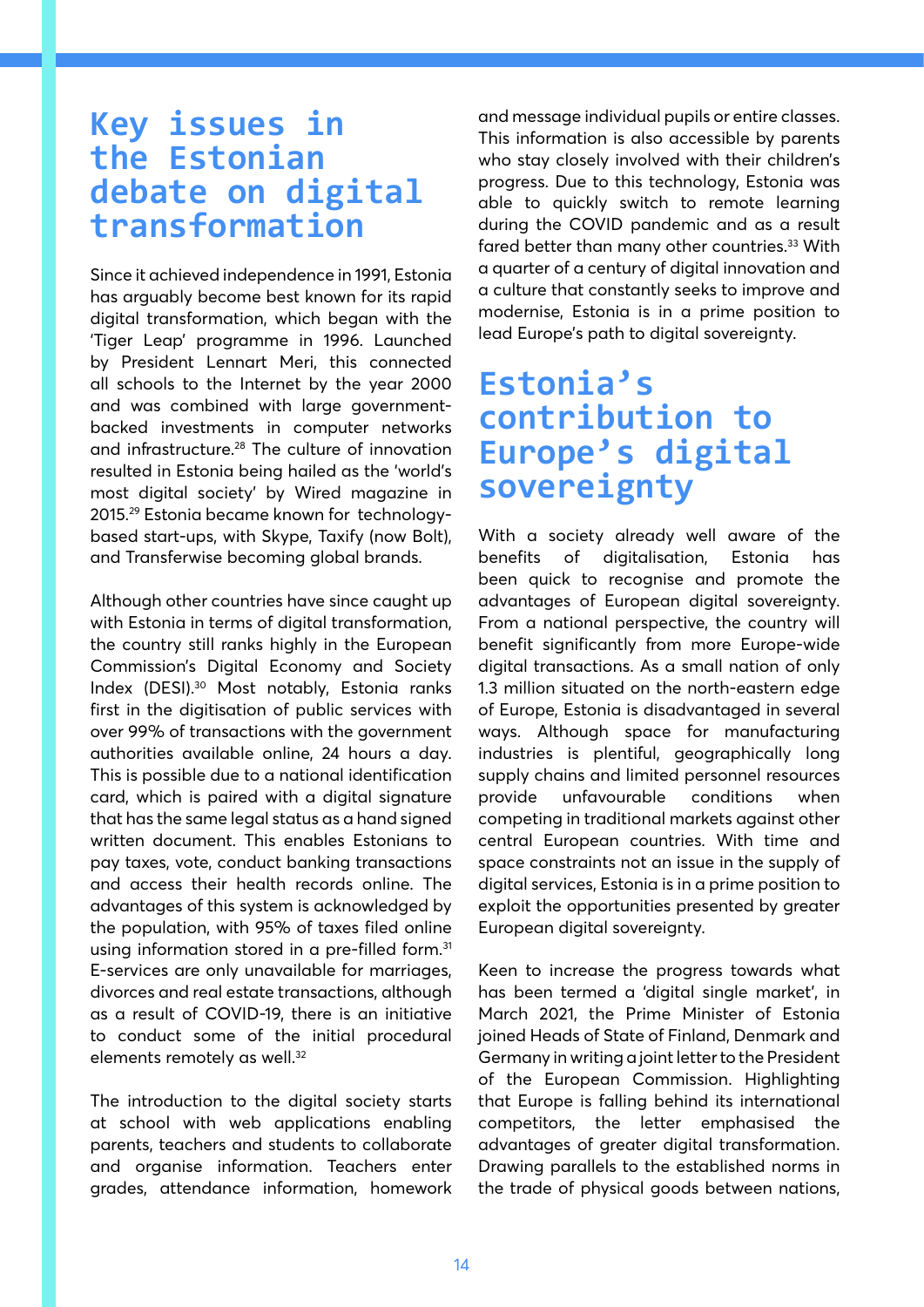the Prime Ministers emphasised the need for digital policies involving governments, society, and the economy.<sup>34</sup> With its cosignatories, Estonia highlighted three key steps to strengthen the EU's digital sovereignty. First is to identify the critical technologies and strategic sectors that will clarify the EU's strengths and weaknesses in the digital environment. Secondly, the EU must strengthen its approach to critical technologies and strategic sectors. This requires open markets and supply chains to prevent dependencies on single suppliers. Finally, the leaders noted the need for a monitoring system that should be permanent, repetitive, and based on social, scientific, and economic principles. This would encourage innovation and development in order to ensure European sovereignty, security, and competitiveness in the development of digital technologies.<sup>35</sup>

At the same time that the Estonian Prime Minister signed the joint letter to Ursula von der Leyen, the EU itself presented a vision for its digital transformation by 2030.<sup>36</sup> Termed the 'digital compass' due to its four components (Skills, Government, Infrastructures and Business), the Tallinn government has been a strong supporter of its proposals as they already align with Estonia's own digital ambitions. The first aim of the EU's vision is an increase in Information Communication Technology (ICT) specialists and to ensure that a minimum of 80% of the population have basic digital skills. Estonia has had a programme to attract more young people into ICT running since 2012. Termed the 'ProgeTiger', this programme aims to improve the technological literacy and digital competencies of teachers and younger students. Courses available include robotics, 3D technology and programming with preschoolers learning the basics of coding.<sup>37</sup> Familiarity in all forms of ICT is encouraged, with increasing emphasis on cybersecurity a feature of more recent programmes.

The second component of the digital compass is having secure and sustainable digital infrastructures. This is a particularly important issue for Estonia, which has fallen behind its

competitors in this area. Although the DESI report indicated that Estonia has more than 120 mobile subscriptions per 100 people, the introduction of 5G technology is lagging. While some European cities already have deployed the technology, Estonia's 5G roadmap seeks to introduce the capability by  $2023.^{38}$  The same is true to a certain extent in the introduction of Gigabit internet speeds. Despite having almost universal Internet access, Estonia's low population density outside of the main cities has resulted in a reduced programme of network upgrades in the countryside. In 2020 the country was only rated as 47th in the world in terms of fixed broadband speeds.<sup>39</sup> This factor may also explain the state of digital transformation of some of Estonia's businesses. The digital compass refers specifically to EU companies using so called 'cloud' services as well as Artificial Intelligence (AI) and the use of 'Big Data'. However, the DESI report noted a 'relative weakness' as regards connectivity and the digitisation of Estonia's businesses, hindered perhaps by the lack of high-speed services.40 The final component of the digital compass is the digitalisation of public services in which Estonia excels. In a June 2021 meeting of EU telecommunication ministers, the Estonian minister of entrepreneurship and IT commented on the use of digital services across Europe. He stated that the digital services of EU Member States must be made available to all European citizens – a principle at the heart of digital sovereignty.<sup>41</sup> Significantly, he also emphasised that digitisation is not a goal in itself but creates practical solutions and added value from which businesses and citizens will benefit. Supporting this view, the European Commission also introduced its own vision for the newly announced European Digital Identity. This will enable EU citizens in one country to access the same e-services that are available to other European nationals and vice versa.

Of particular relevance to Estonia's contribution to Europe's Digital Sovereignty programme is the European Commission's recently presented framework for a trusted and secure digital identity for all Europeans.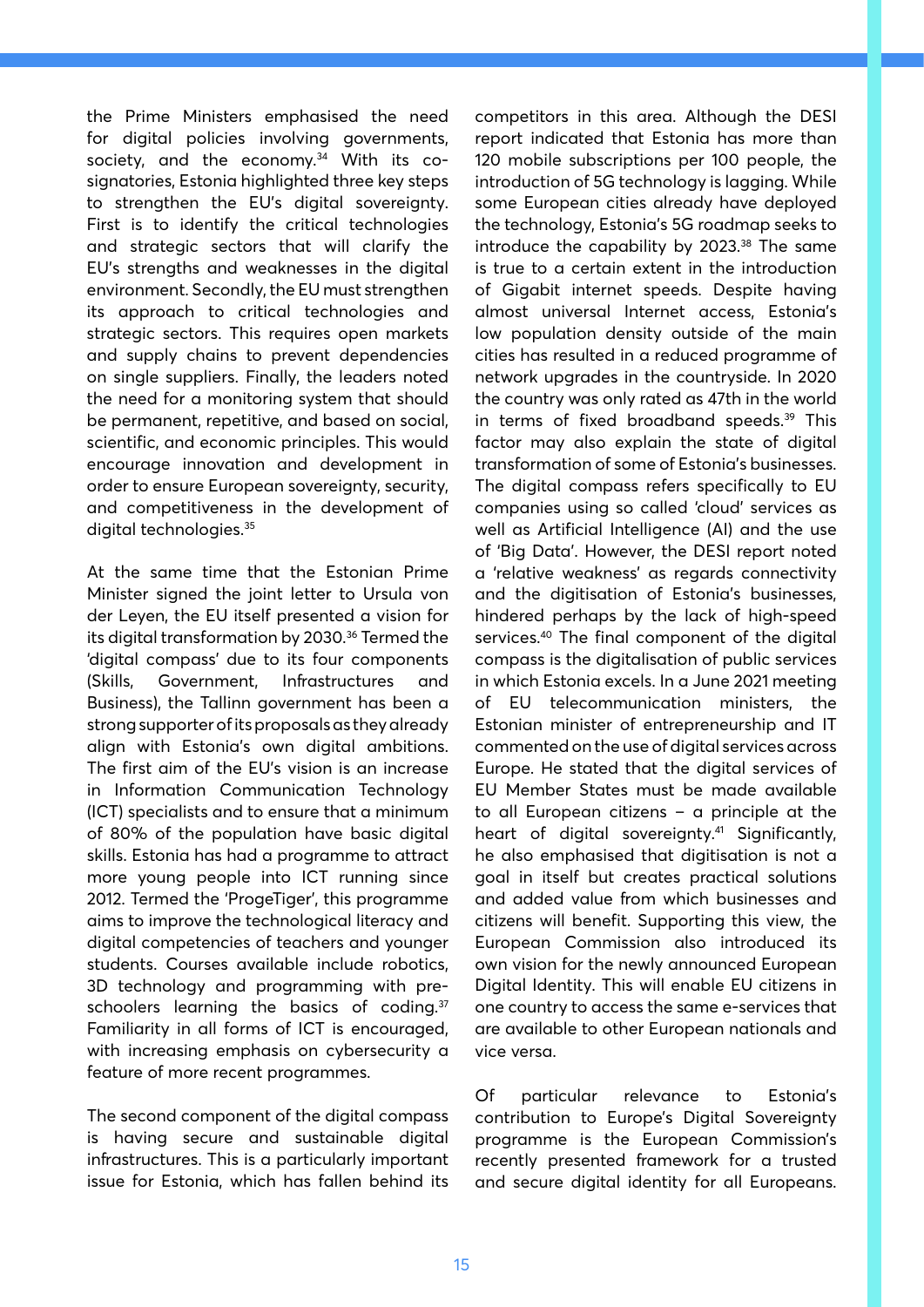This includes the provision of a digital wallet for Member States' citizens and businesses. This will enable the digital identification to be linked to other forms of identification and facilitate the switch from paper documents to digital ones. As the intention is for the digital wallet to be built on existing digital identities issued by Member States, Estonia's own ID cards and electronic ID solutions would not be replaced. Instead, all states would be obliged to make their own compatible digital forms of identification available to their citizens. To assist with this aspect of digital sovereignty, Estonia has unique experience and capability in the form of the 'X-tee'. This system is at the heart of Estonia's digital society and is based on the premise that data is only stored once in a single location at its point of creation. When needed, other approved agencies can access the data without having to download or create their own versions, which could then become outdated if the original data changes.

Estonia's X-tee environment includes the full range of public and government services with each having its own information system connected to the network. Currently there are nearly 3000 different services that can be used by the X-tee and in 2020 over 1.5 billion data requests were made.<sup>42</sup> To ensure that all transactions are secure, outgoing data is digitally signed and encrypted and incoming data is authenticated and logged. As well as enabling citizen to readily access public services, it also provides a high level of trust in the system. This is because all users are able to identify which agencies have accessed their personal data. Although the X-tee is currently only used by a small number of countries, it is an ideal system to support the EU's wider data sharing aspirations. This is due to its compatibility with multiple types of information systems, its ability to transmit large data sets, and its capability to perform searches across several information systems simultaneously.<sup>43</sup> The X-tee software was designed to be scaled up as new e-services and platforms become available, as multiple instances can be federated. Members of federated systems can publish and consume services with each other as if they were members of the same ecosystem. This enables easy and secure cross-border data exchange between these networks and ecosystems.

Finally, no discussion of digital sovereignty can be complete without including another unique Estonian contribution - that of the Data Embassy. This is an extension of the government's network infrastructure, but the server resources are located outside the country's territorial boundary and is protected at the highest accreditation level for data facilities.44 In June 2017, the governments of Estonia and Luxembourg entered into a bilateral agreement in which Estonian data and associated systems were to be stored in Luxembourg's government-owned data centre.45 Luxembourg was chosen as the first data embassy location because of its facilities and willingness to enter into what was then a new concept in national security. By protecting essential national data that is only available in digital form, this initiative mitigates the risk of loss due to natural disaster or cyber, terrorist, or military attack. As this is not an embassy in the traditional diplomatic sense, it is a completely new concept under international law, but does take into account the Vienna Convention on Diplomatic Relations. This includes having the same rights as physical embassies, such as diplomatic immunity from interference. Based on this model, a future component of Europe's digital sovereignty could be leveraging further bilateral relationships to increase the community's data resilience through the use of data embassies.

# **Conclusions**

Estonia was one of the first nations to embrace digital transformation and the country has reaped the economic and social benefits of the progress that has been made. Estonia's transformation was the result of both the foresight of its leaders and a population willing to accept the surrender of their personal data in return for improved public services. Europe's own digital sovereignty will need similar inspired leadership, particularly as countries that are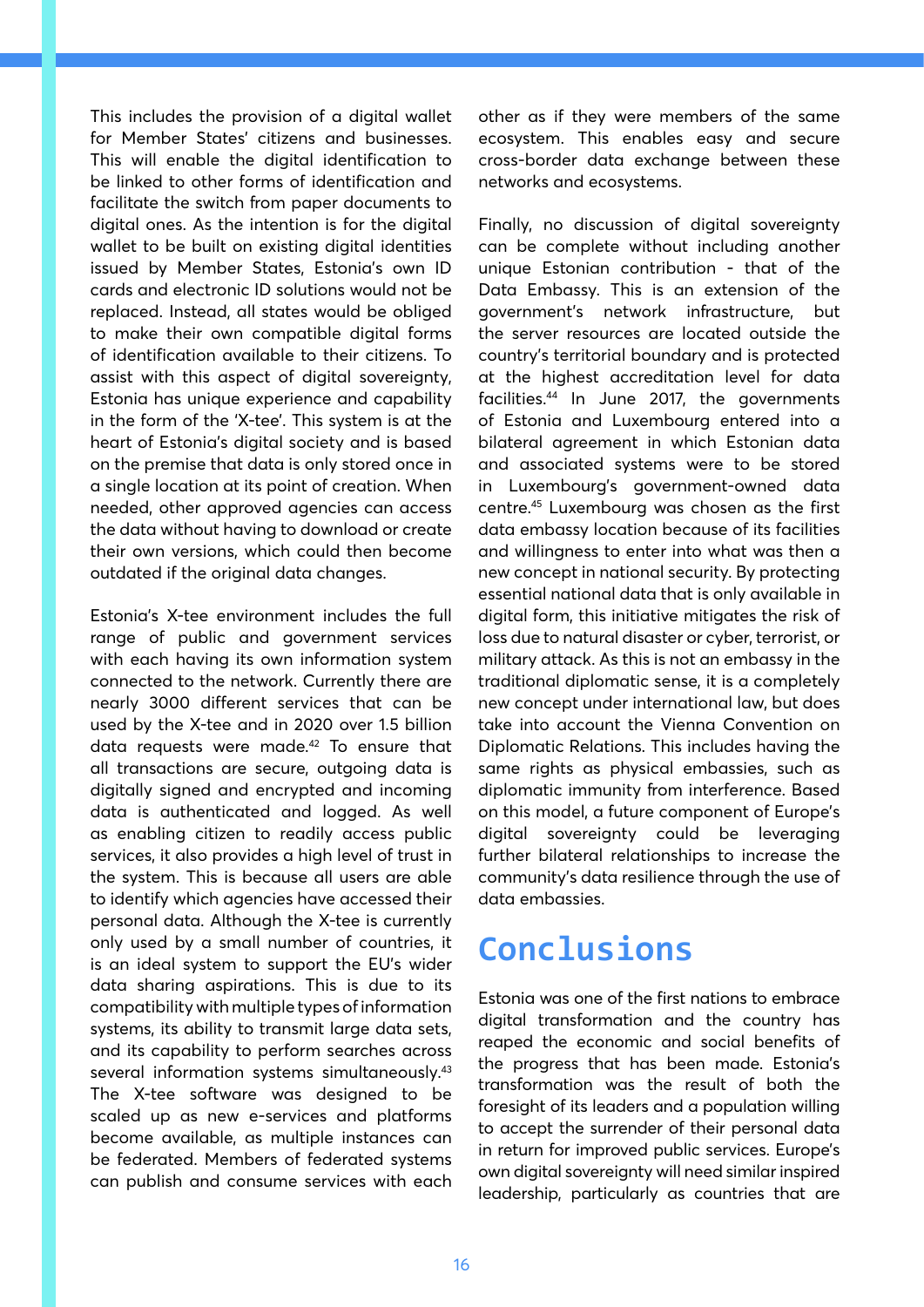more reluctant to transform may require some persuasion. Estonia is rightly proud of its digital society and is keen to export its knowledge and technology to the rest of the EU as part of its programme of digital sovereignty. A digitally sovereign EU will lay the framework for increased economic growth, reduced bureaucracy and a more convenient and secure form of data exchange. A commonly recognised form of digital identification will reduce cross-border crime and illegal migration as well as improve access to time sensitive services such as in medical facilities.

A more connected Europe will bring potential benefits to Estonia as a digital free market will enable data driven services to be marketed throughout the community. Thus, any initiative to encourage and promote European digital sovereignty is one that will be fully supported by the Estonian Government. As a leading digitised nation, Estonia can expect to enhance its reputation as a digital nation by providing advice and it will benefit from a wider implementation of digital services. However, for European digital sovereignty to be widely accepted, it must be trusted by its citizens. This requires confidence that personal data will not be abused by official authorities and that it cannot be accessed or interfered with by unauthorised parties. As such, Europe's digital democracy cannot be rushed and should be sufficiently funded in its implementation, while security concerns must be foremost in the considerations of its developers. A single data breach, poor configuration incident or successful cyber-attack by a state actor or criminal group may cause an irrevocable loss of trust. However, achieved properly, a combination of the European Commission's policy directives, with Estonia's experience and technology, bodes well for the future digital sovereignty of the EU.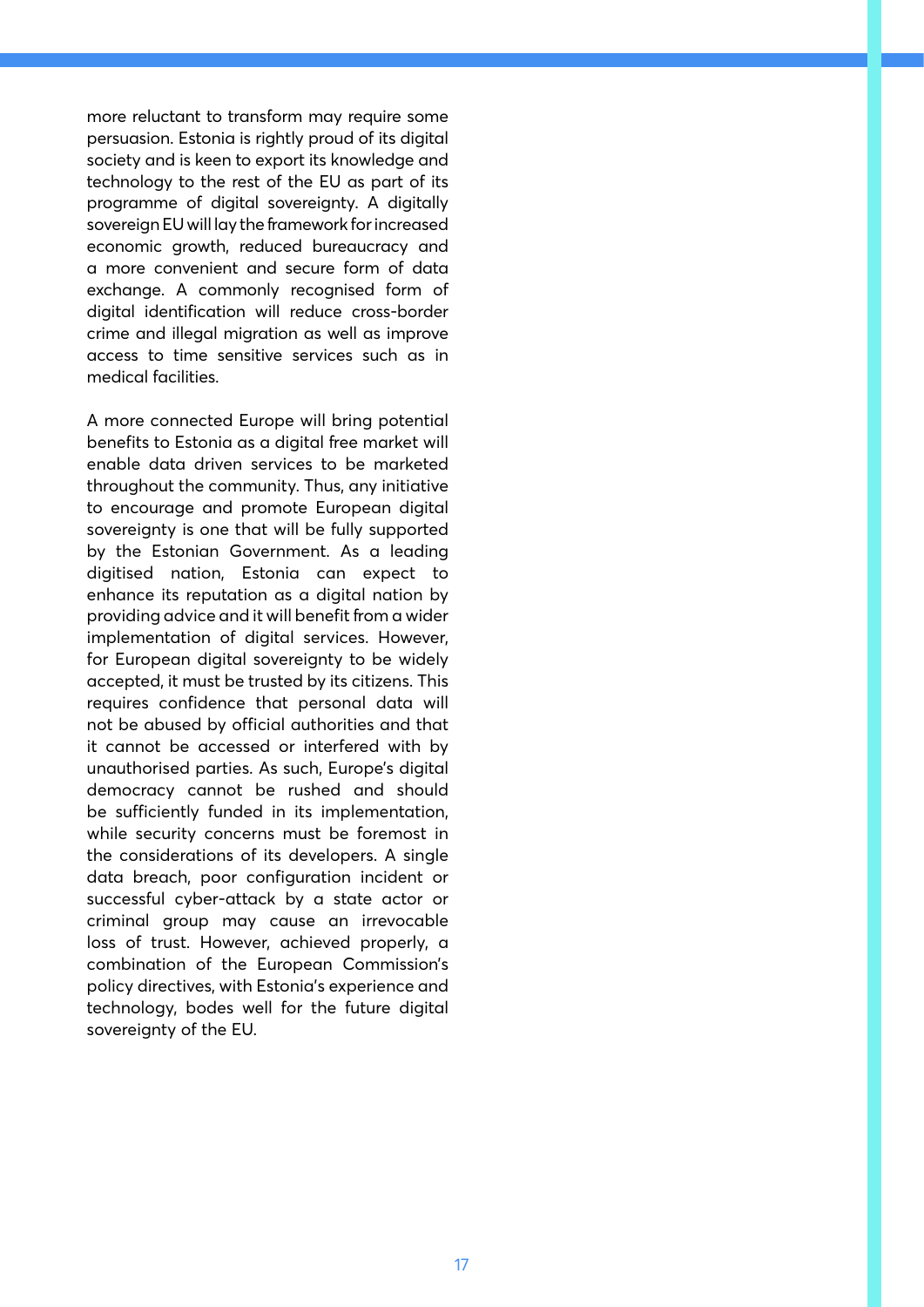# **Endnotes**

28. *Global lessons from Estonia's tech-savvy government*, Mari Roonemaa, UNESCO, https://en.unesco. org/courier/2017-april-june/global-lessons-estonia-s-tech-savvy-government

29. *Concerned about Brexit? Why not become an e-resident of Estonia*, Ben Hammersley, *Wired*, https:// www.wired.co.uk/article/estonia-e-resident

30. *The Digital Economy and Society Index (DESI)*, European Commission, https://digital-strategy. ec.europa.eu/en/policies/desi

31. *Digital Estonia – Leading Digital Society in the World*, Estonian Convention Bureau, https://www.ecb. ee/destination/digital-estonia-leading-digital-society-in-the-world/

32. *State wants to move marriages, divorces online*, Roberta Vaino, *ERR*, https://news.err.ee/1608138256/ state-wants-to-move-marriages-divorces-online

33. *Estonia offers an ideal example of Remote Learning*, Abe Post-Hyatt, Veriff, https://www.veriff.com/ blog/estonia-can-teach-a-lesson-in-remote-learning

34. *Estonia, EU countries propose faster 'European digital sovereignty*, Helen Wright, *ERR*, https://news.err. ee/1608127618/estonia-eu-countries-propose-faster-european-digital-sovereignty

35. *The Heads of Government of Germany, Denmark, Estonia and Finland: Europe's digital sovereignty gives us the ability to determine our own future*, Estonia Government Communications Office, https://valitsus. ee/uudised/saksamaa-taani-eesti-ja-soome-valitsusjuhid-euroopa-digitaalne-suveraansustagab-meile

36. *Europe's Digital Decade: digital targets for 2030*, European Commission, https://ec.europa.eu/info/ strategy/priorities-2019-2024/europe-fit-digital-age/europes-digital-decade-digital-targets-2030\_ en

37. *ProgeTiger – Estonian way to create interest in technology*, Education Estonia, https://www. educationestonia.org/progetiger/

38. *Eesti 5 g Teekaart*, Estonian Ministry of Economic Affairs and Communications, https://www.mkm. ee/sites/default/files/eesti\_5g\_teekaart.pdf

39. *E-state Estonia has some of the slowest internets in Europe*, Sten Hankewitz, *Estonian World*, https:// estonianworld.com/technology/index-e-state-estonia-has-some-of-the-slowest-internets-ineurope/

40. *The Digital Economy and Society Index (DESI),* European Commission, https://digital-strategy. ec.europa.eu/en/policies/desi p.14

41. *Estonian minister: Digital services must be made available to all EU citizens, The Baltic Times, https:*// www.baltictimes.com/estonian\_minister\_\_digital\_services\_must\_be\_made\_available\_to\_all\_eu\_ citizens/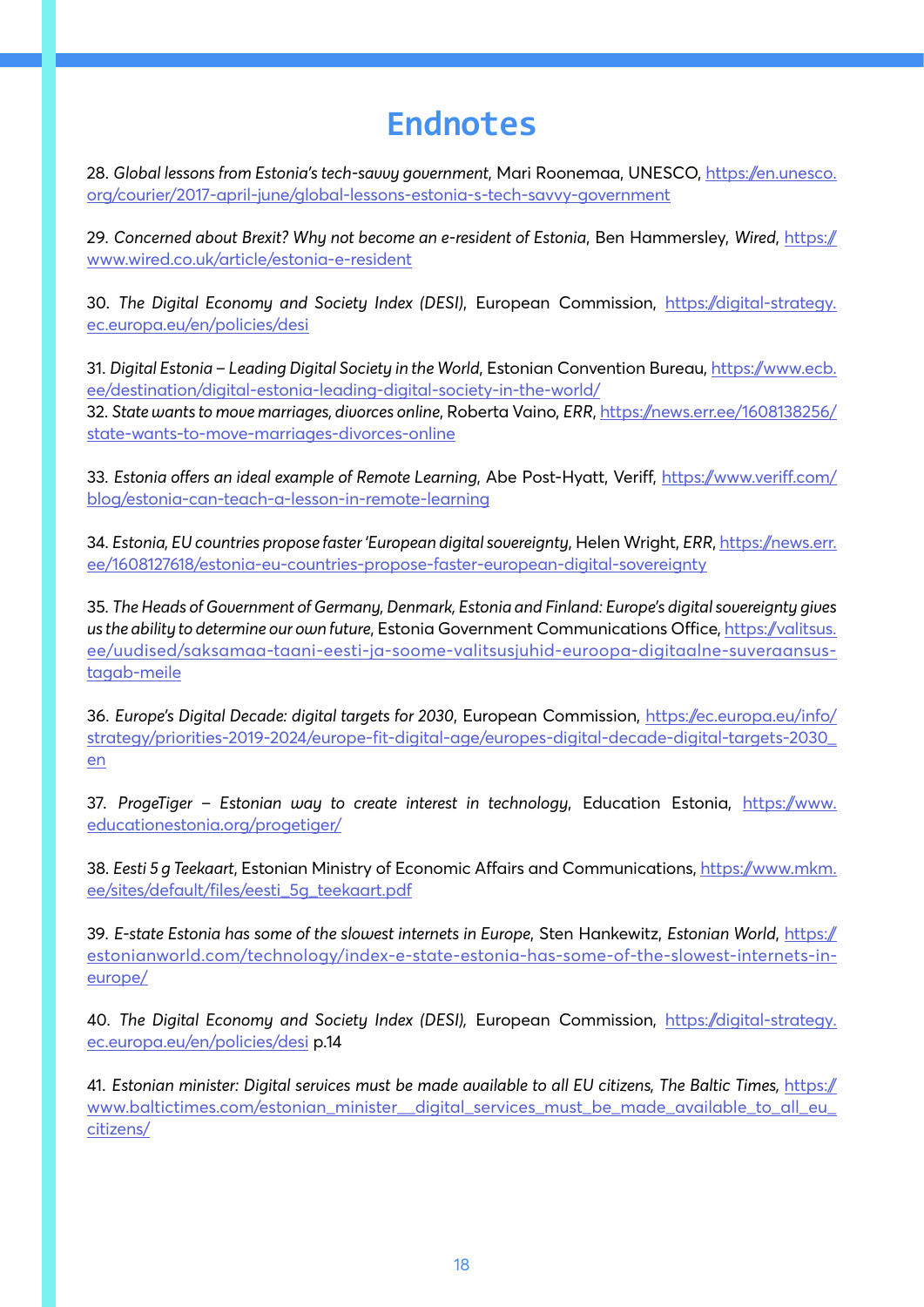42. *X-tee factsheet*, X-tee, https://www.x-tee.ee/factsheets/EE/#eng

43. *Data Exchange Layer X-tee: How does X-tee work?*, Republic of Estonia Information System Authority, https://www.ria.ee/en/state-information-system/x-tee.html

44. *Data embassy*, e-estonia, https://e-estonia.com/solutions/e-governance/data-embassy/

45. *Case Study: The world's first data embassy– Estonia*, OECD, https://www.oecd.org/gov/innovativegovernment/Estonia-case-study-UAE-report-2018.pdf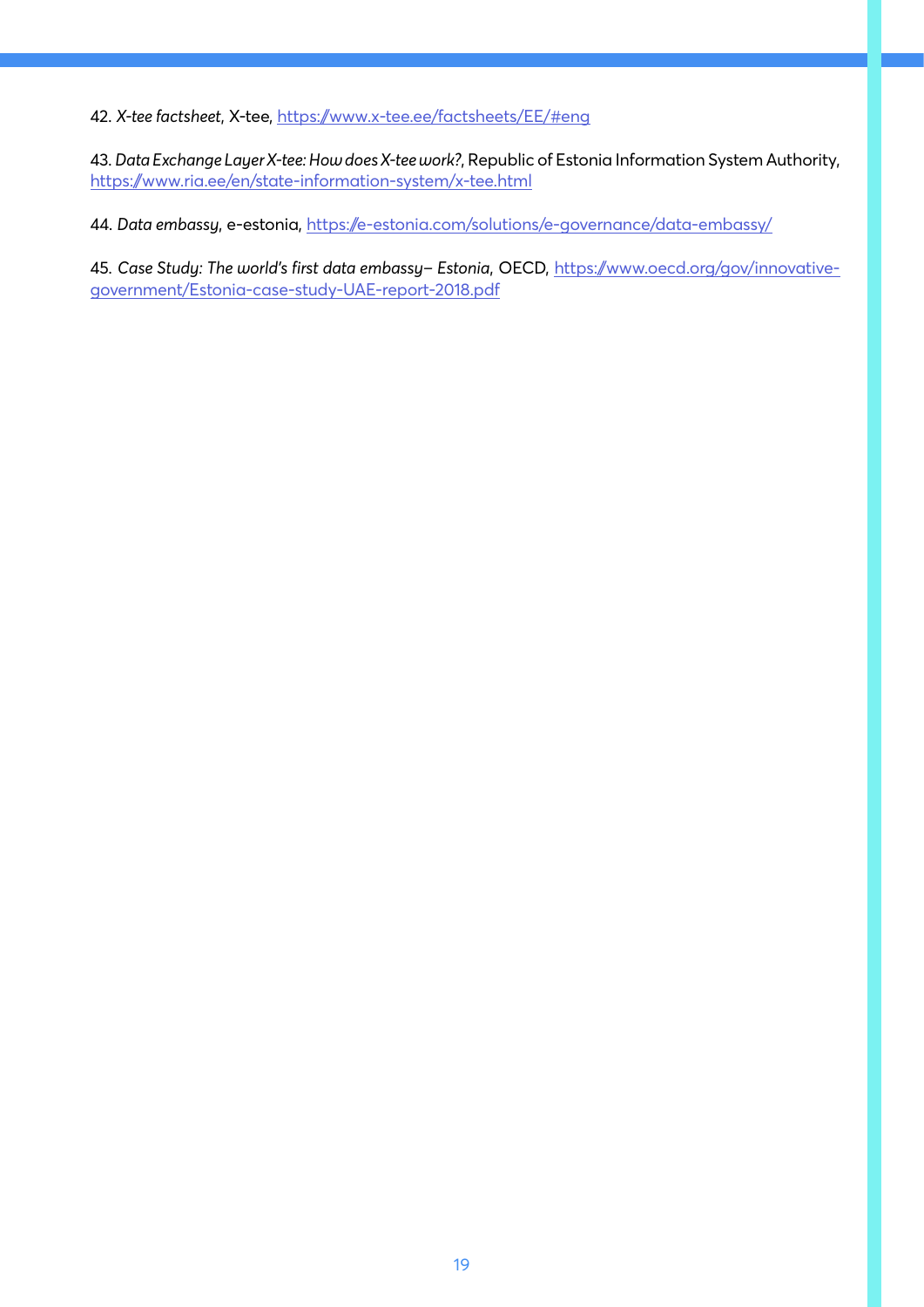# **IRELAND**

*Although the term "digital sovereignty" has received limited attention in Irish public discourse to date, this concept may have important implications for many of Ireland's key interests.* 

> **Seamus Allen**, Institute of International and European Affairs (IIEA)

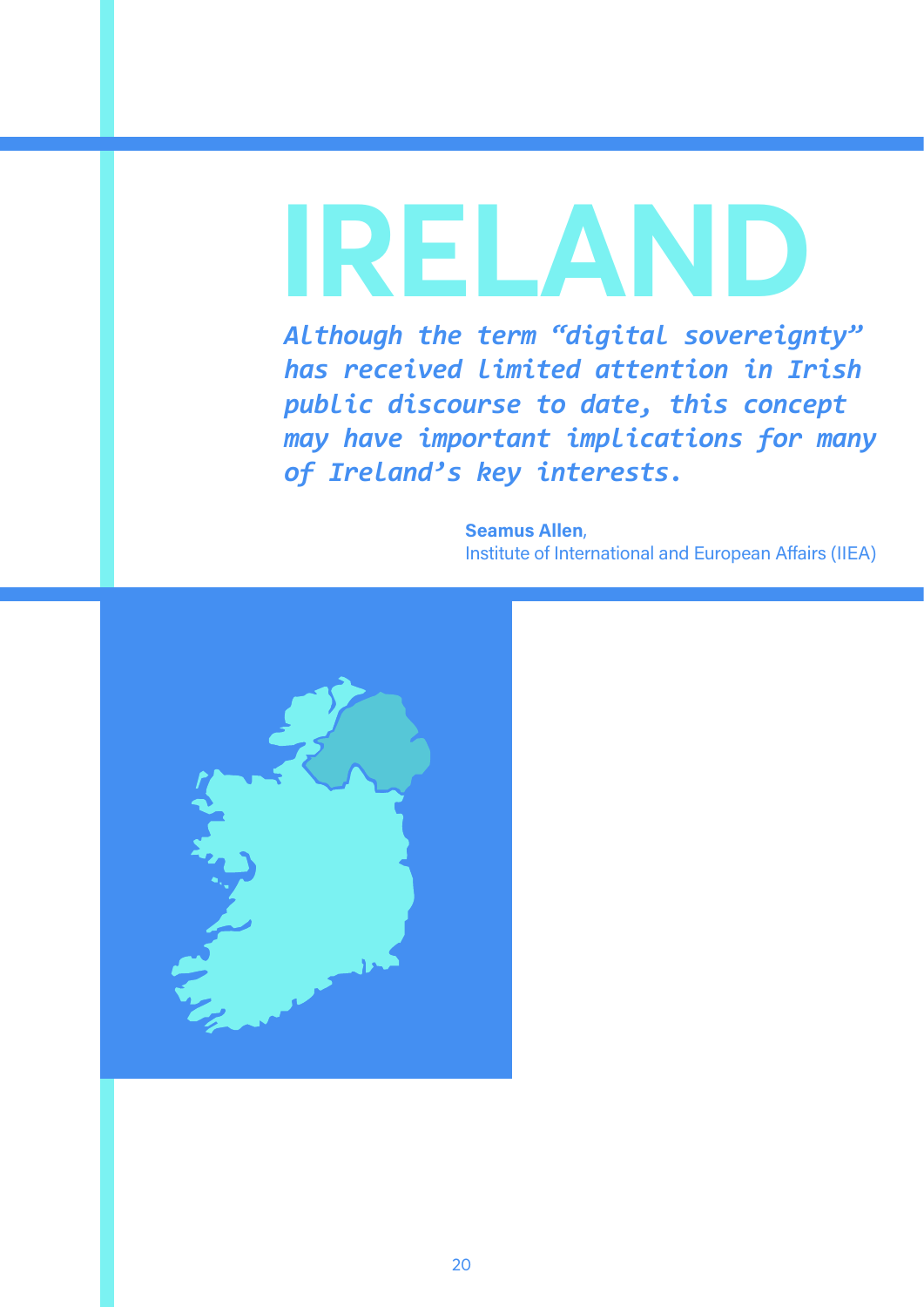# **Introduction**

In Ireland's public discourse to date, there has been little public commentary on the concept of European digital sovereignty by Irish politicians or officials. This is despite the phrase's increasing prominence among many EU policymakers.46 While the concept lacks a precise definition, European Commission President Ursula von der Leyen has written that digital sovereignty "describes the capability that Europe must have to make its own choices, based on its own values, respecting its own rules."47 Nonetheless, there are some significant policy topics associated with the term "digital sovereignty" which are particularly important for Ireland or upon which an official Irish perspective exists. Throughout, Ireland has consistently emphasised the importance of Europe's digital and economic openness, favouring an 'open' model of strategic autonomy, and sought to ensure that digital sovereignty does not lead to a protectionist approach for Europe.

Irish policymakers have made little explicit commentary on the concept of European digital sovereignty, and the country's most recent digital strategy dates from 2013. Nonetheless, it is possible to identify aspects of digitalisation related to EU digital sovereignty which are particularly relevant for Ireland's interests or upon which an official Irish view exists. First, this paper will examine Ireland's approach to the promotion and regulation of digitalisation where this is relevant to EU policy. Then three key topics of particular relevance to Ireland's interests will be examined. The first is freedom of cross-border data flows between the EU and the rest of the world, particularly the US and UK, Ireland's two largest trade partners. A second subject is Ireland's special regulatory responsibility for the data protection of European citizens, a special role which is now increasingly challenged. Third is the European Commission's proposal for a digital levy, which may disproportionately affect more companies based in Ireland than elsewhere in Europe. Overall, the developing concept of European digital sovereignty and the role it

may play in shaping European digital policy may have important implications for the future of Ireland's society and economy.

# **Key Topics of Relevance for Ireland**

#### **Promoting and Regulating Digitalisation**

Ireland has a clear position on the importance of investing in digital technologies both nationally and at EU-level.48 In Ireland's domestic policy this is reflected by initiatives such as the "Disruptive Technologies Innovation Fund", worth €500 million (which invests in digital technologies in addition to non-digital technologies)49 or in Ireland's plans to use 32% of its EU-supported National Recovery and Resilience Plan - €295 million - for "accelerating and expanding digital reforms and transition."50 This figure is significantly more than the minimum of 20% that Member States are required to invest in digitalisation. Ireland's plan focuses on six digital priorities: (i) a shared government data centre to support the digitalisation of public services; (ii) ensuring broadband connectivity and ICT equipment for schools; (iii) establishing an online census option; (iv) promoting 5G technologies; (v) supporting eHealth initiatives and (vi) a grants scheme to support the digitalisation of businesses and digital innovation hubs throughout Ireland. The importance of digital inclusion and digital skills is also emphasised in this plan. Despite this focus on digitalisation however, Ireland's most recent national digital strategy dates from 2013 and is now clearly outdated.51 A public consultation on developing a new national digital strategy was held in 2018, but as of early 2021 no new national digital strategy has been released.52 Nonetheless, an Irish AI strategy has recently been published and Ireland has a 2019-2024 national Cyber Security strategy.53 Ireland also supports ambitious spending at a European level. In June 2021, the Taoiseach (Irish Prime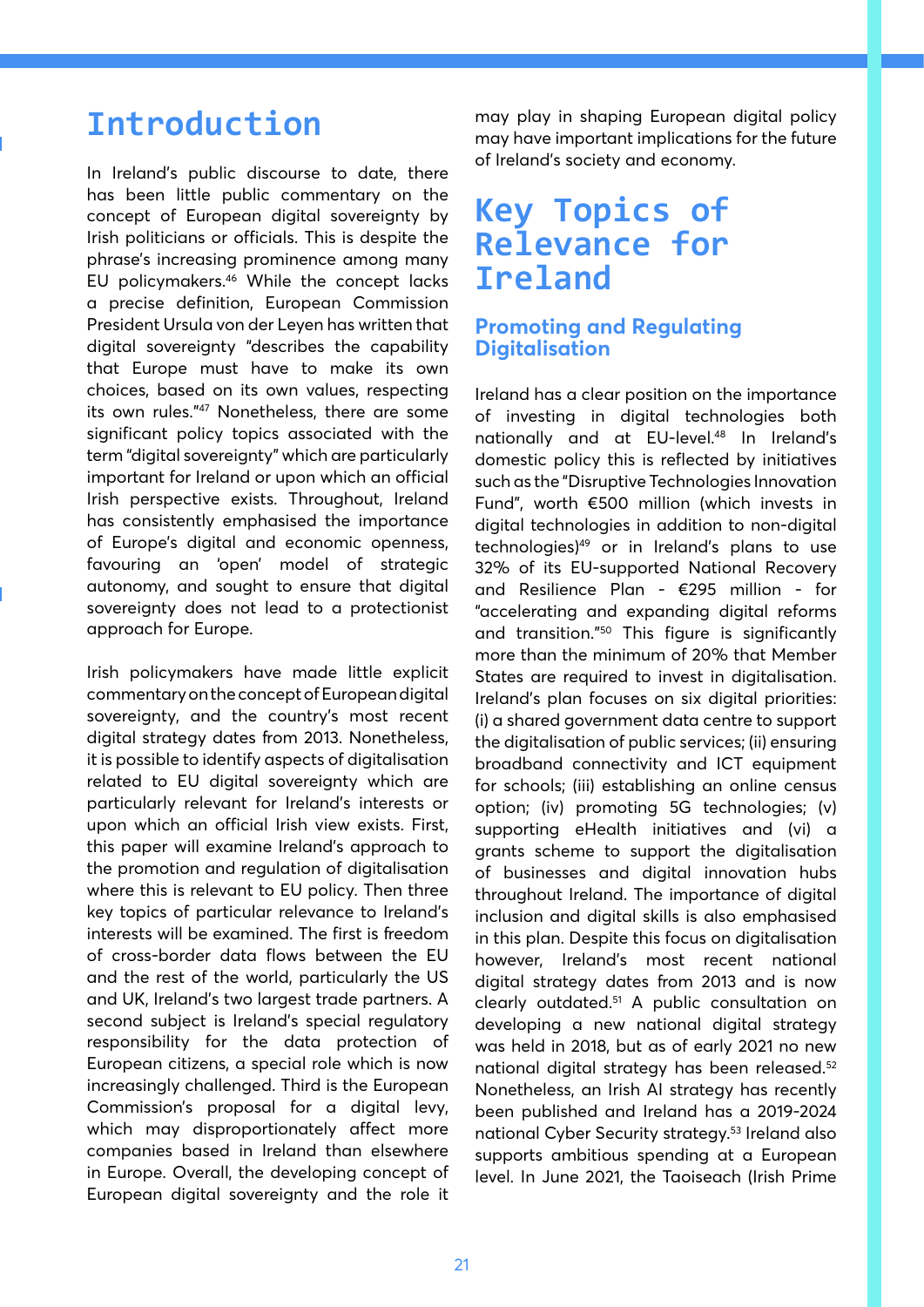Minister), Micheál Martin, described Europe's current funding for innovation and the digital and green transitions as inadequate and he expressed support for an even more ambitious European approach.54

Broadly, with regard to the regulation of digitalisation, Ireland supports a regulatory environment that it deems innovation-friendly and which would avoid over-burdensome regulation. This focus is prominent in Ireland's submissions on the Digital Services Act package and on the EU White Paper for Artificial Intelligence.55 Both of these submissions demonstrate the Irish concern that the European proposals could risk overregulating and harming innovation. With regards to the Digital Services Act, a joint letter by Ireland, Sweden and Finland in June 2021 raised concerns regarding free speech implications about certain aspects of the proposed Act.<sup>56</sup>

Domestically, Ireland has been particularly active regarding the regulation of harmful online content. In Ireland, numerous pieces of legislation (including an Online Safety Bill among others) are seeking to address issues including online harassment, intimate imagery, hate speech, and transparency for online political advertising. However, concerns have been raised by a variety of stakeholders about conflicts or problematic interactions between domestic Irish legislation and upcoming European legislation when it comes to online content regulation.57 Recently, cybersecurity has become a more prominent topic in Ireland, following a major cyberattack against Ireland's healthcare system which caused major disruption.58 Overall, Ireland has a clear position on the importance of promoting and investing in digitalisation and in ensuring an effective and innovation-friendly regulatory framework.

#### **Ireland and cross-border data flows between the EU, US and UK**

A critical issue for the European digital sovereignty initiative is personal data flows between the EU and the rest of the world. It was following the Edward Snowden leaks concerning the misuse of personal data in 2013 that "digital sovereignty" became a prominent term in European policy discourse.59 In accordance with the EU's GDPR, generally, the transfer of personal data outside of the EU is highly restricted, unless the third country in question is deemed to have equivalent levels of data protection, or unless a special mechanism exists to uphold the data protection rights of European citizens. For Ireland, the flow of personal data between the EU and two of the EU's most important partners, the United States and the United Kingdom, is a particular concern, as these countries are Ireland's two largest trading partners.<sup>60</sup>

The EU-US Privacy Shield framework that facilitated the transfer of personal data between the EU and the US was invalidated by the Court of Justice of the European Union in July 2020, creating serious difficulties for transatlantic data transfers.61 The Court's judgement was prompted by concerns regarding domestic US legislation and mass US security surveillance.<sup>62</sup> Currently, many companies continue to transfer personal data between the US and the EU using Standard Contractual Clauses (SCCs). However, there is ongoing legal debate regarding the validity of SCCs to transfer personal data in this way and the future use of SCCs is actively challenged.63

Following Brexit, an initial European Commission draft data adequacy decision which proposed enabling free flows of personal data between the EU and the UK<sup>64</sup> was met with significant concerns in the European Parliament and by the European Data Protection Supervisor.<sup>65</sup> When the European Commission finally adopted the data adequacy decision in June 2021, it came with significant caveats. Most importantly, the data adequacy decision can be reviewed if UK data protection law is changed, and the data adequacy decision will automatically expire after four years.<sup>66</sup> As leading British policymakers have openly discussed diverging from the GDPR following Brexit, difficulties for UK-EU data flows may follow in the future.<sup>67</sup>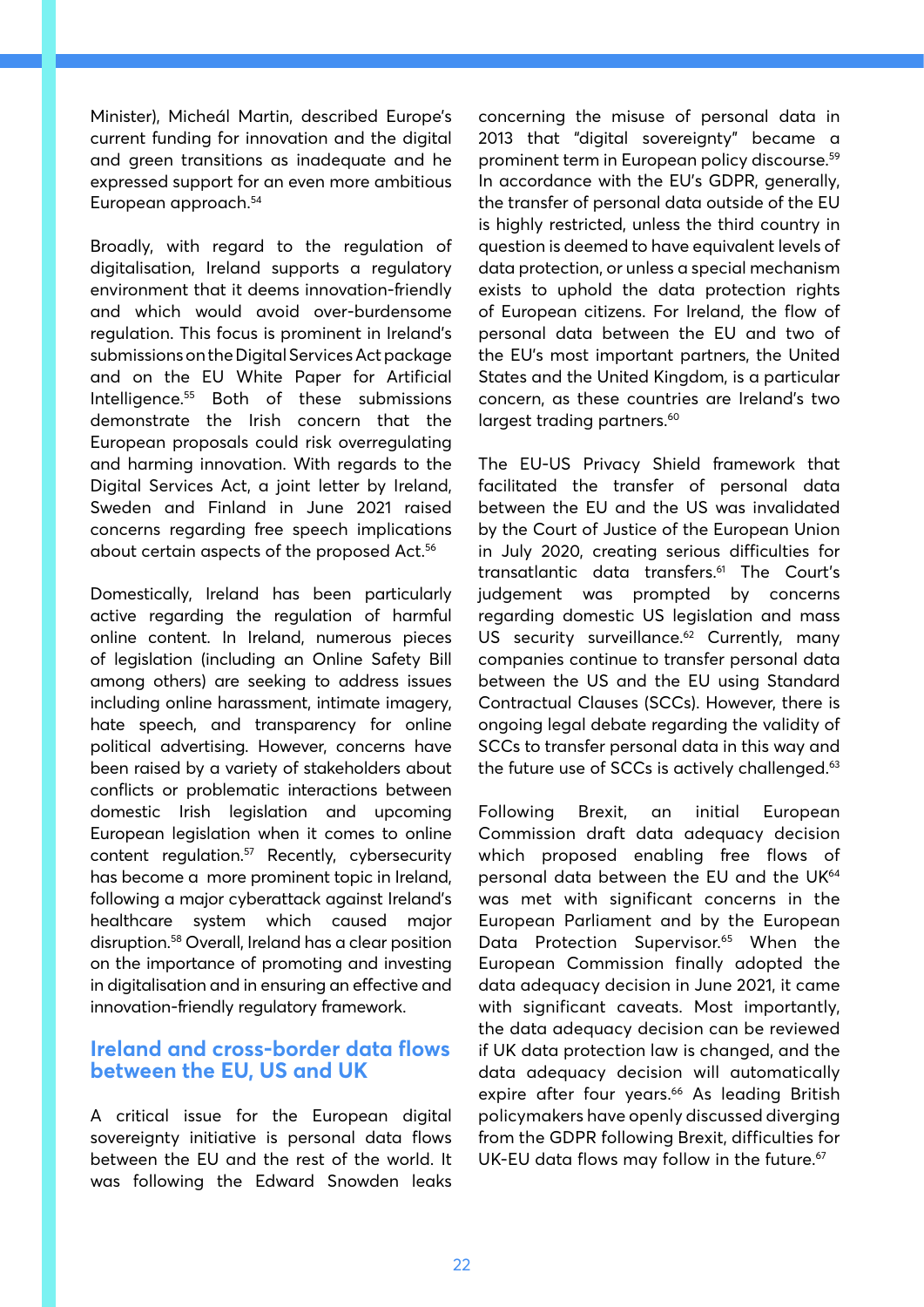Impediments to the free flow of personal data between the EU and the US or UK could have negative consequences for a wide range of economic sectors in Ireland.<sup>68</sup> This is particularly true for Ireland's digital sector which accounts for approximately 13% of Ireland's GDP and 26% of Ireland's exports according to Technology Ireland.<sup>69</sup> The value of digitally-enabled service exports from Ireland, which frequently rely on data transfers, was estimated to be \$171.9 billion in 2018 (€145 billion) - the second highest figure in the EU after Germany.<sup>70</sup> In 2020, Host in Ireland had predicted €7 billion of investments in data centres in Ireland over the next five years; however some of this investment may be predicated on the continued free flow of crossborder data.71

Some studies have estimated that the total prevention or major restriction of data flows for the EU could cost the EU economy as a whole as much as €300 billion.<sup>72</sup> While, such an extreme loss may be unlikely in practice, these figures show the potential scale of the economic impact. A 2021 global study by the Irish law firm William Fry found that for datarelated investments, investors ranked the data-related regulatory regime as the most important investment factor to consider - and more important than talent, ease of doing business, and taxation policy, even though taxation policy was the most important consideration for investors in 2016.73 The continuing uncertainty regarding personal data transfers thus poses particular risks for the Irish economy.

#### **Ireland's Data Protection Role**

Under the GDPR's "One Stop Shop Mechanism", Ireland is effectively the lead data protection regulator of the world's largest digital technology companies for their conduct throughout the EU, as many of these companies are headquartered in Ireland. Politico has thus described Ireland as "the Western world's first line of defence against misuses of people's data."74 Since the implementation of the GDPR, Ireland's data protection regulator, the Data Protection Commission (DPC), has experienced one of the largest increases in staff relative to population in the EU,<sup>75</sup> however due to its cross-border responsibilities it faces a disproportionately high number of cases to regulate. In the Irish Government's Budget 2021, the DPC received an allocation of €19.1 million in funding, an increase of €2.2 million over the previous year.<sup>76</sup> The additional funds, however, were just over half of the €4.16 million that the DPC had requested.<sup>77</sup> Ms Dixon had stated that the DPC needed these additional resources because it sits at the "frontline of EU data protection regulations" and is acutely strained by the "disproportionate resources" of the multinational corporations it must regulate, warning that the DPC's ability to operate effectively would affect Ireland's credibility on the world stage.<sup>78</sup> Privacy activists both in Ireland and abroad, and other European data protection regulators, have criticised the Irish DPC claiming that the DPC's processes and procedures are inefficient and hinder adequate GDPR enforcement.79 Despite hundreds of complaints on cross-border data cases, some by other European regulators, as of mid-2021 the DPC had only ever issued one cross-border GDPR fine.80 Commissioner Dixon has argued that enforcement is difficult due to the DPC's constrained resources, the complexity of the cases and the bureaucracy involved with the "one stop shop mechanism", in which other regulators in Europe have allegedly been slow in cooperating with and providing required information to the DPC.

Both the Irish and European parliaments have recently begun scrutiny of the Irish DPC. Privacy activists have warned the Irish parliament that the alleged inefficacy of the Irish DPC poses significant reputational risks for Ireland.<sup>81</sup> In May 2021, the European Parliament passed a resolution calling upon the European Commission to take infringement proceedings against Ireland because of what it deemed to be an "insufficient level of enforcement of the GDPR."82 National data protection regulators in other EU states have also sought the capability to launch cases of their own against Irish-based companies.<sup>83</sup> As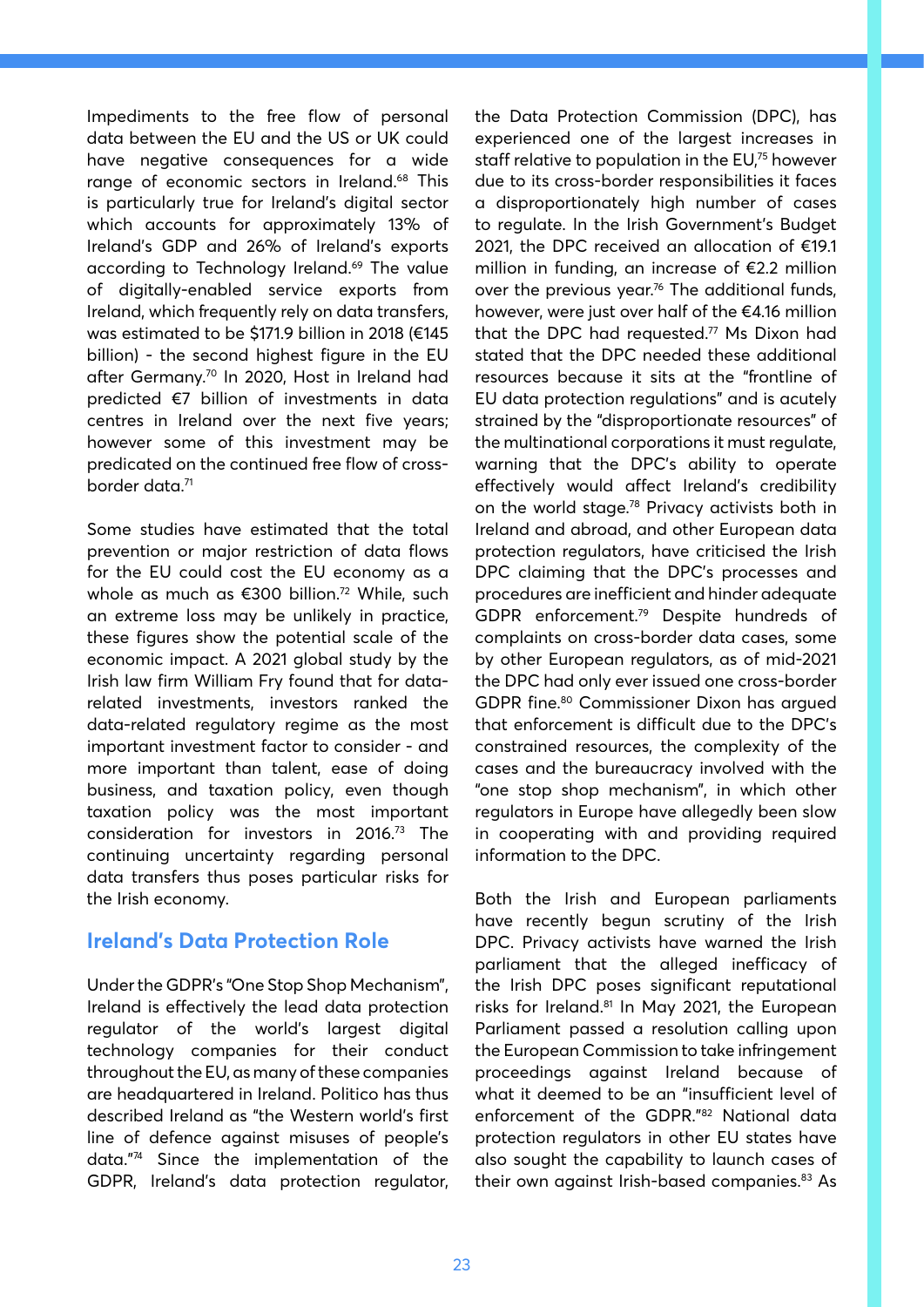a result of such steps, in June 2021 the Court of Justice of the European Union clarified that in certain specified circumstances, data protection supervisory authorities can take cases against firms located in other countries for cross-border GDPR cases.<sup>84</sup> It is likely that as Europe focuses on digital sovereignty and citizens' control over their data, Ireland's role in data protection will come under increasing scrutiny and pressure.<sup>85</sup>

#### **Ireland and the European Digital Levy**

The European Commission's work to develop a proposal for a European digital levy is premised on the view that many digital corporations produce revenues and profits online in countries in which they are not physically present and therefore do not pay the same level of tax as their physical counterparts.<sup>86</sup> The European Commission proposal for a digital levy had previously been expected for July 2021 but is now postponed until at least Autumn 2021 to prioritise a focus on the OECD-led international talks on corporation tax reform.<sup>87</sup>

In the OECD-led international talks on corporation tax reform, Ireland's corporate tax policy has provoked some controversy. Ireland considers its corporate tax policy to be an important attraction for foreign investment in Ireland, and corporate tax paid by multinational corporations, including digital multinationals, is a major source of Irish government revenue.<sup>88</sup> Under proposals discussed in the ongoing OECD-led tax talks, the Irish Department of Finance has predicted that Ireland could lose out on over €2 billion of revenue per year, or a fifth of Ireland's corporate tax intake.<sup>89</sup> Ireland has expressed considerable reservations on aspects of proposals emerging in the OECD-led talks.

Ireland is similarly concerned about the implications of a European digital levy, which might potentially either reduce Ireland's attractiveness as an investment location or reduce Ireland's corporate tax revenues. A previous European Commission proposal for a digital services tax in 2018 was blocked by a number of Member States including Ireland.90

However, some individual EU Member States have introduced digital taxes or levies, which has prompted tensions with the US, which believes that such taxes disproportionately target American companies. The US has threatened trade tariffs against a number of individual European nations for the introduction of digital services taxes or levies, prompting concerns of a potential trade war.<sup>91</sup> In contrast, the European Commission has indicated that the digital levy would apply to hundreds of companies, most of which would be European.92 In March 2021, Ireland argued that the timing of the EU's move towards a digital levy risked undermining the OECD-led international tax talks and could rekindle trade tensions with the US.<sup>93</sup> In June and July, the US likewise urged the EU to delay the release of its digital levy proposal, arguing that the European initiative could undermine the OECD-led talks on corporate taxation reform.94

The international context of ongoing OECDled international tax talks potentially makes the upcoming EU digital levy proposal even more sensitive for Ireland, as it comes at a time of possible disruption to Ireland's corporate tax policy. However, the precise details of this levy, and how it will interact with the OECD-led corporate reforms, remains to be seen.

# **Conclusion**

The digital policies that Europe pursues in the years ahead may have a significant impact on the future of the Irish economy and society. The precise nature and role of digital sovereignty in shaping Europe's approach to digital policy may thus have important implications and potentially poses both possible risks and benefits for Ireland.

One possible risk is a reduction in Europe's openness. Key European policymakers have highlighted that they seek an EU that is both digitally open and digitally sovereign. They have argued that there is no contradiction between these goals. Nonetheless the risks of increased digital or trade barriers between the EU and its partners could arise as an unintended outcome of other policy goals.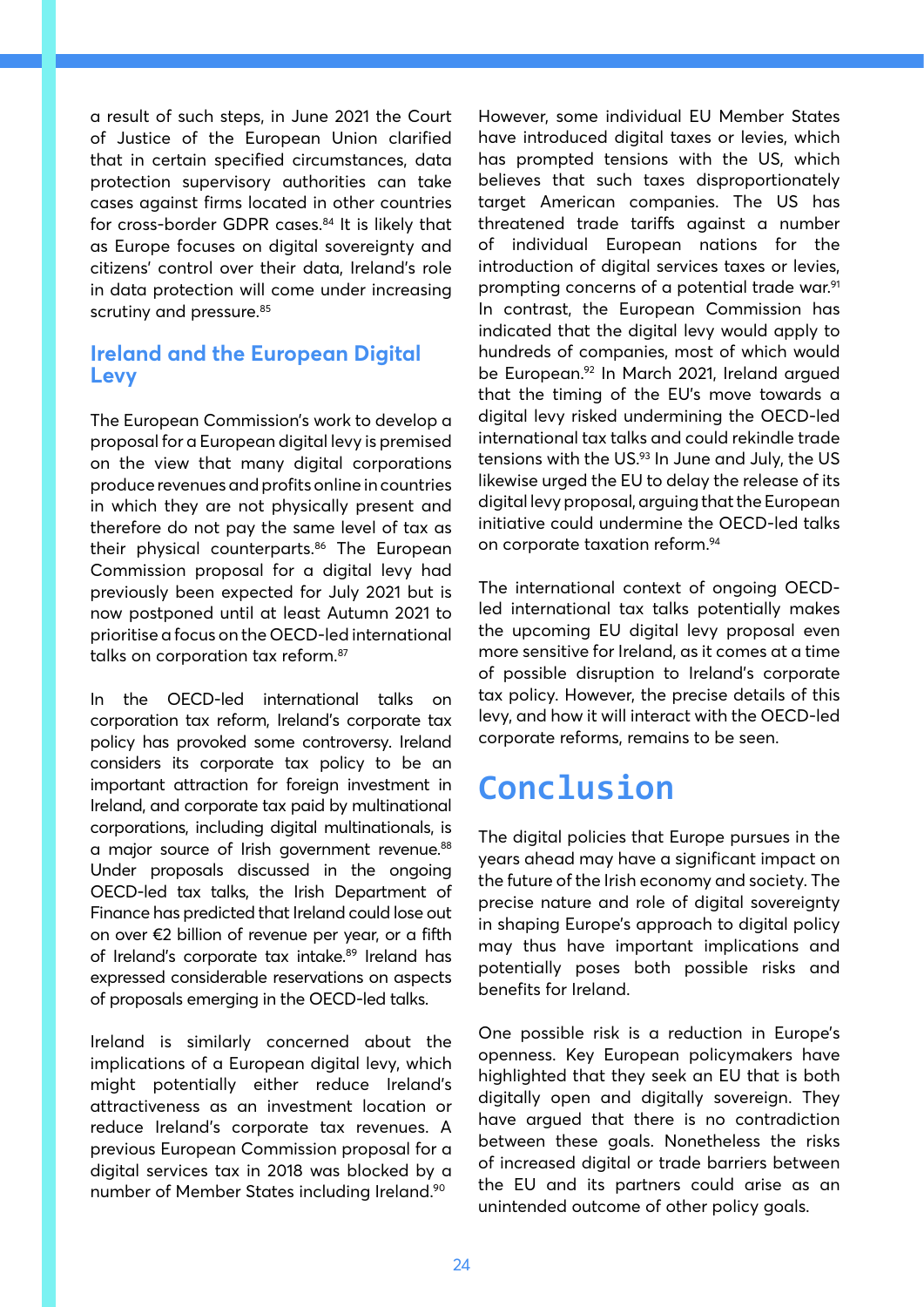For example, the divergence in data protection standards between the EU and its British and American counterparts could potentially result in obstacles for cross-border data flows, effectively creating unintentional *de facto* trade barriers. Europe's move towards a digital levy might potentially mean that Ireland risks becoming less attractive as an investment location or risks a reduction in corporate tax revenues. However, it could also potentially create EU-US trade tensions.<sup>95</sup> An increasing European focus on data protection enforcement also poses potential risks for Ireland, including reputational risks, the possibility of infringement proceedings or the possibility of Ireland's regulatory role being undermined. With regards to the regulation of online content, possible contradictions or conflicts may arise between Irish and European legislation.

However, other aspects of European digital sovereignty may well be more positive for Ireland. Major European investments and support for digital innovation have been strongly supported by Ireland. Improvements in Ireland or Europe's capabilities to supervise and enforce the GDPR might enhance data protection for all European citizens. Ireland could potentially play a role in finding a solution that enables certainty of free data flows from the EU to the US and UK while maintaining data protection standards. Regardless of the outcome, Ireland may be well positioned to become a competitive data centre hub for firms seeking to ensure GDPR compliance. Elsewhere, Ireland has welcomed European digital initiatives that will enhance the capabilities of Member States to cooperate on and address challenges such as cybersecurity threats or harmful online content. This is particularly welcome for Member States like Ireland that may be otherwise too small to act alone.

Overall, the emerging shape of Europe's digital sovereignty paradigm will play an important role in influencing the future of Ireland's digital economy and digital society. Ireland could benefit from developing this discussion nationally, to facilitate its active role in influencing the emerging shape of the European digital sovereignty agenda.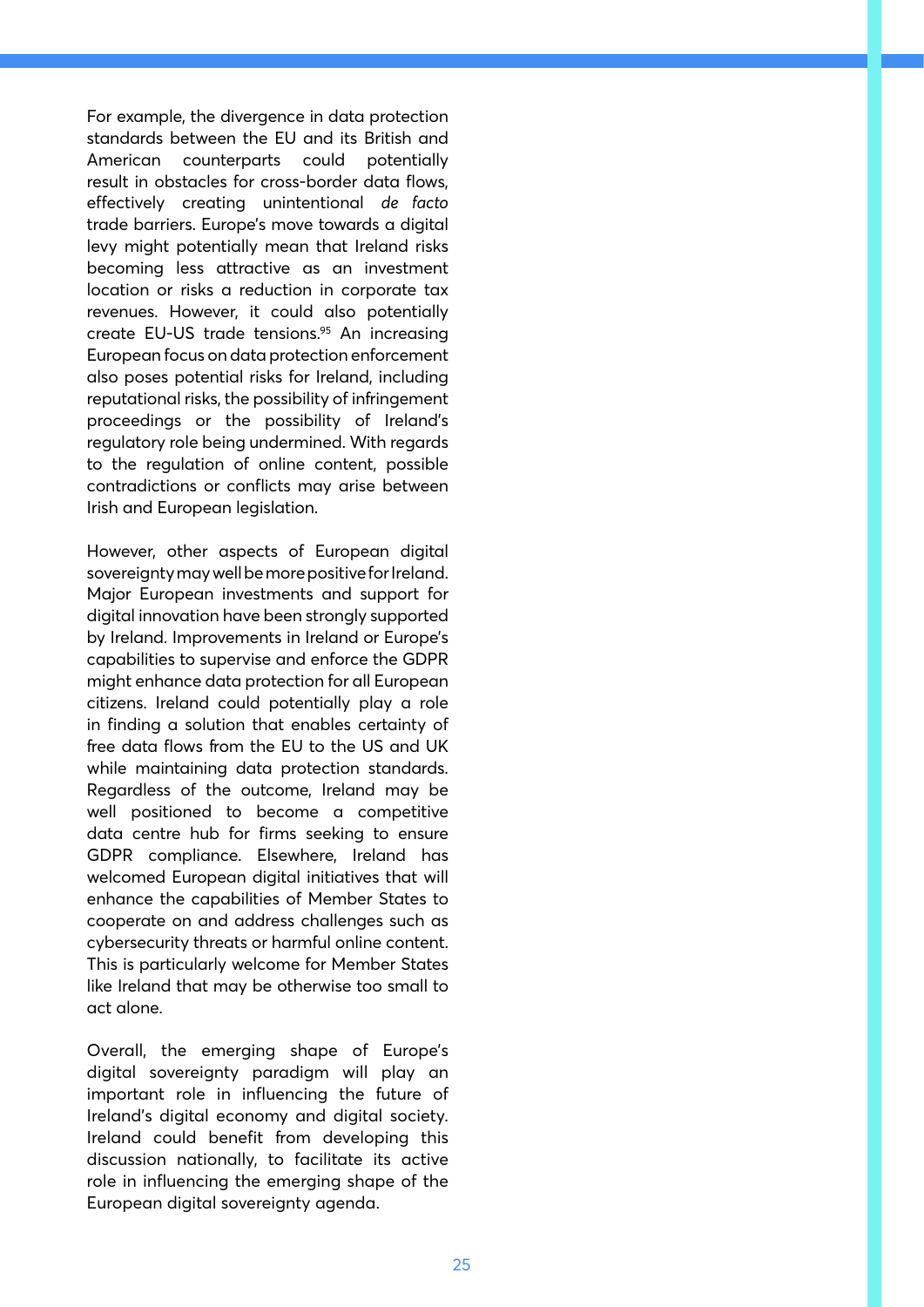# **Endnotes**

46. *2030 Digital Compass: the European way for the Digital Decade*, European Commission, https:// eur-lex.europa.eu/resource.html?uri=cellar:12e835e2-81af-11eb-9ac9-01aa75ed71a1.0001.02/ DOC\_1&format=PDF

47. *tech sovereignty key for EU's future goals*, Ursula von der Leyen, President of the European Commission, *Irish Examiner*, https://www.irishexaminer.com/business/arid-30982505.html

48. *D9+ Declaration: Leading the Way to Europe's Digital Decade*, Ministry of Economic Affairs and Employment of Finland, https://tem.fi/documents/1410877/53440649/D9%2B+Declaration. pdf/536c1b37-2b93-57d6-1313-bfe943f3c17e?t=1611759617528

49. *Disruptive Technologies Innovation Fund*, Department of Enterprise, Trade and Employment, https:// enterprise.gov.ie/en/What-We-Do/Innovation-Research-Development/Disruptive-Technologies-Innovation-Fund/

50. *The National Recovery and Resilience Plan*, Department of the Taoiseach, *gov.ie*, https://www.gov.ie/ en/publication/2164c-the-national-recovery-and-resilience-plan/; EU programmes on climate and digitisation are inadequate, says Martin, Daniel Murray, Business Post, https://www.businesspost. ie/eu/eu-programmes-on-climate-and-digitisation-are-inadequate-says-martin-f81544ee?utm\_ campaign=article&utm\_source=email&utm\_medium=web

51. *Doing more with Digital: National Digital Strategy for Ireland*, Department of Communications, Energy and Natural Resources, 7081cec170e34c39b75cbec799401b82.pdf (assets.gov.ie)

52. *Government seeks views on Ireland's Digital Strategy*, Department of the Taoiseach, https://www. gov.ie/en/press-release/69baa0-government-seeks-views-on-irelands-digital-strategy/;

53. *National AI Strategy*, Department of Enterprise, Trade and Employment, *gov.ie*, https://www.gov.ie/ en/publication/91f74-national-ai-strategy/; *National Cyber Security Strategy 2019-2024*, Government of Ireland, https://www.ncsc.gov.ie/pdfs/National\_Cyber\_Security\_Strategy.pdf

54. *EU programmes on climate and digitisation are inadequate, says Martin*, Daniel Murray, *Business Post*, https://www.businesspost.ie/eu/eu-programmes-on-climate-and-digitisation-are-inadequatesays-martin-f81544ee?utm\_campaign=article&utm\_source=email&utm\_medium=web

55. *Ireland's National Submission to the Public Consultation on the EU White Paper on Artificial Intelligence*, Department of Business, Enterprise and Innovation, *gov.ie*, https://enterprise.gov.ie/en/Publications/ Publication-files/National-Submission-EU-White-Paper-on-AI.pdf; *The Irish position on the EU Commission's proposed Digital Services Act package -Submission to the Public Consultation*, Department of Business, Enterprise and Innovation, *gov.ie*, https://enterprise.gov.ie/en/Publications/Publicationfiles/National-submission-to-EU-consultation-on-DSA-package.pdf

56. *Safeguarding freedom of speech online – a joint non-paper on the DSA by Sweden, Ireland and Finland*, governments of Sweden, Ireland and Finland, *Politico*, joint-non-paper-on-the-DSA-final46.pdf (politico.eu)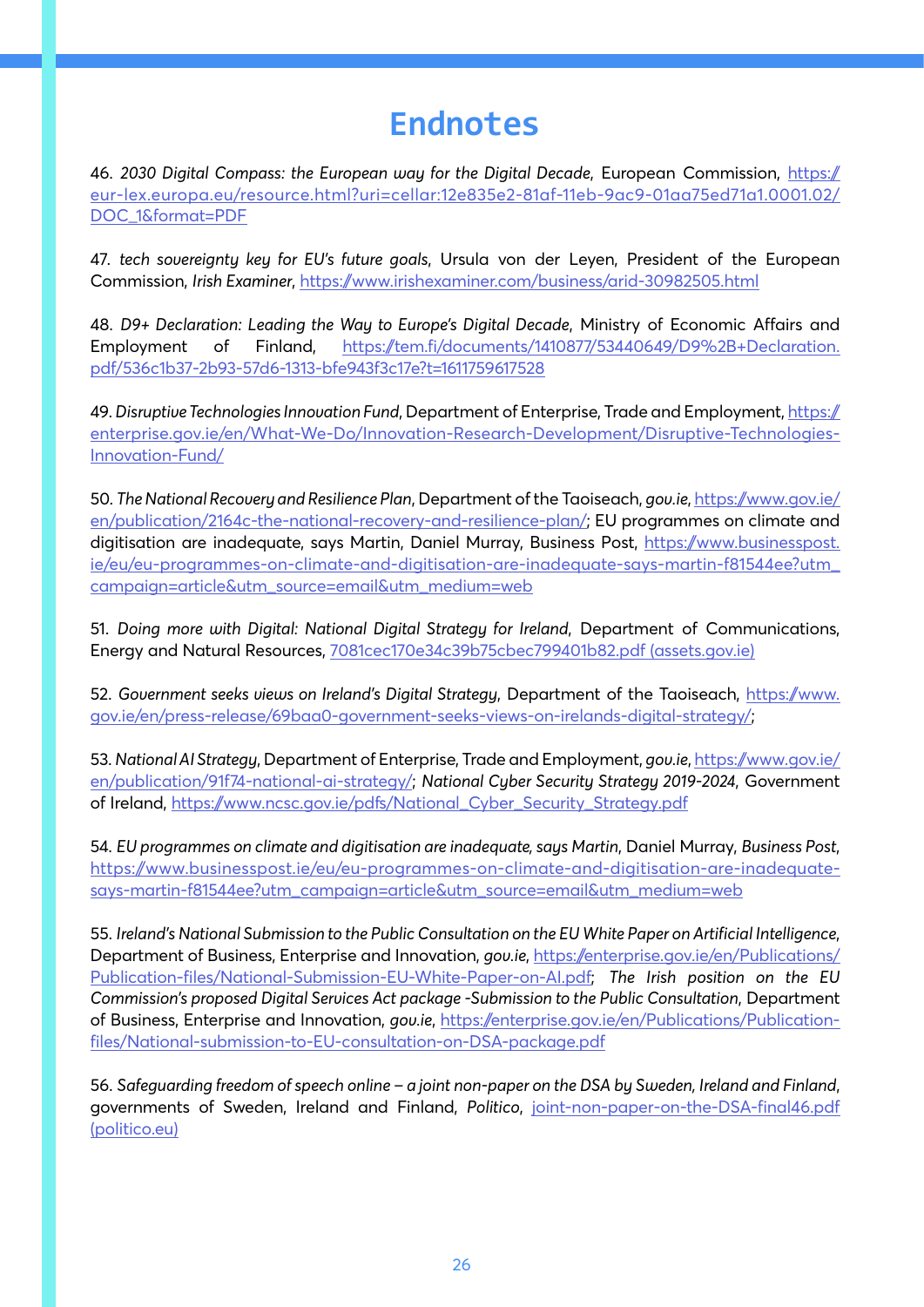57. *Facebook urges delay to Ireland's new online safety rules*, Jonathan Keane, *Silicon Republic*, https:// www.siliconrepublic.com/companies/facebook-delay-online-safety-rules; *State going 'too far, too fast' with online safety legislation*, Laura Slattery, *Irish Times*, https://www.irishtimes.com/business/ media-and-marketing/state-going-too-far-too-fast-with-online-safety-legislation-1.4576007

58. *Cyber attack: When will the Irish health service get a resolution?*, Shane Harrison, *BBC*, https://www. bbc.com/news/world-europe-57193160

59. *Technological Sovereignty: Missing the Point? An Analysis of European Proposals after June 5, 2013*, Mirko Hohmann, Robert Morgus and Isabel Skierka; GPPi and New America's Open Technology Institute, https://www.gppi.net/2014/11/24/technological-sovereignty-missing-the-point; *The US National Security Agency (NSA) surveillance programmes (PRISM) and Foreign Intelligence Surveillance Act (FISA) activities and their impact on EU citizens' fundamental rights*, Directorate General For Internal Policies, European Parliament, https://www.statewatch.org/media/documents/news/2013/sep/ep-briefingnote-nsa-prism.pdf; *Mass surveillance: EU citizens' rights still in danger, says Parliament*, European Parliament Press Corner, https://www.europarl.europa.eu/news/en/press-room/20151022IPR98818/ mass-surveillance-eu-citizens-rights-still-in-danger-says-parliament; https://www.senat.fr/rap/r12- 443/r12-4431.pdf

60. *Ireland's Trade in Goods 2019*, Central Statistics Office, https://www.cso.ie/en/ releasesandpublications/ep/p-ti/irelandstradeingoods2019/toptradingpartners2019/; *International Trade in Services*, Central Statistics Office, https://www.cso.ie/en/releasesandpublications/er/its/ internationaltradeinservices2019/

61. *EU-US Privacy Shield is dead. Long live Privacy Shield*, Natasha Lomas, *TechCrunch*, https:// techcrunch.com/2020/08/11/eu-us-privacy-shield-is-dead-long-live-privacy-shield/; *EU-US data transfers at critical risk as ECJ invalidates Privacy Shield*, Samuel Stolton, *Euractiv*, https://www.euractiv. com/section/digital/news/eu-us-data-transfers-at-critical-risk-as-ecj-invalidates-privacy-shield/

62. *Europe's top court strikes down flagship EU-US data transfer mechanism*, Natasha Lomas, *TechCrunch*, https://techcrunch.com/2020/07/16/europes-top-court-strikes-down-flagship-eu-us-data-transfermechanism/

63. *Facebook's US data transfers suffered a setback in Ireland*, Manancourt and Scott, *Politico*, https://www. politico.eu/article/faceboos-us-data-transfers-ireland-court-loss/; *EU-US data transfers at critical risk as ECJ invalidates Privacy Shield*, Samuel Stolton, *Euractiv*, https://www.euractiv.com/section/digital/ news/eu-us-data-transfers-at-critical-risk-as-ecj-invalidates-privacy-shield/; *Schrems II: there's no way to transfer data to US and comply with EU law*, Karlin Lillington, *Irish Times*, https://www.irishtimes. com/business/technology/schrems-ii-there-s-no-way-to-transfer-data-to-us-and-comply-witheu-law-1.4310952;

64. *EU-UK private-sector data flows after Brexit: Settling on adequacy*, Hendrik Mildebrath, European Parliamentary Research Service, https://www.europarl.europa.eu/RegData/etudes/ IDAN/2021/690536/EPRS\_IDA(2021)690536\_EN.pdf; *International dimension of data protection: Brexit*, European Commission, https://ec.europa.eu/info/law/law-topic/data-protection/internationaldimension-data-protection/brexit\_en

65. *The latest UK-EU data adequacy roadblock is a sign of trouble to come*, Laurie Clarke, *Tech Monitor*, https://techmonitor.ai/policy/privacy-and-data-protection/eu-uk-data-adequacy-agreementbrexit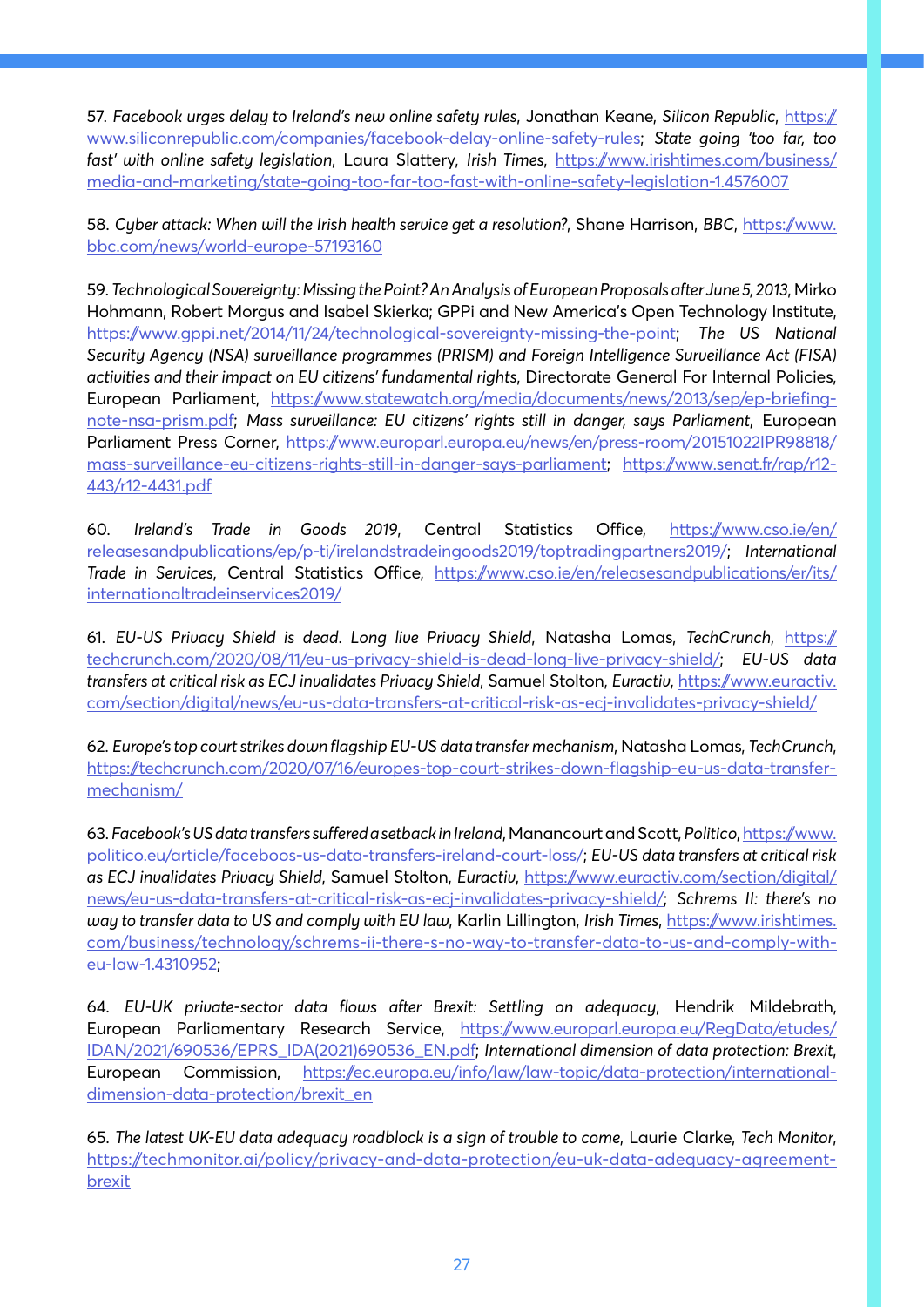66. *Commission adopts UK data adequacy decision with provisos*, Luca Bertuzzi, *Euractiv*, https://www. euractiv.com/section/data-protection/news/commission-adopts-uk-data-adequacy-decisionwith-provisos/; *The latest UK-EU data adequacy roadblock is a sign of trouble to come*, Laurie Clarke, *Tech Monitor*, https://techmonitor.ai/policy/privacy-and-data-protection/eu-uk-data-adequacyagreement-brexit

67. *UK to diverge from EU data protection rules, Johnson confirms*, Samuel Stolton, *Euractiv*, https:// www.euractiv.com/section/digital/news/uk-to-diverge-from-eu-data-protection-rules-johnsonconfirms/

68. *A 'no deal' Brexit will impact on the flow of information to and from UK*, Deloitte, https://www2.deloitte. com/ie/en/pages/globalmarkets/articles/No-deal-Brexit-impact-for-GDPR.html

69. *Future Needs, Future Thinking 2020: Technology Ireland policy priorities 2020*, Technology Ireland, https://www.technology-ireland.ie/Sectors/TI/TI.nsf/vPages/About~Press~future-needs, future-thinking-2020-04-11-2019/\$file/TI+Future+Needs,+Future+Thinking.pdf; *Ireland - Country Commercial Guide: Information and Communication Technology (ICT)*, US International Trade Administration, https://www.trade.gov/knowledge-product/information-and-communicationtechnology-ict

70. *The Transatlantic Economy 2020 Annual Survey of Jobs, Trade and Investment between the United States and Europe*, Daniel S. Hamilton and Joseph P. Quinlan, US Chamber of Commerce, https:// www.uschamber.com/sites/default/files/te2020\_report\_final.pdf, p. 33

71. *Number of operational data centres in Ireland up by quarter, report finds*, Kevin O' Sullivan, *Irish Times* https://www.irishtimes.com/business/energy-and-resources/number-of-operational-datacentres-in-ireland-up-by-quarter-report-finds-1.4562274; *Ireland - Country Commercial Guide: Information and Communication Technology (ICT)*, US International Trade Administration, https:// www.trade.gov/knowledge-product/information-and-communication-technology-ict

72. *The Value Of Cross-Border Data Flows To Europe: Risks And Opportunities*, Digital Europe, https:// www.digitaleurope.org/wp/wp-content/uploads/2021/06/Frontier-DIGITALEUROPE\_Thevalue-of-cross-border-data-flows-to-Europe\_Risks-and-opportunities.pdf; *The economic costs of restricting the cross-border flow of data*, Kearney and ECIPE, https://www.kearney. com/documents/3677458/161343923/The+economic+costs+of+restricting+the+crossborder+flow+of+data.pdf/82370205-fa6b-b135-3f2b-b406c4d6159e?t=1625036783000

73. *Global Trends in Technology & Data*, William Fry, william-fry\_global-trends-in-technology-data. pdf (williamfry.com)

74. *EU privacy enforcer hits make-or-break moment*, Mark Scott, *Politico*, https://www.politico.eu/ article/data-protection-privacy-ireland-helen-dixon-gdpr/

75. *Communication From The Commission To The European Parliament And The Council Data protection as a pillar of citizens' empowerment and the EU's approach to the digital transition - two years of application of the General Data Protection Regulation*, European Commission, https://eur-lex.europa.eu/legalcontent/EN/TXT/?uri=CELEX%3A52020DC0264#footnote35

76. *Data Protection Commission statement on funding in 2021 Budget*, Data Protection Commission, https://www.dataprotection.ie/en/news-media/press-releases/data-protection-commissionstatement-funding-2021-budget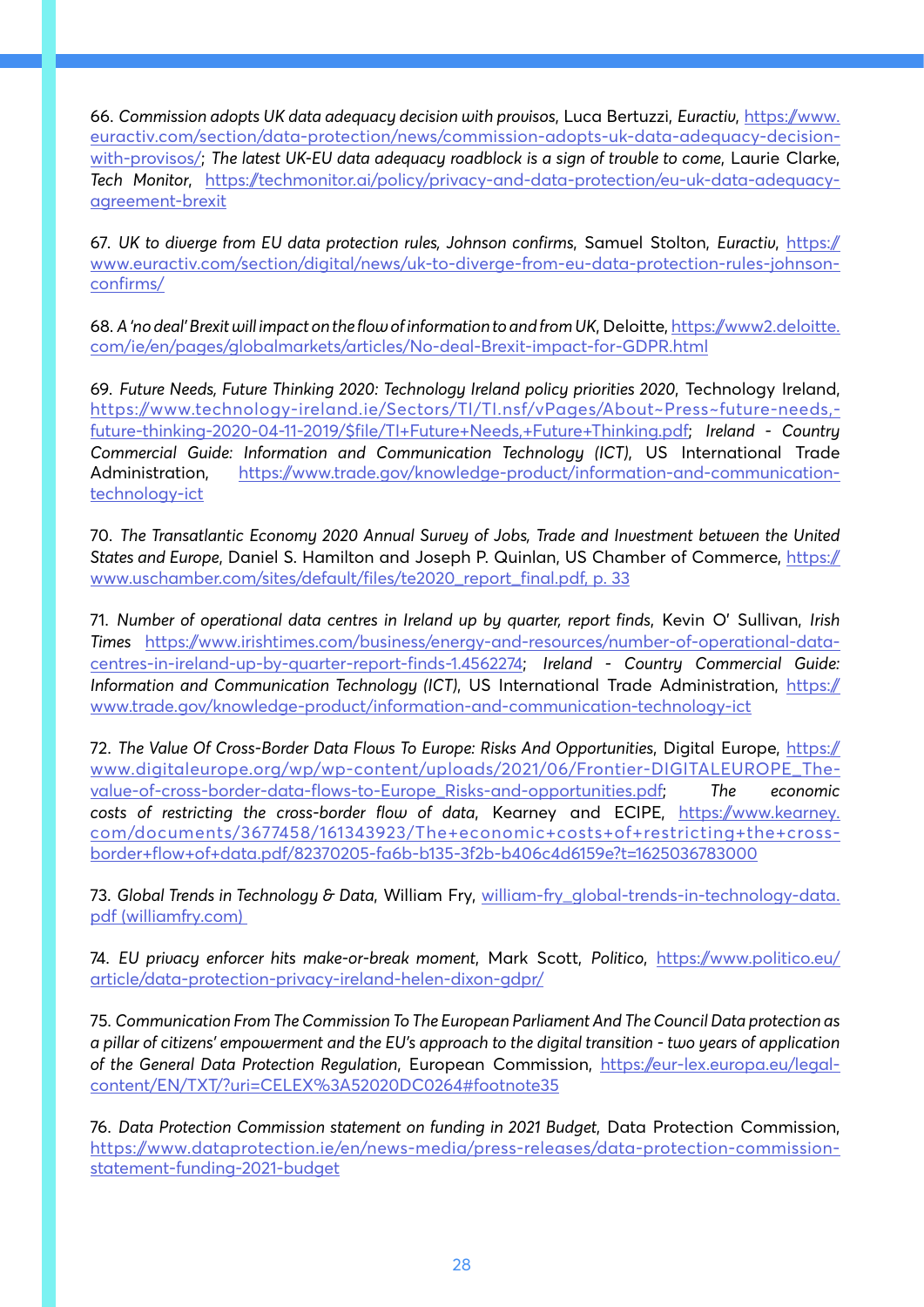77. *Data Protection Commission 'acutely strained' by big tech cases*, Ken Foxe, *Irish Times*, https://www. irishtimes.com/business/technology/data-protection-commission-acutely-strained-by-big-techcases-1.4457683

78. *Data Protection Commission 'acutely strained' by big tech cases*, Ken Foxe, *Irish Times*, https://www. irishtimes.com/business/technology/data-protection-commission-acutely-strained-by-big-techcases-1.4457683

79. *DPC rejects criticism of its regulation of big tech companies*, Charlie Taylor, *Irish Times*, https:// www.irishtimes.com/business/technology/dpc-rejects-criticism-of-its-regulation-of-big-techcompanies-1.4549370?mode=sample&auth-failed=1&pw-origin=https%3A%2F%2Fwww. irishtimes.com%2Fbusiness%2Ftechnology%2Fdpc-rejects-criticism-of-its-regulation-of-bigtech-companies-1.4549370; *MEPs call for infringement procedure against Ireland*, Luca Bertuzzi, *Euractiv*, https://www.euractiv.com/section/data-protection/news/european-parliament-calls-forinfringement-procedure-against-ireland/

80. *Data watchdog close to decisions on fines in up to seven 'Big Tech' investigations*, Simon Carswell, *Irish Times*, https://www.irishtimes.com/business/data-watchdog-close-to-decisions-on-fines-inup-to-seven-big-tech-investigations-1.4494270; *European Parliament amps up pressure on EU-US data flows and GDPR enforcement*, Natasha Lomas, *TechCrunch*, https://techcrunch.com/2021/05/21/ european-parliament-amps-up-pressure-on-eu-us-data-flows-and-gdpr-enforcement/; *Why is Ireland's Data Protection Commission under fire?*, Jenny Darmody, *Silicon Republic*, https://www. siliconrepublic.com/enterprise/dpc-data-protection-gdpr-helen-dixon

81. *DPC rejects criticism of its regulation of big tech companies*, Charlie Taylor, *Irish Times*, https:// www.irishtimes.com/business/technology/dpc-rejects-criticism-of-its-regulation-of-big-techcompanies-1.4549370?mode=sample&auth-failed=1&pw-origin=https%3A%2F%2Fwww. irishtimes.com%2Fbusiness%2Ftechnology%2Fdpc-rejects-criticism-of-its-regulation-of-bigtech-companies-1.4549370

82. *European Parliament resolution of 20 May 2021 on the ruling of the CJEU of 16 July 2020 - Data Protection Commissioner v Facebook Ireland Limited and Maximillian Schrems ('Schrems II'), Case C-311/18 (2020/2789(RSP))*, European Parliament, https://www.europarl.europa.eu/doceo/document/TA-9- 2021-0256\_EN.pdf

83. *Court says all EU states can take data cases against Facebook*, Naomi O' Leary, *Irish Times*, https:// www.irishtimes.com/business/technology/court-says-all-eu-states-can-take-data-casesagainst-facebook-1.4457176

84. *State data watchdog loses sole oversight of Facebook in Europe*, *Irish Times* article, additional reporting from *Financial Times* and *Reuters*, https://www.irishtimes.com/business/technology/ ireland-s-data-watchdog-loses-sole-oversight-of-facebook-in-europe-1.4593916

85. *German data watchdogs welcome end of 'forum shopping' under GDPR regime*, Oliver Noyan, *Euractiv*, https://www.euractiv.com/section/data-protection/news/german-data-watchdogs-welcomeend-of-forum-shopping-under-gdpr-regime/

86. *Fair Taxation: Commission launches a public consultation on the digital levy*, European Commission, https://digital-strategy.ec.europa.eu/en/consultations/fair-taxation-commission-launchespublic-consultation-digital-levy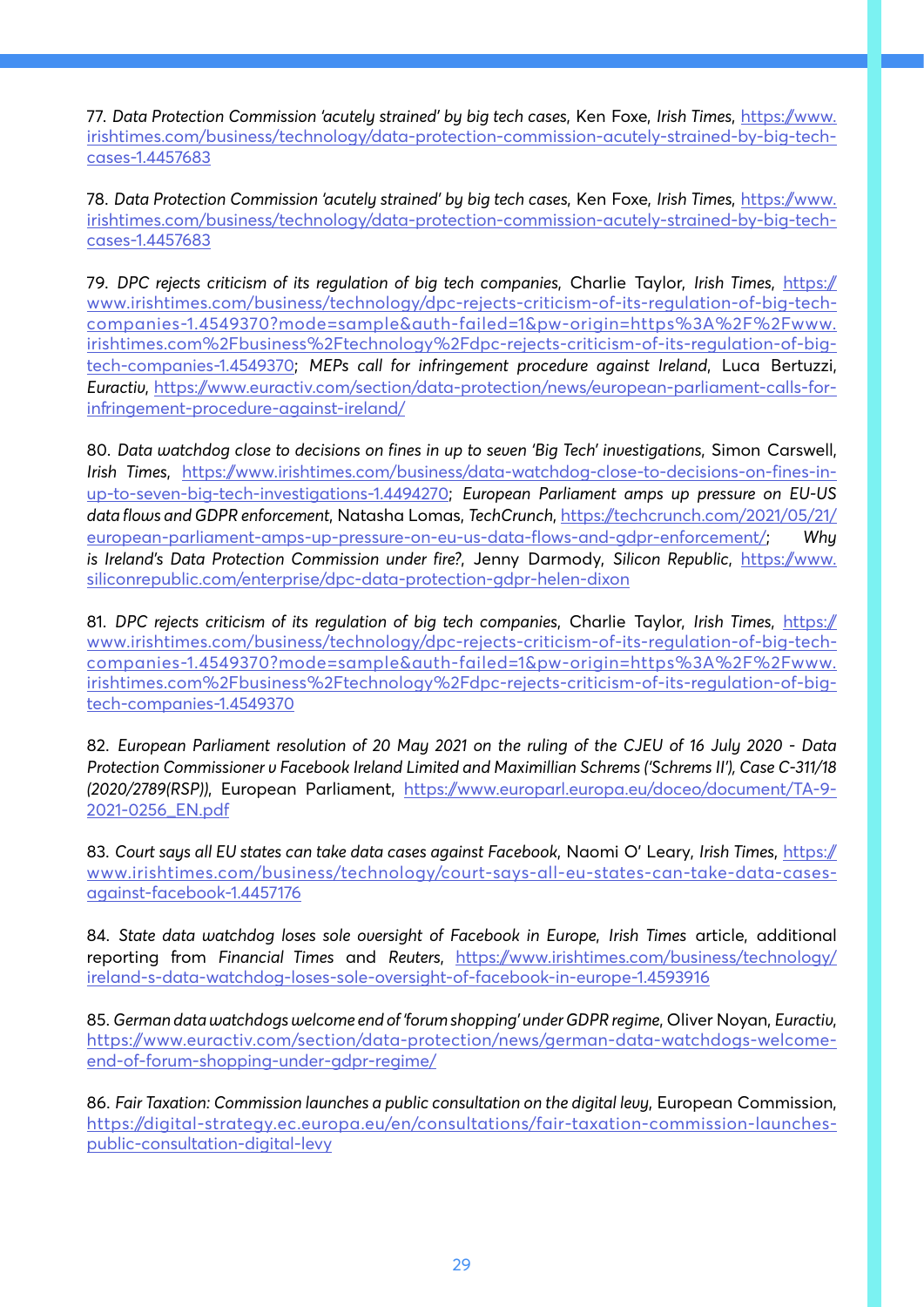87. *EU puts its digital tax on hold after US pressure*, Jorge Valero, *Euractiv*, EU puts its digital tax on hold after US pressure - EURACTIV.com; https://www.euractiv.com/section/economy-jobs/news/ eu-puts-its-digital-tax-on-hold-after-us-pressure/

88. *Corporation Tax – 2020 Payments and 2019 Returns*, Larry McCarthy, *Revenue*, https://www.revenue. ie/en/corporate/documents/research/ct-analysis-2021.pdf; *Top 10 companies now pay more than half of corporate tax*, Seán McCárthaigh, *Irish Times*, https://www.irishtimes.com/business/economy/top-10-companies-now-pay-more-than-half-of-corporate-tax-1.4553695

89. *Global tax rate: Ireland could lose €2bn a year under proposed reforms, says Donohoe*, Denis Staunton, Cliff Taylor and Naomi O'Leary, *Irish Times*, https://www.irishtimes.com/business/global-tax-rateireland-could-lose-2bn-a-year-under-proposed-reforms-says-donohoe-1.4585661?mode=amp

90. Commission on track for digital levy proposal by June, Samuel Stolton, Euractiv, https://www. euractiv.com/section/digital/news/commission-on-track-for-digital-levy-proposal-by-june/

91. *U.S. Threatens Tariffs On Six Countries Over Digital Services Taxes*, Andrew Solender, *Forbes*, https:// www.forbes.com/sites/andrewsolender/2021/06/02/us-threatens-tariffs-on-six-countries-overdigital-services-taxes/?sh=21e57b8b15fa

92. *EXCLUSIVE EU's planned digital levy to cover hundreds of firms, Vestager says*, Foo Yun Chee, *Reuters*, https://www.reuters.com/business/exclusive-eus-planned-digital-levy-cover-hundreds-firmsvestager-says-2021-07-02/

93. *Ireland urges EU not to move alone on digital taxes*, Sarah Collins, *Irish Independent*, https://www. independent.ie/business/ireland-urges-eu-not-to-move-alone-on-digital-taxes-40203932.html; *EU says planned digital taxes won't trigger a trade war with the US*, Sarah Collins, *Irish Independent*, https://www.independent.ie/business/budget/eu-says-planned-digital-taxes-wont-trigger-atrade-war-with-the-us-40368162.html

94. *Washington: Delay the EU digital levy*, Bjarke Smith-Meyer, *Politico*. https://www.politico.eu/article/ washington-delay-the-eu-digital-levy/; *US piles pressure on EU to drop digital tax plan*, James Politi, Sam Fleming, Javier Espinoza, *Financial Times* article published in the *Irish Times*, https://www. irishtimes.com/business/economy/us-piles-pressure-on-eu-to-drop-digital-tax-plan-1.4613925

95. *U.S. sets and suspends tariffs on six countries over digital taxes*, David Lawder, *Reuters*, https://www. reuters.com/technology/us-sets-suspends-tariffs-six-countries-over-digital-taxes-2021-06-02/

96. Digital sovereignty for Europe (europa.eu), European Parliament. https://www.europarl.europa. eu/RegData/etudes/BRIE/2020/651992/EPRS\_BRI(2020)651992\_EN.pdf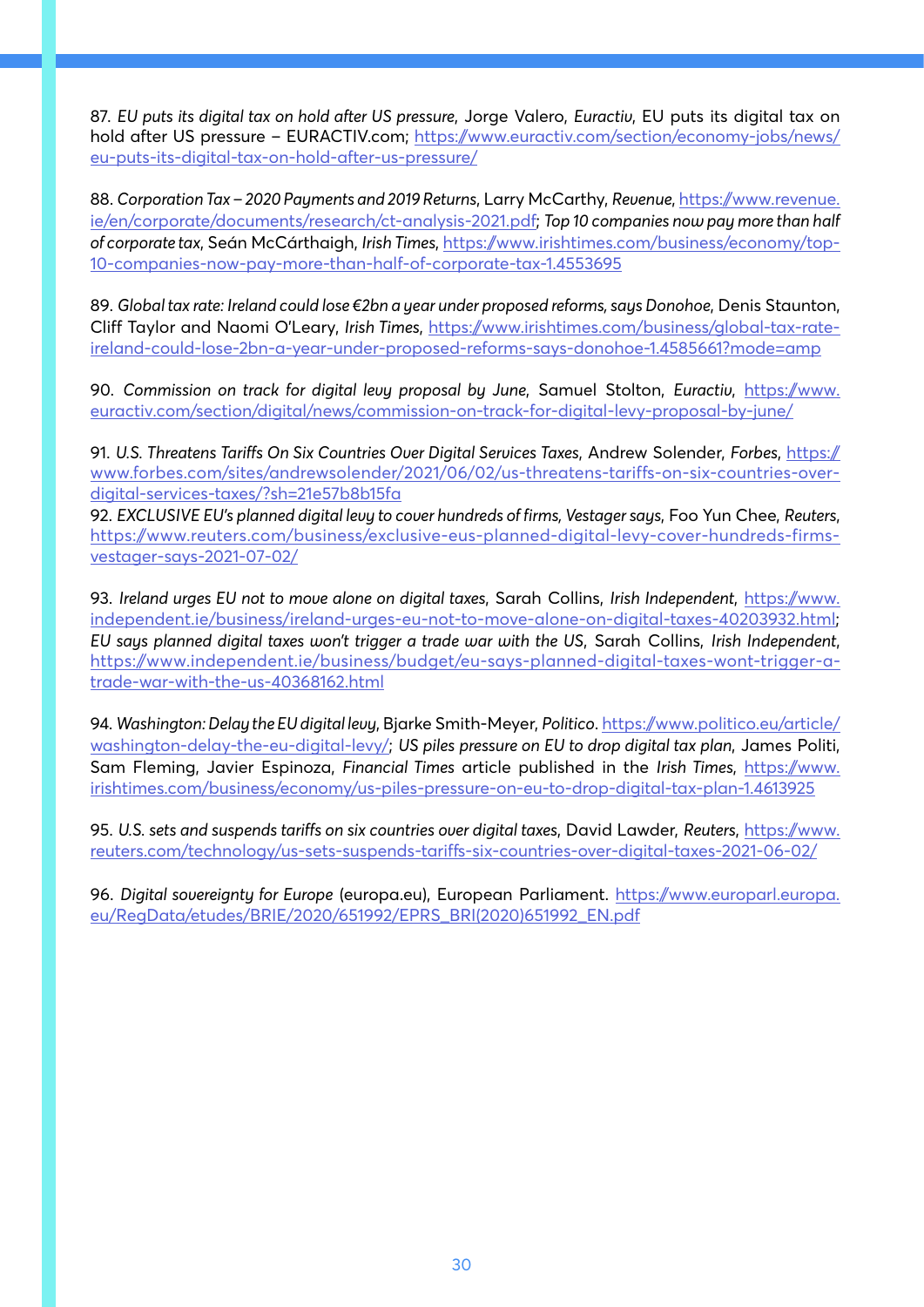# **NETHERLANDS**

*Netherlands is trying to find a balance between stakeholders and interests concerning national security, economic security and digitalisation, thereby becoming a digital polder power within the EU.* 

**Brigitte Dekker**, the Clingendael Institute

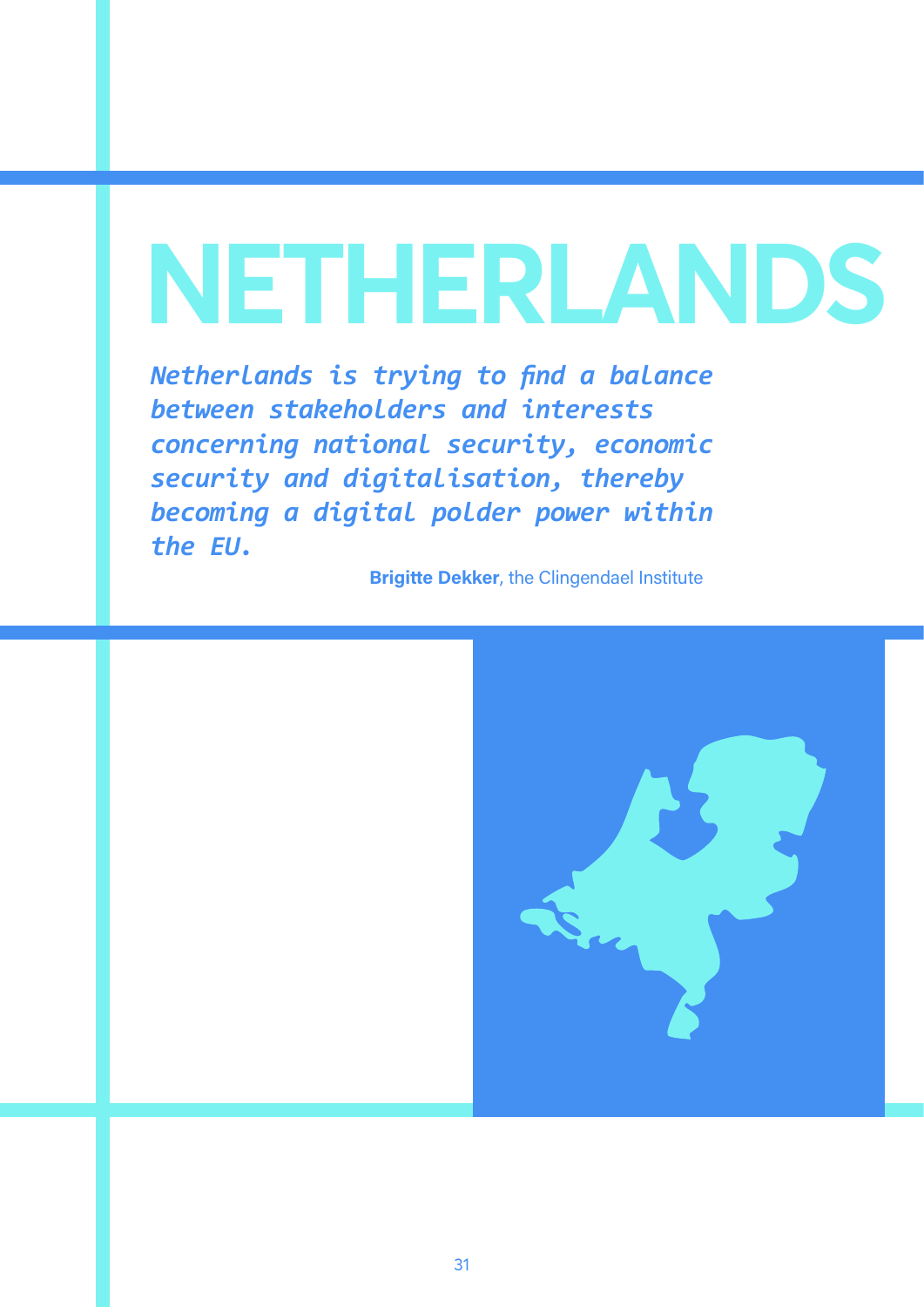# **Introduction**

The impact of digitalisation has moved high up the agenda in the Netherlands. In the run up to the Parliamentary elections of March 2021, every political party acknowledged the impact of digitalisation on major themes such as sustainability, economic growth, education and employment. The consequences of digitalisation are visible throughout the Netherlands and are still in full development. A lack of attention to, and knowledge of, the digital domain resulted in the establishment of a permanent Parliamentary Committee on Digital Affairs in 2021, whose main goal is to provide parliamentarians with new and necessary knowledge on digitalisation, within their specific portfolio and beyond.

"Digital sovereignty" has become a frequently used buzzword in Dutch politics, especially when recapitulating the EU's aspiration to enter the digital geopolitical arena. The term encompasses numerous dimensions in national security, economic security, democracy and the rule of law. Without detailing numerous interpretations of digital sovereignty, the quest for digital sovereignty is a goal shared by policy-makers, citizens, businesses and nongovernmental organisations in the Netherlands.

This not only demonstrates the comprehensive scope of the concept, but also its complexity. The European Parliament refers to digital sovereignty as "Europe's ability to act independently in the digital world and should be understood in terms of both protective mechanisms and offensive tools to foster digital innovation (including in cooperation with non-EU companies)".96 For the Dutch Cabinet, it is "the ability to act as a global player, in cooperation with international partners, on the basis of our own insights and choices, to safeguard the Dutch public interests in the digital world and to be resilient in an interconnected world".<sup>97</sup> While these definitions are comparable in wording, the differences of detail and emphasis reflect how the interests of the EU and the Netherlands are not always completely aligned.

### **A Dutch Digitalisation Vision**

The Netherlands is still exploring its precise course of action. The Netherlands' Digitalisation Strategy (NDS), first adopted in 2018 and annually reviewed, emphasises the digitalisation opportunities for the Dutch economy and society, including public interest, constitutional rights, and digital trust. It prioritizes Artificial Intelligence (AI), digital connectivity, data transfer, digital skills and inclusion, digital government and digital resilience.<sup>98</sup> Furthermore, the Dutch government details its specific position on various EU digitalisation policies in the publications of the Working Group for the Assessment of New Commission Proposals. This interdepartmental working group discusses every new Commission proposal among all ministries, and the publication (a 'fiche') stipulates the Dutch position, and the way forward for the Netherlands. For example, the Dutch government states in a fiche about the EU's Digital Compass 2030, that it welcomes the EU's efforts to create a digital single market and it highlights the increasing geopolitical dimension of digitalisation. In particular, attention is given to privacy breaches and national security issues caused by dependencies on foreign actors. Based on this focus, the government endorses the efforts of the European Commission concerning the Digital Compass 2030. Nevertheless, the fiche also mentions the government's regret that the White paper on Al<sup>99</sup> and the EU Cybersecurity strategy<sup>100</sup> are omitted from the Compass. In addition, the Dutch government strongly supports the EU's emphasis on international partnerships based on the core values of the EU. However, the Dutch government considers civil society organisations to be slightly overlooked in the Compass, despite their crucial role in signalling early warning signs on the impact of new technological applications.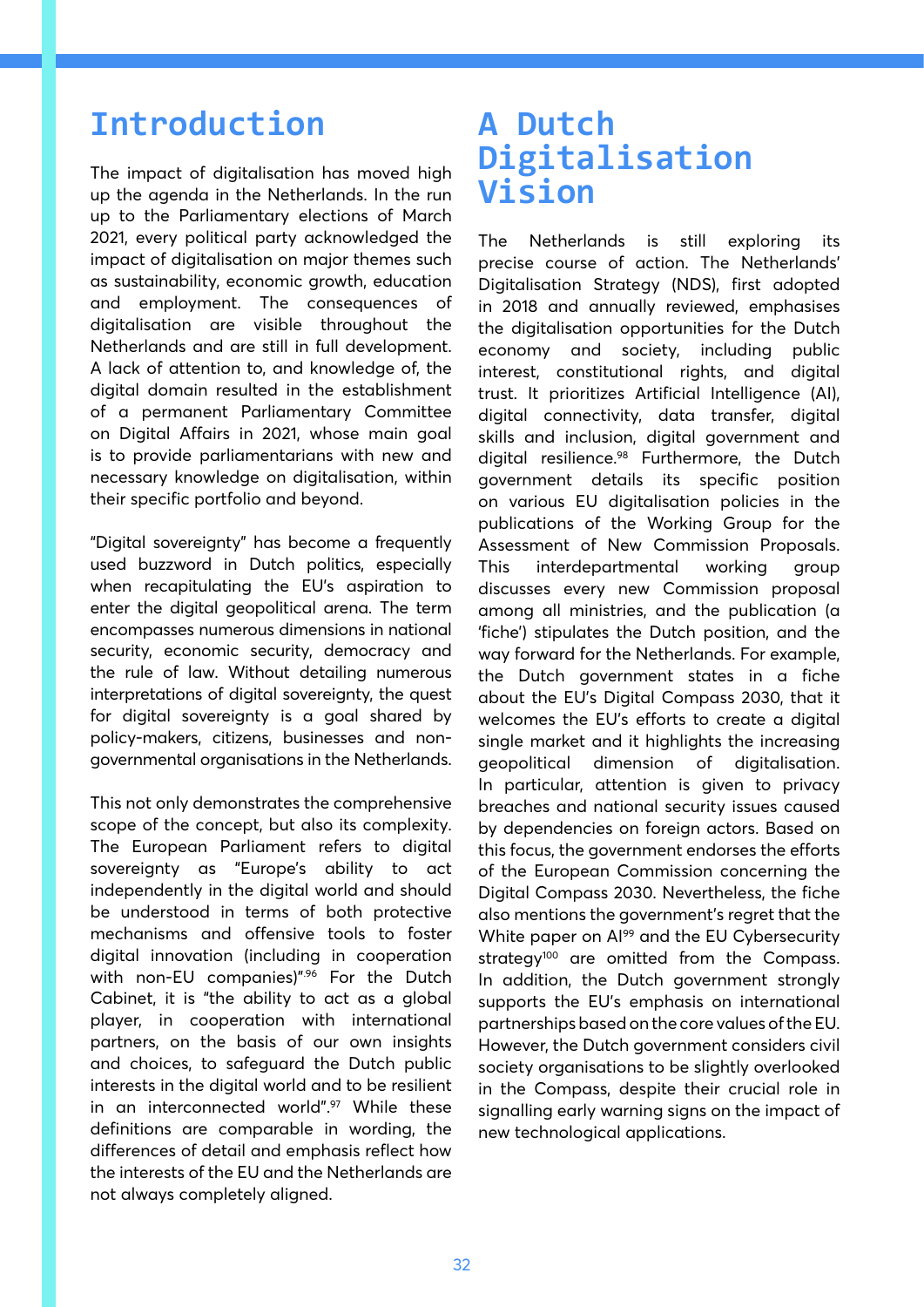In addition to a fiche on the Digital Compass 2030, the Dutch government also wrote fiches on the Digital Services Act (DSA) and the Digital Markets Act (DMA). The DSA in particular has been subject to public debate in the Netherlands, with the government publishing a non-paper on the DSA package and the short-term holiday rental market for residential spaces. While the Dutch government supports the opportunities arising from the platform economy, there is a need to restore the balance between economic freedoms on the one hand and public interests on the other. Therefore, the Dutch government welcomes the updates that the DSA includes in the e-commerce guidelines of the EU concerning the role, responsibility and liability of intermediaries concerning the dissemination of illegal content. However, there are still too many uncertainties regarding the rules that can be imposed on platforms and the Dutch government desires a clarification and reconsideration of the EU legal framework.101 Secondly, the DMA has also been positively perceived within the public Dutch debate and by the Dutch government. Within the EU, the Dutch government, together with France and Belgium, pushed for regulations for platforms with a gatekeeper function in 2020.<sup>102</sup> Numerous elements that these countries pushed for were adopted in the DMA, including the authority to *ex ante* impose obligations on platforms with a gatekeeper function, adjustments to European competition guidelines and adjustments to the threshold for reporting mergers and acquisitions at the Commission to include digital mergers and acquisitions that are currently evading supervision. The Netherlands, Germany and France are now taking this one step further by proposing an amendment to the DMA to assess all digital mergers and acquisitions "by large digital platforms with a gatekeeper position".103 One side note to the DMA from a Dutch perspective is the lack of focus on companies that acquire a gatekeeper function by combining various services. Therefore, the Netherlands has specifically asked the European Commission to detail how the individual companies' ecosystems are included in the identification of gatekeepers.<sup>104</sup>

# **Key issues in the Netherlands**

Three key issues concerning digital sovereignty have arisen from the national debate on digitalisation.105 First, is the ability of the government to govern national digital infrastructure, in particular 5G networks. Secondly, the balance between national and economic security interests, the use of industrial policies and a strong liberal market tradition. Thirdly, the dominant position of foreign platforms and their use of citizen's data, although this is less extensively discussed compared to the first two topics.

The first of these issues involves the ability to govern the use of critical infrastructure in order to protect national security interests. Electricity, access to the internet, drinking water and payment transactions are examples of critical processes, and if these processes fail it could lead to large-scale social disruption. Government, industry and emergency services are working closely to continuously improve and guarantee the protection of such vital products, services and processes.106 Since 2019, the roll out of 5G networks have been under close scrutiny, as it will be critical infrastructure for the next generation of technology. In an EU context, the Dutch government called for increased cooperation and coordination between EU Member States. The publication of the EU's 5GToolbox in 2019 was wellreceived within the Netherlands.107 In 2020, three large telecom providers (KPN, Vodafone and T-Mobile) acquired frequencies through the Dutch mobile communication auction. While it seems that only national parties have acquired the frequencies, KPN's network is still largely dependent on Huawei technology – and Huawei employees have certain user rights on the KPN networks.108 Two elements seem to be key in the debate: espionage risks from foreign entities providing the specific technological know-how and financial considerations.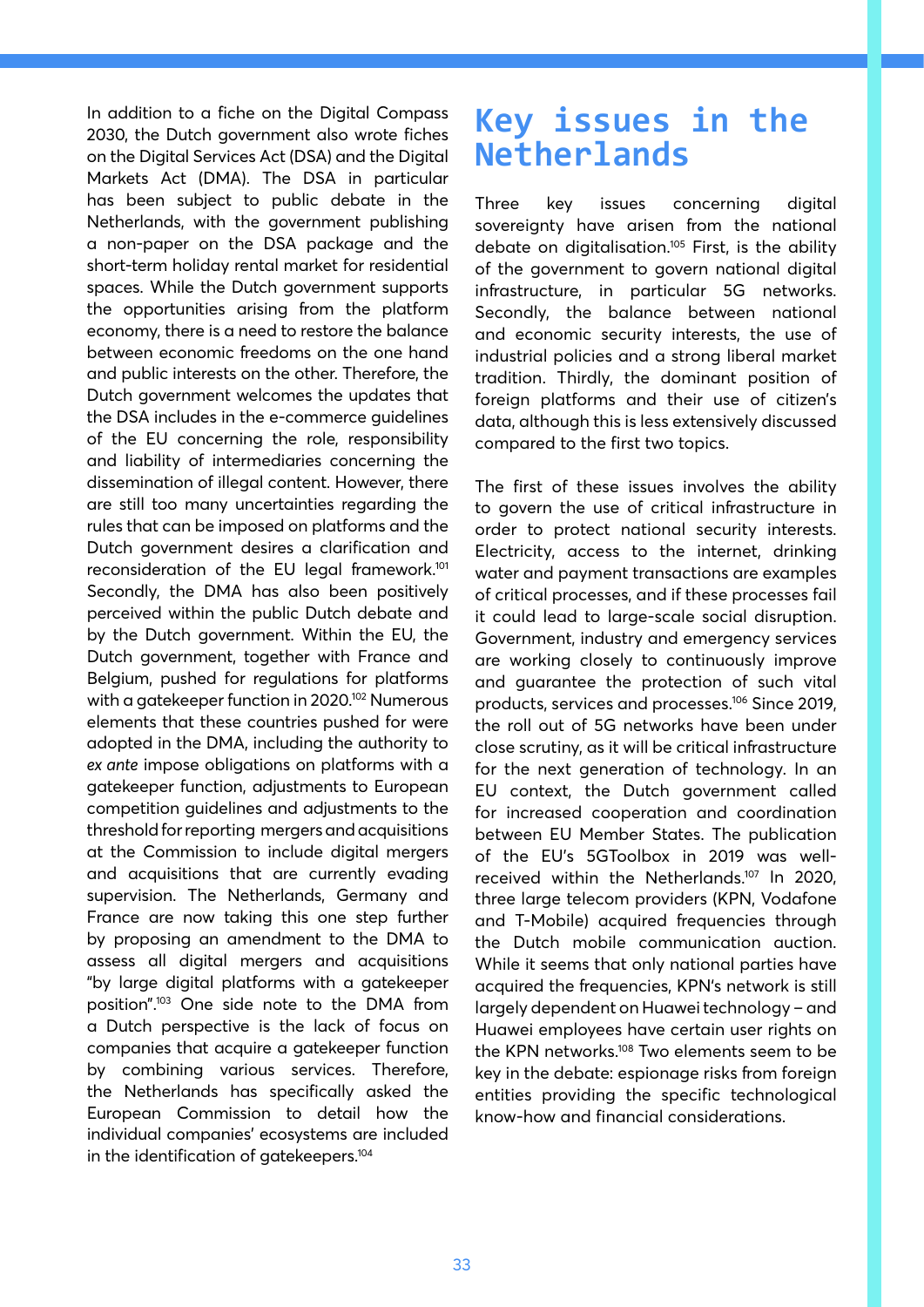From a Dutch citizens' perspective, addressing espionage risks is deemed to be a government responsibility. They consider it a primary task of the Government to protect citizens, and 43% of Dutch citizens agree that the government should not buy equipment for the Dutch telecom networks from Chinese companies, because the Chinese Government may use it to spy on Dutch citizens.109 Thirty six per cent were neutral in this regard and 21% disagreed. On the contrary, only 27% of the Dutch citizens would change their consumption behaviour. They would rather not have a Chinese phone, because of the risk that the Chinese Government could use it to spy on them. Forty-one per cent of the Dutch citizens do not mind having a Chinese mobile phone and 32% answered 'neutral'. This shows the discrepancy between individual and government responsibility in the Dutch debate on 5G providers. This directly corresponds with the second element; financial considerations. While consumers may purchase a Chinese phone based on their competitive prices and advanced technological applications, companies must compare their risk analyses against the actual costs of mitigating these risks. KPN, for example, stated that it could attract more in-house administrators or analyse codes and implement strict monitoring of logfiles to determine the exact procedures and identify possible breaches. While such measures can mitigate the risks, they are also time and resource consuming, making it a less attractive option for profit-driven companies.110 In other words, digital sovereignty is not only about the will to be less dependent on foreign actors, but also about the financial capabilities of companies and governments to actually take steps to create less dependency.

Secondly, the Netherlands is still finding its way in balancing national and economic security interests, the use of industrial policies and a strong liberal market tradition. The Netherlands has a strong liberal market tradition with little to no market interference. However, economics and politics have become significantly intertwined due to the state-backed enterprises that are largely headquartered in China. In response to hostile mergers and acquisitions from both the US and China, the Netherlands State Secretary of Economic Affairs Mona Keijzer, tried to break the taboo surrounding industrial policies in the Netherlands in 2020. Stating that "*the Netherlands must discard its fear for industrial politics*", she advocated for provisional public investments in key private sectors that are essential to the competitiveness of the Dutch economy. She underlined her statement by allocating €25.5 million for quantum technology.111 This complements the efforts outlined in the Knowledge and Innovation Covenant (2020-2023), representing business, knowledge partners and government. In this covenant, the partners confirm their commitment to invest €4.9 billion (€2.05 billion from private and €2.85 billion from public funds) in key innovation themes.<sup>112</sup> The multistakeholder model is characteristic of the Dutch political landscape, oftentimes referred to as the consensus-based 'polder model'. In identifying opportunities and challenges concerning digital sovereignty, the polder model can be a driving force and an additional challenge. With the inclusion of a more diverse palette of actors, challenges can be better identified and corresponding solutions and opportunities can be better executed with sufficient support and cooperation from all parties. However, the diverging interests of stakeholders and the consensus-based model can also impede effective and decisive decisions in this domain.

Lastly, the dominant position of multinational (social media) platforms and the use of citizen's data is becoming a subject of discussion in the Netherlands. The US business model depends on the free flow of data, thereby enabling companies to use large data sets to innovate, scale-up and expand their business. On the other end of the spectrum, China strictly regulates all data and numerous popular Western platforms are banned for state security reasons. Currently, the EU is trying to establish its position in the debate by introducing a third way. In the words of Margrethe Vestager: "The point, of course, is to push for real global standards, standards that build on privacy, on the integrity of digital and the dignity of the individual as the starting point."<sup>113</sup>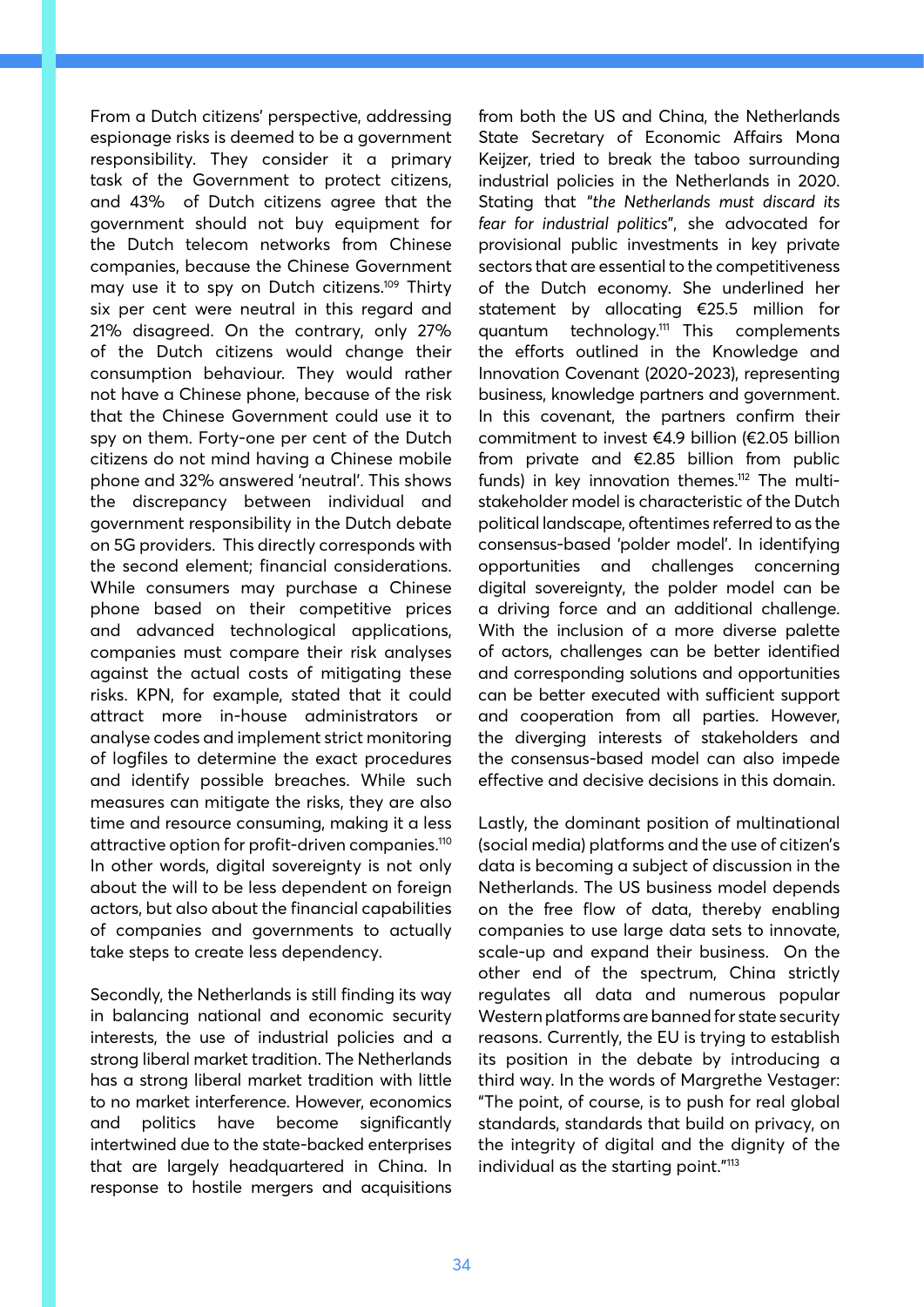While there is no call to ban platforms that spread illegal or harmful content in a similar way as the Chinese government, there is a call for regulation within the Netherlands. Especially after the storming of the US Capitol, and the subsequent Twitter ban imposed on former US President Trump, the discussion of whether social media platforms could and should self-regulate became an issue of concern.114 Besides the question of who should regulate and what can or cannot be published, the (mis)use of data collected by platforms is also gaining prominence in the Dutch debate. For example, the Dutch Data Protection Authority is analysing TikTok and whether the app provides enough information to the users about their privacy.<sup>115</sup> In addition to analysing large platforms, the impact of the GDPR on small and medium sized enterprises is central in the debate. The GDPR has been successfully implemented, however, for citizens and for small- and medium sized enterprises compliance remains a challenge.<sup>116</sup>

The intentions underpinning the GDPR have been clear. Consumers need to provide consent to companies to use their data, and companies need valid reasons to keep the personal data of consumers. In addition to this, every citizen can request access to companies that keep their data and can demand that the data be deleted if there is no necessity to keep it for their services (and, of course, assuming that there is no legal obligation to keep the data). In practice, it has led to 64,857 complaints, 72,031 known data breaches, 5,880 interventions, and 142 investigations resulting in 12 actual fines in the Netherlands in the period of 2018-2020.117 These numbers show that the system works and is flexible enough to adjust to new technologies or to a massive increase in internet usage such as the surge during the COVID-19 pandemic.<sup>118</sup> Nevertheless, the discussion remains as to whether the data of Dutch consumers is properly protected. With an average of four fines per year, a company does not seem to run excessive risks. Two conclusions can be drawn from this number; either companies adhere strictly to GDPR regulations or the data of Dutch citizens is still not adequately protected. 119

## **How to focus on the digital issues of tomorrow?**

The EU has been a pioneer in the field of digital policies, with the GDPR as the flagship of the EU's internationally established authority. That said, all of the adopted policies have been initiated to mitigate undesirable effects rather than to prevent the undesirable effect from happening in the first place.120 To secure its position as the leading digital regulator, now is the time to focus on imminent issues. Creating synergies and cooperation with leading tech companies is key in the race for 6G development. Currently, China holds around 35 per cent of 6G-related patents and is striving to be the global leader of 6G development in the coming years.<sup>121</sup> The European Commission has already earmarked €900 million, matched by co-funding from industry, for research and development of 6G.<sup>122</sup>

The first set of 6G projects will form the basis for a human-centred Next Generational Internet (NGI) and address the Sustainable Development Goals (SDGs) to contribute to the twin transition.123 The Commission intends to closely involve Member States in discussing the course of action and its flagship Smart Networks and Services project (SNS). The Netherlands needs to call for more attention to be given to the commercialisation of 6G rather than focusing solely on paving a path towards 6G. While tackling technological, societal and economic challenges and building 6G networks from a human-centred perspective is a first step; not losing the companies developing 6G networks through foreign mergers and acquisitions is a second and vital step in reclaiming EU dominance in this field.

Early funding to boost the commercialization of innovation will be key, as will be funding for scale-ups. One approach to explore is to set up a venture capital firm similar to IN-Q-Tel in the US. This firm invests in start-up companies to support US Intelligence capabilities and was established once government agencies recognised they were no longer the innovation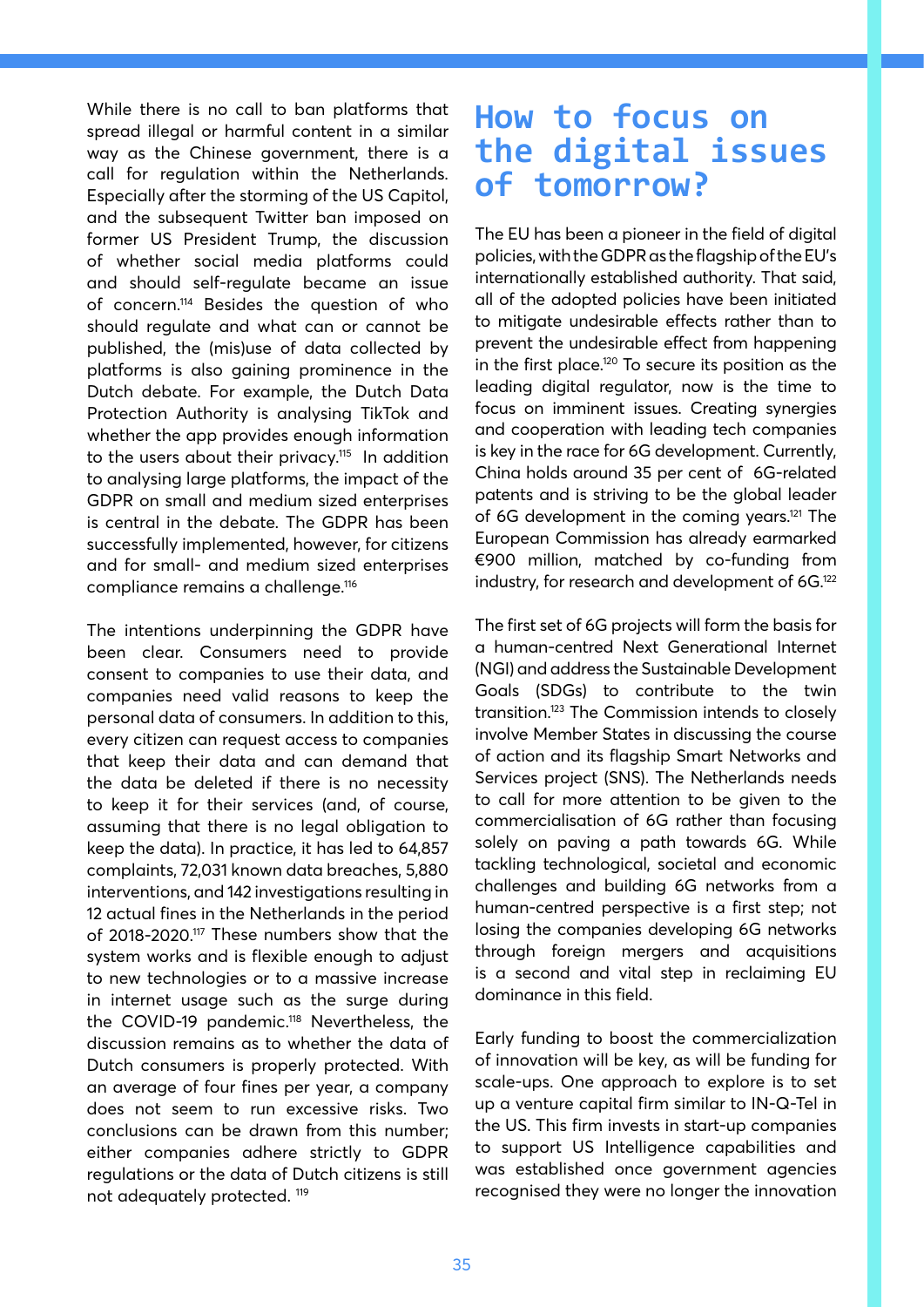leader.124 In the Netherlands, the national growth fund (or the so-called Wopke-Wiebesfund, after the two ministers who initiated the fund) is similar to this. This fund is dividing €20 billion in a period of five years among projects that will boost the growth capacity of the Dutch economy. For example, the QuantumDeltaNL is one of these projects that receives €615 million to invest in quantum computers, quantum networks and quantum sensors.125 It is important to ensure that not only must the research and development side of these projects be financed, but that the commercialization of innovation and scaleups is also considered.

Secondly, the Netherlands needs to push for a broader adoption of the EU's digital identity. The eID provides EU citizens with a tool to control their online identity and data as well as access to public, private and cross-border services.<sup>126</sup> By putting the consumer centrestage instead of companies, the EU can establish a true human-centric system with one digital identity that enables consumers to easily shift from company to company or platform to platform with one identity and e-wallet, instead of having individual logins for every site or application.

In conclusion, the Netherlands is already positioning itself as a digital frontrunner. Its digitalisation strategy is ambitious and the non-paper with France and Germany shows its willingness to be a European driving force. Now, it is key to press ahead to ensure that the fruits of digitalisation are felt at every level.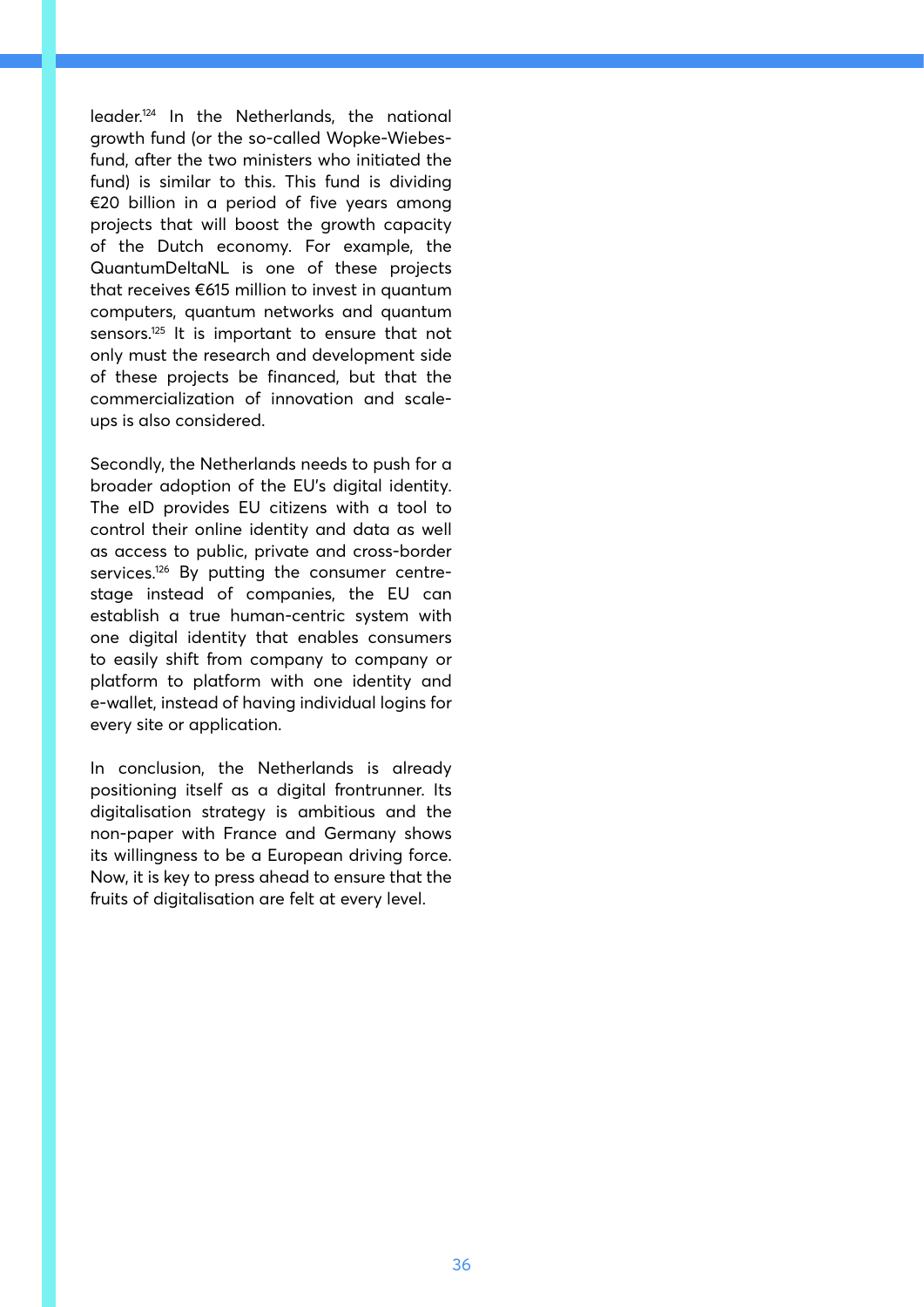# **Endnotes**

96. *Digital sovereignty for Europe* (europa.eu), European Parliament. https://www.europarl.europa. eu/RegData/etudes/BRIE/2020/651992/EPRS\_BRI(2020)651992\_EN.pdf

97. *Fiche 1, Mededeling Digital Kompas 2030*. Dutch Government https://www.google.com/

98. Nederlandse Digitaliseringsstrategie 2021. Government of the Netherlands. https://www.rijksoverheid.nl/documenten/kamerstukken/2021/04/26/nederlandsedigitaliseringsstrategie-2021

99. On Artificial Intelligence - A European approach to excellence and trust. European Commission. commission-white-paper-artificial-intelligence-feb2020\_en.pdf (europa.eu) 100 New EU Cybersecurity Strategy and new rules to make physical and digital critical entities more resilient. European Commission. https://digital-strategy.ec.europa.eu/en/news/new-eu-cybersecuritystrategy-and-new-rules-make-physical-and-digital-critical-entities-more

100. *New EU Cybersecurity Strategy and new rules to make physical and digital critical entities more resilient*. European Commission. https://digital-strategy.ec.europa.eu/en/news/new-eu-cybersecuritystrategy-and-new-rules-make-physical-and-digital-critical-entities-more

101. *Dutch non-paper on the Digital Services Act package and the short-term holiday rental of residential spaces*. Government of the Netherlands. Published in *Politico*. https://www.politico.eu/wp-content/ uploads/2020/11/Dutch-non-paper-on-the-DSA-package-and-the-short-term-holiday-rentalof-residential-spaces-003-1.pdf

102. Considerations of France, Belgium and the Netherlands regarding intervention on platforms with a gatekeeper position. Government of the Netherlands. https://www.government.nl/ documents/publications/2020/10/15/considerations-of-france-and-the-netherlands-regardingintervention-on-platforms-with-a-gatekeeper-position

103. *Duitsland, Frankrijk, Nederland: 'alle fusies en overnames digitale poortwachters beoordelen'.* Rijksoverheid.nl. https://www.rijksoverheid.nl/actueel/nieuws/2021/05/27/duitsland-frankrijknederland-alle-fusies-en-overnames-digitale-poortwachters-beoordelen

104. *Beoordeling Verordening inzake Digitale Markten (Digital Markets Act)*, Rijksoverheid.nl https:// www.rijksoverheid.nl/actueel/nieuws/2021/05/27/duitsland-frankrijk-nederland-alle-fusies-enovernames-digitale-poortwachters-beoordelen

105. Reflecties over digitale soevereiniteit Preadvies Staatsrechtconferentie 2020, Prof. Dr. Lokke Moerel and Prof. Dr. Paul Timmers, Univesrsity of Utrecht https://www.uu.nl/sites/default/files/ Moerel%2C%20Timmers%20%282.0%29%20-%20Preadvies%20Staatsrechtconferentie%20 2020.pdf

106. Vitale infrastructuur, Nationaal Coördinator Terrorismebestrijding en Veiligheid (nctv.nl) https://www.nctv.nl/onderwerpen/vitale-infrastructuu

107. *Fiche 1- Mededeling implementatie EU 5G toolbox*, Rijksoverheid.nl https://www.rijksoverheid.nl/ documenten/publicaties/2020/03/06/fiche-mededeling-implementatie-eu-5g-toolbox

108. *Huawei beheert nog steeds de kern van het mobiele netwerk van KPN*', Huib Modderkolk and Natalie Righton, *De Volkskrant* https://www.volkskrant.nl/nieuws-achtergrond/huawei-beheertnog-steeds-de-kern-van-het-mobiele-netwerk-van-kpn~bbe353c2/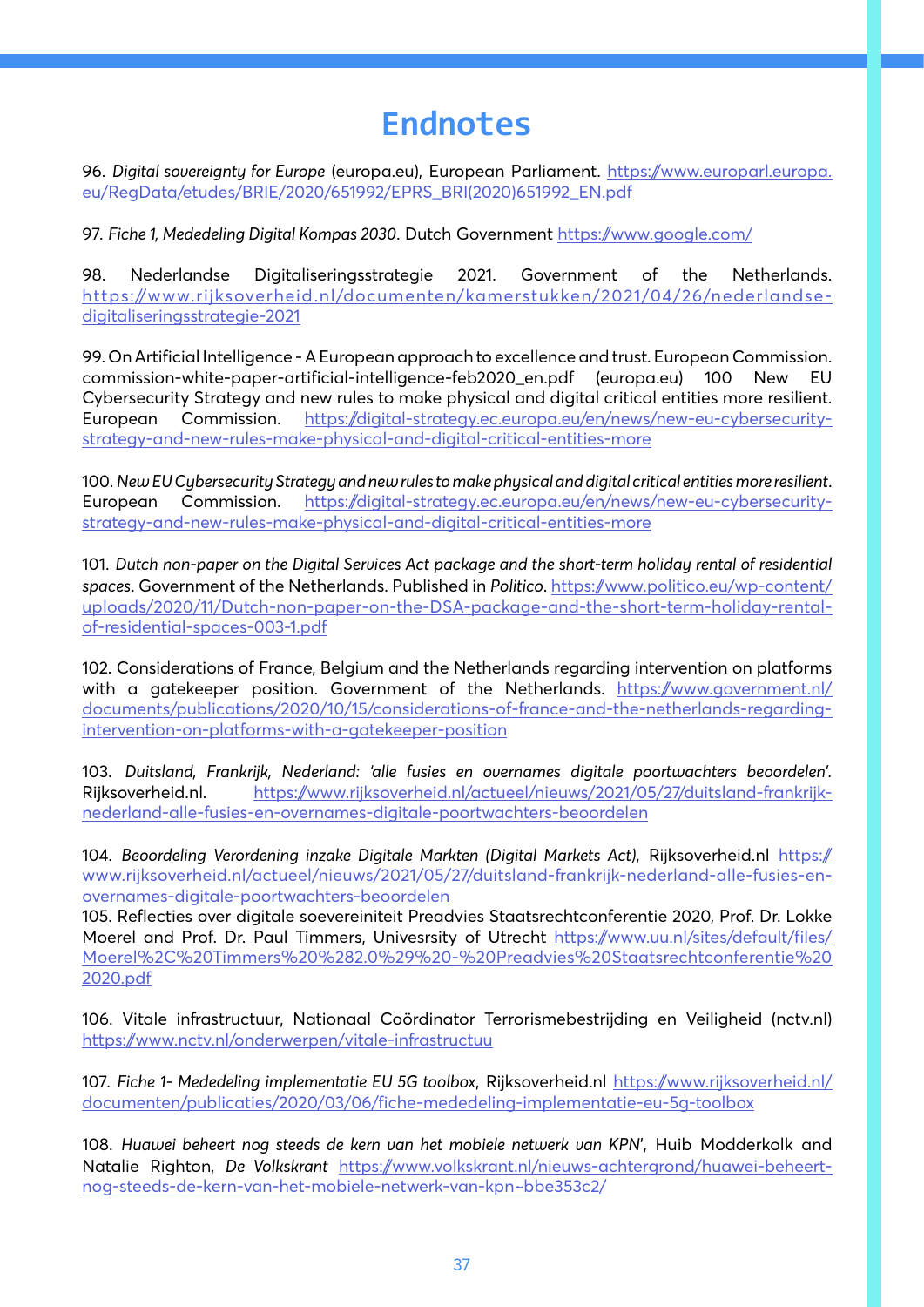109. *Dutch attitudes towards Chinese technology*, Brigitte Dekker, Monika Sie Dhian Ho, Christopher Houtkamp, Maaike Okano-Heijmans Clingendael. https://www.clingendael.org/publication/ dutch-attitudes-towards-chinese-technology

110. 'Huawei beheert nog steeds de kern van het mobiele netwerk van KPN', Huib Modderkolk en Natalie Righton, De Volkskrant https://www.volkskrant.nl/nieuws-achtergrond/huawei-beheertnog-steeds-de-kern-van-het-mobiele-netwerk-van-kpn~bbe353c2/

111. 'Industriepolitiek moet geen taboe meer zijn', Hella Hueck. and van Jan Fred Wijnen. Financieel Dagblad. https://fd.nl/ondernemen/1334854/industriepolitiek-moet-geen-taboe-meer-zijnkgf1capwLnD0

112. Aanbieding kennis- en innovatieconvenant 2020-2023 en de Roadmap Human Capital Topsectoren 2020-2023, Ministry of Economic Affairs and Climate. https://www.rijksoverheid.nl/ documenten/kamerstukken/2019/11/11/kamerbrief-kennis--en-innovatieconvenant-2020-2023 en-de-roadmap-human-capital-topsectoren-2020-202

113. *US and Europe to forge tech alliance amid China's rise*, Mark Scott and Jacopo Barigazzi, *Politico* https://www.politico.eu/article/eu-us-trade-tech-council-joe-biden-china/;

114. *Sociale media zijn te machtig geworden, maar hoe tem je ze? Drie mogelijke oplossingen*, Rufus Kain, *Trouw* https://www.trouw.nl/cultuur-media/sociale-media-zijn-te-machtig-geworden-maar-hoetem-je-ze-drie-mogelijke-oplossingen~b08e0caa

115. *AP start onderzoek naar TikTok*, Autoriteit Persoonsgegevens https://autoriteitpersoonsgegevens. nl/nl/nieuws/ap-start-onderzoek-naar-tiktok

116 *Minister voor Rb - kabinetsreactie EU-mededelingen inzake gegevensbescherming*, Tweede Kamer der Staten-Generaal https://www.tweedekamer.nl/kamerstukken/ detail?id=2020Z14198&did=2020D34670

117 *Is de privacywet een papieren tijger?*, Serena Frijters, *De Volkskrant* https://www.volkskrant.nl/ nieuws-achtergrond/is-de-privacywet-een-papieren-tijger~bb41fdc5/

118. *Minister voor Rb - kabinetsreactie EU-mededelingen inzake gegevensbescherming*, Tweede Kamer der Staten-Generaal https://www.tweedekamer.nl/kamerstukken/ detail?id=2020Z14198&did=2020D34670

119. *Is de privacywet een papieren tijger?*, Serena Frijters, *De Volkskrant* https://www.volkskrant.nl/ nieuws-achtergrond/is-de-privacywet-een-papieren-tijger~bb41fdc5/

120. *De Technoloog*, Herbert Blankesteijn en Ben van der Burg, BNR Nieuwsradio, https://www.bnr. nl/podcast/de-technoloog

121. *China proclaims 6G lead through its extensive patent portfolio*, Ryan Daws, Telecomstechnews.com https://telecomstechnews.com/news/2021/apr/27/china-proclaims-6g-lead-extensive-patentportfolio/

122. *Europe moves towards 6G*, European Commission https://ec.europa.eu/digital-single-market/ en/blogposts/europe-moves-towards-6g

123. *The NGI Initiative: An Internet of Humans*, Next Generation Internet https://www.ngi.eu/about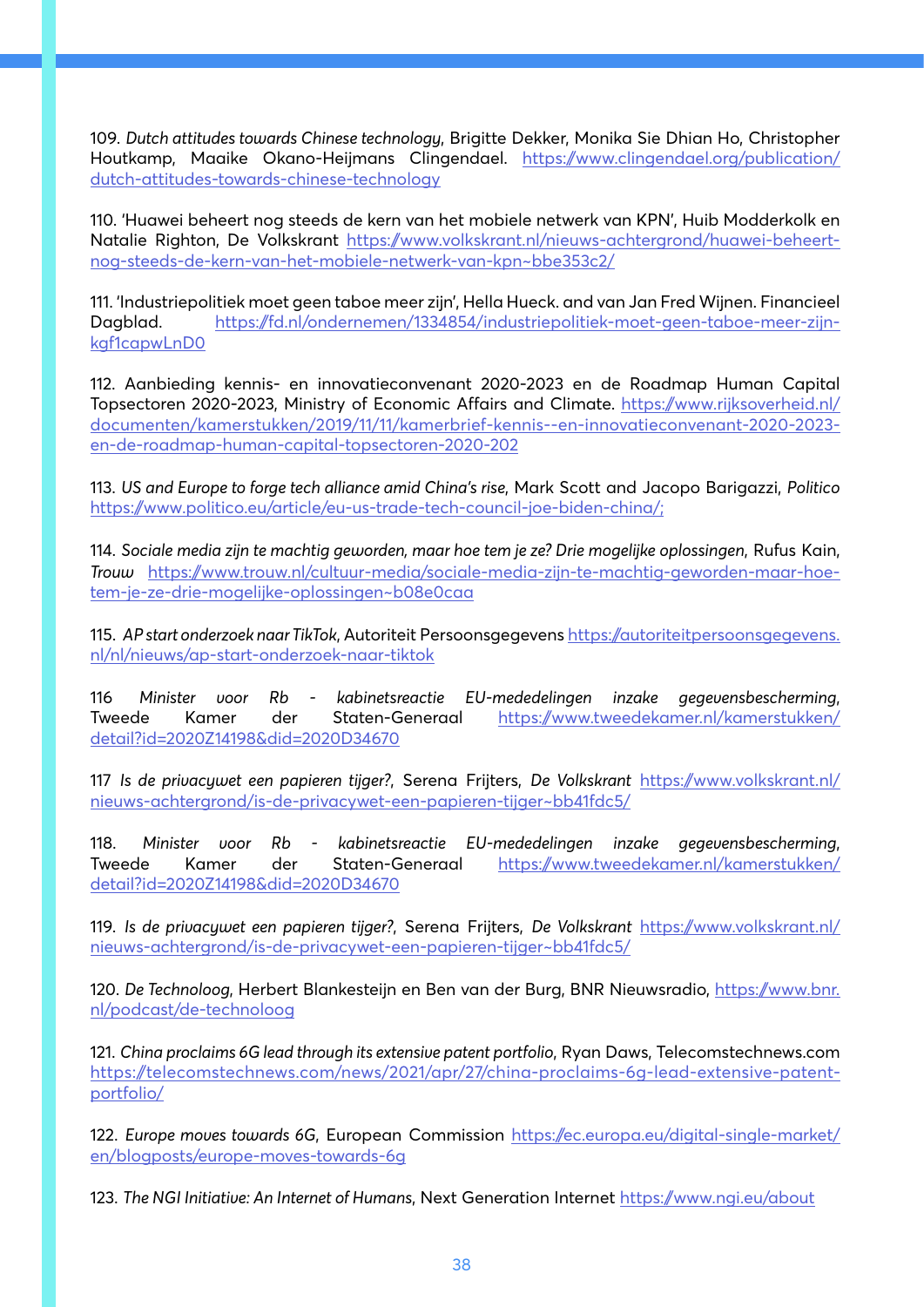124. About IQT, In-Q-Tel, https://www.iqt.org/about-iqt/

125. *Adviesrapport eerste beoordelingsronde commissie Nationaal Groeifonds*, Nationaal Groeifonds, https://www.nationaalgroeifonds.nl/documenten/rapporten/2021/04/09/adviesrapport-eerstebeoordelingsronde-commissie-nationaal-groeifonds

126. *European Digital Identity*, European Commission, https://ec.europa.eu/info/strategy/ priorities-2019-2024/europe-fit-digital-age/european-digital-identity\_en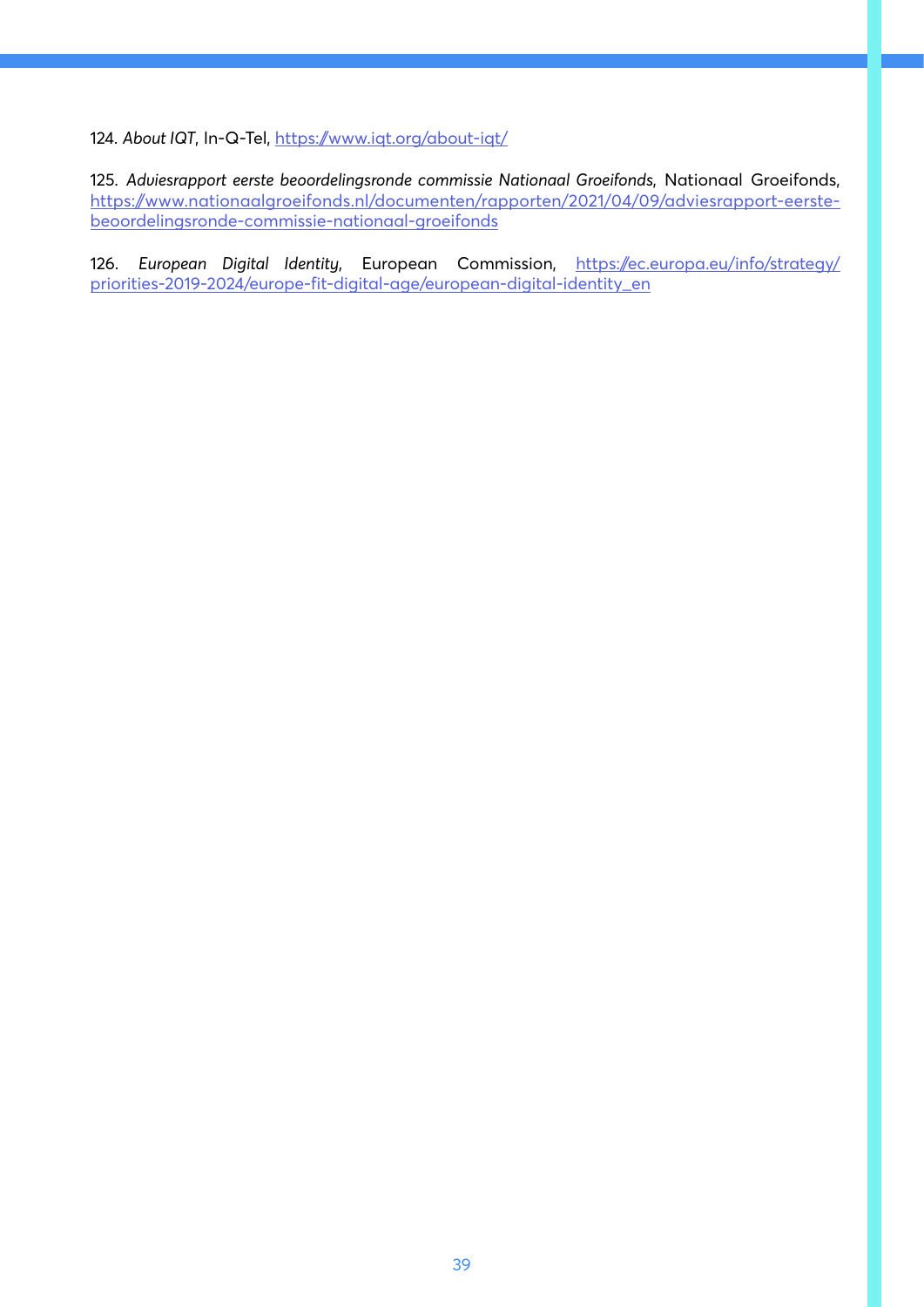# **SWEDEN**

### *In splendid isolation you can always be the one and only. First but also last.*

**Gunnar Hökmark**, Stockholm Free World Forum

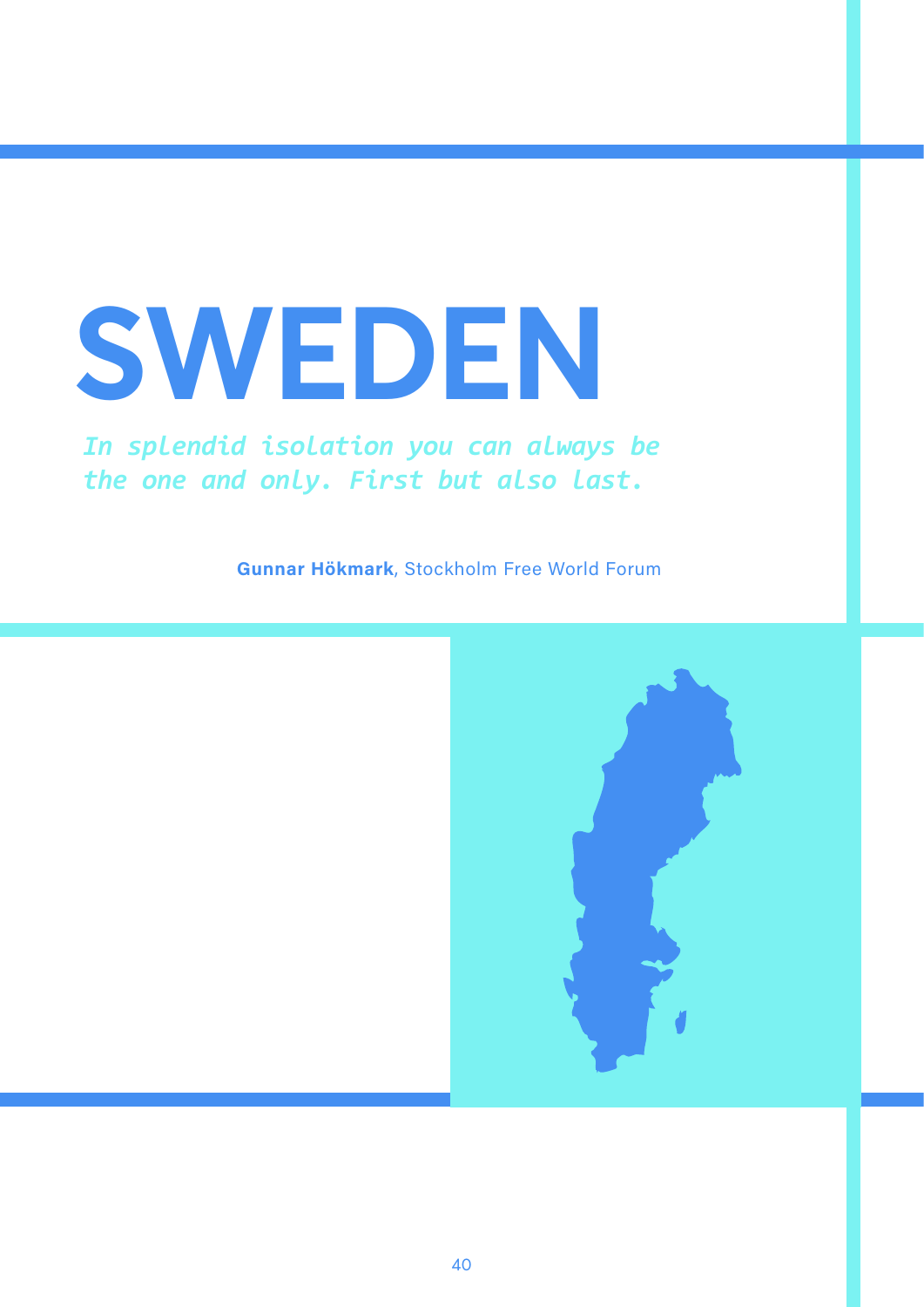# **Introduction**

Digitalisation in Sweden has not been a controversial issue, although the various consequences and risks have always been discussed, not least the issues surrounding data privacy. Those issues have, perhaps, been more tense in Sweden than in many other countries due to the principle of public access to official records.<sup>127</sup> The principle is a part of how Sweden is governed, with all official documents available to the public unless there are special reasons for secrecy, which then must be proved. This hasn't hindered the fact that digitalisation is not only widely accepted but also welcome as a matter of modernity, efficiency, productivity and simplification of daily life.

This normalisation of digitalisation is also the reason that Sweden, as well as other Nordic countries, has been hesitant in accepting the idea of a special digital tax that would shift taxing rights to the country of the consumer or user. For Sweden, this is considered a deviation "from internationally established principles"128 - the digital economy should be treated no differently from the traditional economy in this regard, with taxation occurring where value is created. This approach is also characterising the Swedish approach to AI, in which the Government's stated goal is to make Sweden a leader in harnessing the opportunities that the use of AI can offer - with the aim of strengthening Sweden's welfare and competitiveness.129 Emphasis is also placed on the need for cooperation and developing international partnerships both within the EU and globally.

### **A Perspective on the Swedish Approach**

There are a number of reasons for this way of looking upon digitalisation and AI as natural parts of the technological development of our society. Sweden is a technology-friendly society and industry combined with individual curiosity and awareness of international development. Quite soon after their development, automatic data processing and computers came into use in Swedish industry, which itself was often technology driven, and during the 1980s taxation rules made it easy to have a computer or later a laptop at home.

The IT-development gathered pace via the telecom-company Ericsson and the cluster of start-ups and companies around its rapid development. The following dotcom boom resulted not only in a bubble but also in an environment full of entrepreneurs, programmers and engineers developing new start-ups and new industries, such as Spotify, Klarna and other fintech, and the emergence of e-sport, gaming companies and videogames, as well as a rapid digitalisation of media, banks, travelling companies and so on.

Digital sovereignty has from this perspective never been an issue in the Swedish debate, rather there is an emphasis on the need to safe-guard competitiveness and to be open to new innovations driving digitalisation or growth. On the international market there has been no demand to restrict or hinder others or require digitalisation to be of Swedish origin. Developments from all over the world have been welcome and have contributed to the Swedish digitalisation, new innovations and competitiveness. Our main question has been and is how to lead globally and to facilitate this through the internal market.

#### **Sweden and the EU in the digitalised world**

The reasons are simple. In a digitalised world you are always competing with the whole world, unless you choose to compete only with yourself. In reality that means you are destined to end up last, because without competition and the contribution from the best you will never be the best.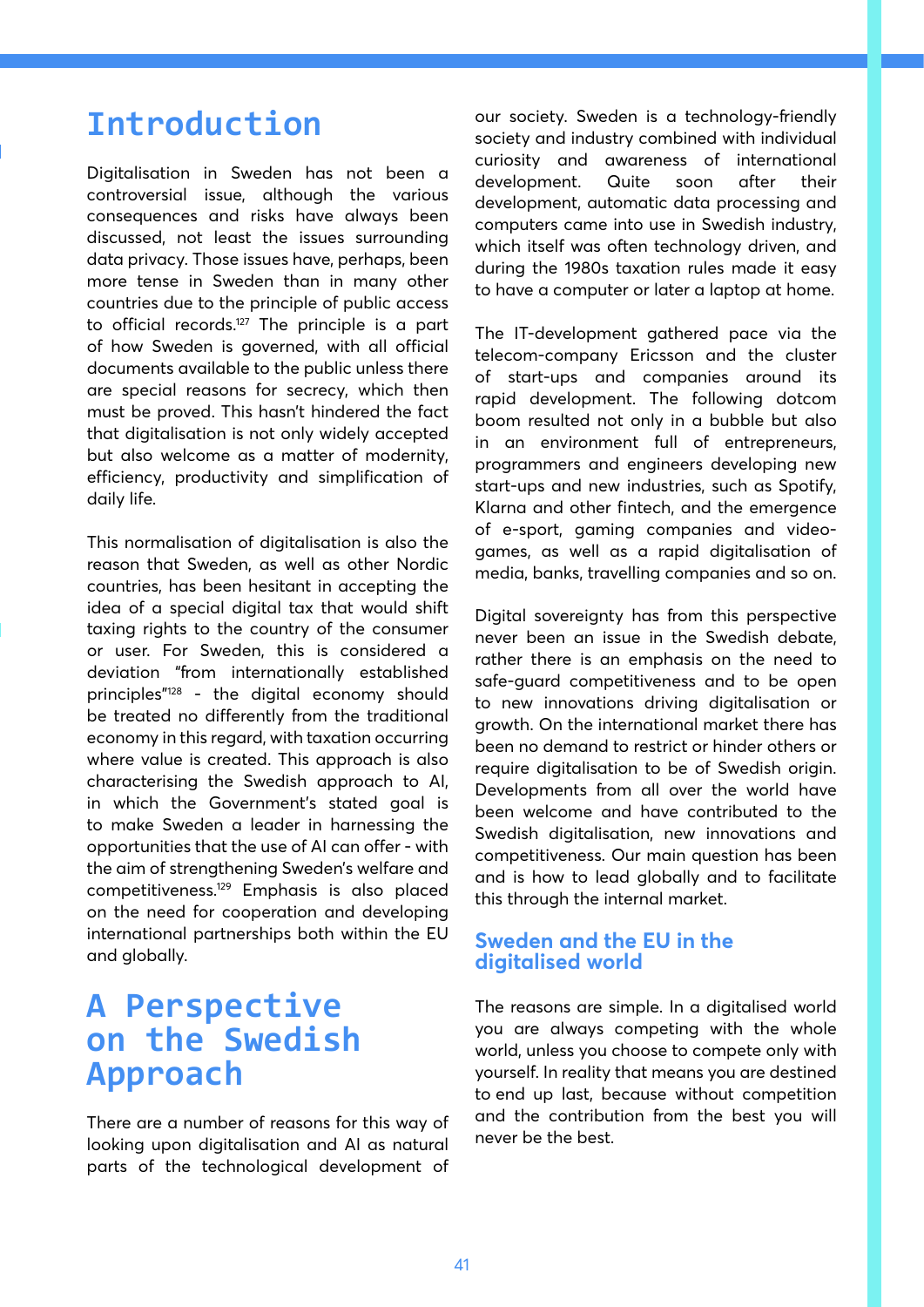The logic of the digitalised world is that you are not on your own but together with everyone else, without any boundaries or borders. If you choose to withdraw from the world, or to build barricades between you and the rest, you will not only become less competitive, you will also lose out on the benefits of the digitalised world.

Digitalisation means full access 24/7 to all the information, news, knowledge, goods, services and markets in the world. But full access to the world is only one part.

The other part is the best possible capacity and capability to analyse information, process data, steer production, supervise systems, manage activities and distribute services in the widest sense. It is the information, the data, the production, the systems and the services that are the core essentials. If you decouple yourself from that you will lose the best of it.

It is like in many other areas of society. The important thing is not where the car is produced but wherefrom you can go and whereto, and how your traffic system develops. It is not where the powerplant is situated that determines if the economy is advanced and competitive, but the access to electricity and how you utilise it.

While the car industry is advanced, the mobility in your society is defined by the number of cars, the roads, the infrastructure, and the number of skilled car drivers. And it is of course not at all a bad thing to have plenty of power production in your country but in the end it is a matter of transforming oil, gas, wind, hydro or nuclear into electricity. And the crucial thing is how you use it.

The ongoing debate about digital autonomy or sovereignty, ironically enough driven by the same Commission that is supposed to defend, uphold and deepen competition, is a way to decouple or shield European companies from global competition. The goals regarding digital sovereignty or digital autonomy feed a logic that makes it more important where capacities and capabilities come from, and what country of origin they have, rather than having the best and using them the best way.

That is the wrong way to go. If we are to be digital leaders, we need to attract and secure the best capacities and capabilities in Europe, integrate the most advanced digital services into our businesses and use the best platforms for them. The best clouds, the best software, the best word processors, the best search engines, the best business models - all in Europe. We shouldn't settle for second best.

The right way to foster European champions and global leaders is by competition and development in a vital internal market.

There is at least one strong argument for this approach: The rapid development of digital services is day by day leaving a surprised world in its wake.

Forecasters, experts, politicians and businesspeople have time after time underestimated not only the speed and the magnitude of change but also the disruptive character of the development. We have all heard of early forecasts about the number of computers needed in future or about the speeds of these machines.

This has mainly to do with the fact that digital technologies are not only developing exponentially but also changing their character. What was once used for calculation or word processing, and at that time fantastic as such; became e-mail, at that time fantastic as such; and search engines, fantastic as such, and social forums, fantastic as such, have now developed into a world with a web so wide it includes people, companies, scholars, countries, media, universities, Internet of Things, algorithms, AI and all new dimensions of this that change the world from over time.

The point is that what we see is not one defined by any gradual linear development, not even a gradual exponential one, but a number of parallel and exponential developments in new areas turning into new services and new opportunities that are beyond what was forecasted yesterday. That's why forecasting has proved to be so wrong.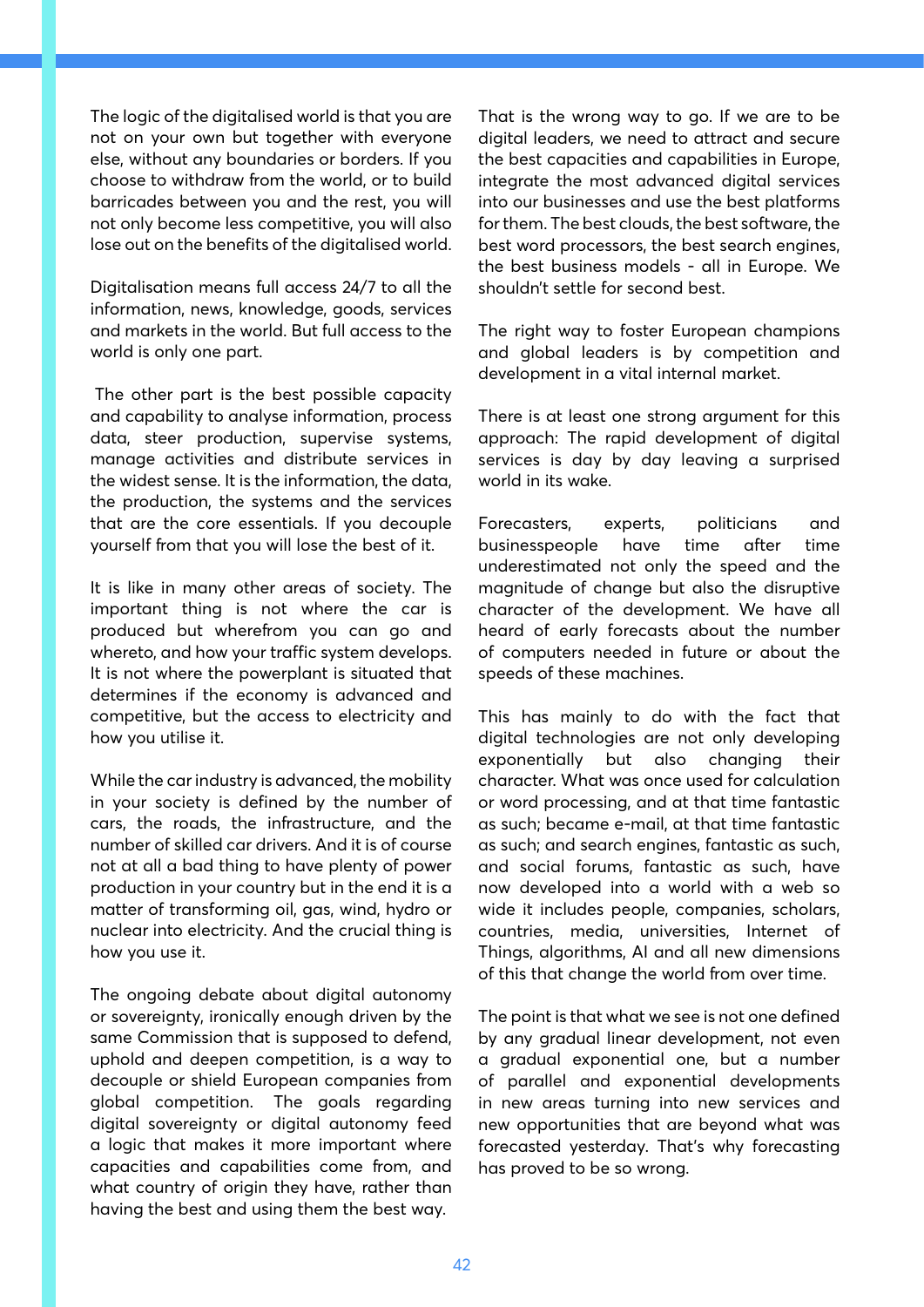Another point is that we are doing new things with new speeds, services and products, replacing old ones or even making them obsolete. All these new services are increasingly a function of growth, enterprising and economic activities out there in the real world.

That's why it is not any more about the telecom sector or about the digital sector. It is about our societies and economies becoming digital, as such establishing fundamentally new logics in sector after sector in our economy.

Europe taking the lead in 5G development would have an impact on European competitiveness and innovation, the development of the single market and new global companies, and on Europe's attractiveness for investments. It would give us a global lead in research, development and sciences and would enhance the inclusive character of Europe. The world's biggest economy can achieve the world's best consequences of leading in an area that will define competitiveness and speed of innovation for a long time.

This is not about leadership in an industrial sector, such as telecom, or digital development, this is about industry and development. This is about the whole of our society. We can't have one set of rules for the digital and another set for the rest of the society, because digital will be the norm in all parts of society.

Once upon a time there was a discussion about electricity as a single phenomenon that could be useful, some thought, for medical purposes or for lighting up houses. The development of electricity was considered a special issue. Today it is not. The production of electrical power is of course important, but more as one of very many industrial sectors. The real change is the electrification of our society.

Today our entire society is based on electricity and it is not possible to think about a modern society without taking electricity for granted. We are electrified, so to say. It is not the electrical industry we talk about today; it is the

society that has developed through electricity.

When discussing issues about digital sovereignty, digital autonomy or digital taxes we need to understand that we have already entered a phase where The Digital is not about the future, not even about a sudden development in the present but rather the result of a long development in a short period of time. This changes the logic of digitalisation. A short look back in time is illustrative.

If 3G was modernisation by digitalisation, 4G was the digitalisation of services and 5G now will be the industrialisation of digital technologies - or maybe better the normalisation of digitalisation - meaning that the normal in all sectors of society and economy will be based on digitalisation. Just as electricity is normal and was once part of a wave of industrialisation, digitalisation now marks a new wave of industrialisation and change of our societies.

It will define competitiveness, the emergence of new services and products, production, marketing, sales and distribution. Health care, transports, communications, participation and what have you.

We led in 3G. We proved that we could be world leaders, setting the global standards.

In 4G, we lagged behind, in a way that had very clear consequences for the competitiveness of our economy. Digital services developed with impressive magnitude in US, from all the platforms to social networks and apps. So now American companies are dominant in huge parts of the markets of digital services.

This is the fundamental reason for the present strive to regulate the entrepreneurial and competitive preconditions for European companies. And it is the wrong reason. It is based on the vain hope that regulating platforms and social media will give European companies better chances if we press the Americans back. But in reality, we are rather undermining the opportunities for new emerging European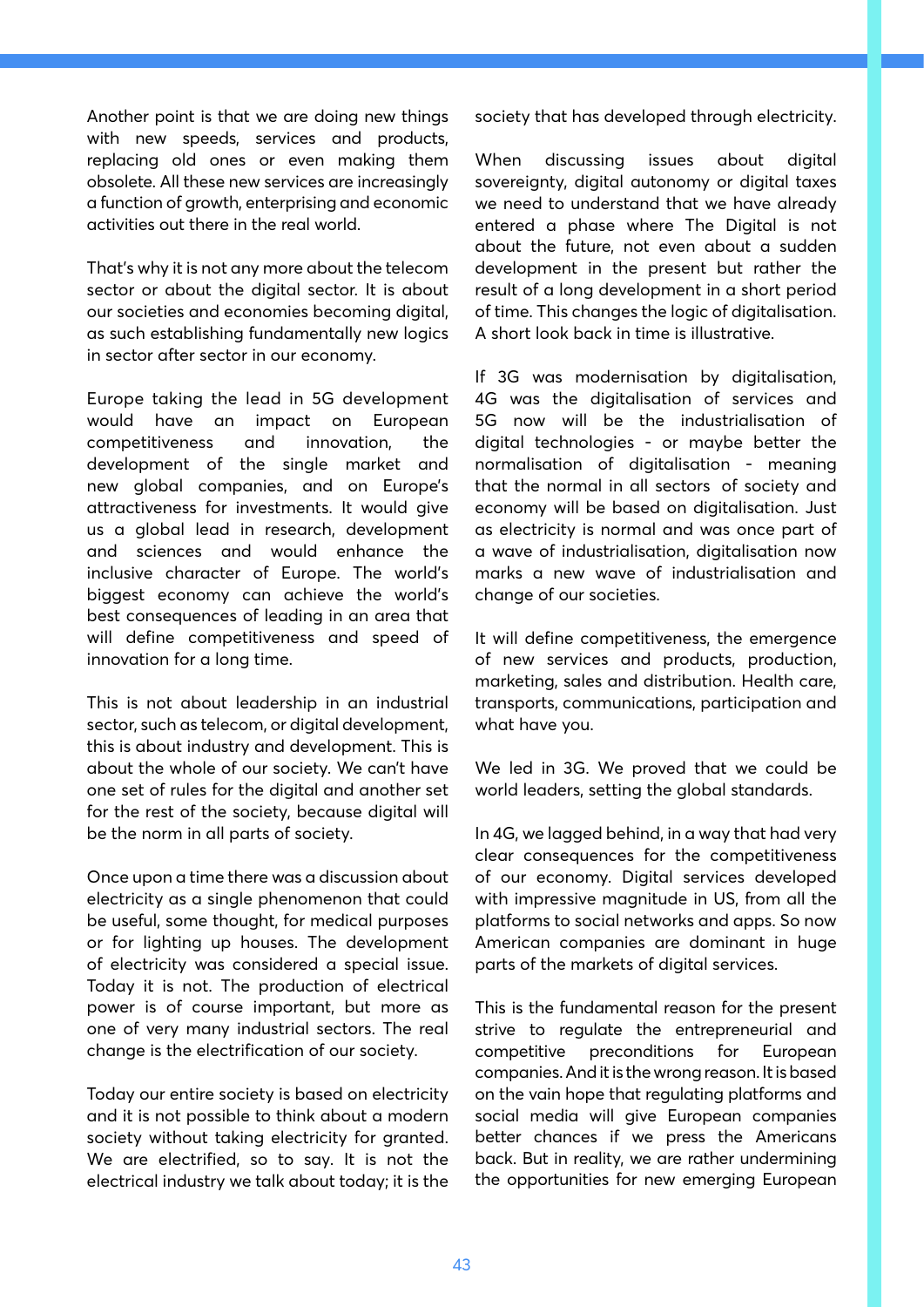companies by thresholds that only the already big American companies can master.

When it comes to the launch and the development of 5G and the Internet of Things, our strategy and goals must be based on a broad economic and societal perspective.

Now it is about the European economy as a whole. We won't be global leaders if we go for autonomy or sovereignty because we risk being shielded off from the rapid development in the global economy and forcing our companies to stay within the European markets. And at a time when everything is digital, this is not only about the digital companies themselves. It is about everything.

# **A strategy for openness**

As outlined above, the Swedish approach to digitalisation has been less a matter of a strategy outlined by politicians and more of following a track of industrial development, innovation and openness to new technologies.

The leadership Sweden gained in this area in the 1990s was more a consequence of positive political leadership, structural reforms of competition between different service providers and networks, investments in fiber and the opening up of spectrum to allow for mobile broad band as well as the affirmative attitude to the use of IT and digitalisation rather than support to individual companies or special technologies.

It was a very market-oriented and market lead development where Government and politicians advocated the use of IT. Less political attention and hesitance regarding spectrum allocation has slowed down the development. The ongoing efforts to speed up can be described as follows.

**The Swedish digital strategy**<sup>130</sup> addresses the capacities and capabilities in Sweden more than the origin of companies or algorithms, or the ownership of software or clouds.

- **• Digital skills** is a matter of individuals' opportunities to utilize the digital transformation. It is about participation, modernisation of education, development of the labour market and public digital competence.
- **• Digital security** is not just about cyber security but also safeguarding individual privacy and a digital identity for everyone, securing functioning digital markets and making it possible to navigate and take full use of the digital services that become the new normal.
- **• Digital innovation** is about entrepreneurship, supporting the development of innovation and the transformation of them into companies. Sweden should be a leading country developing the digital technologies – for example payment services and other parts of fintech - but also in transforming them into business, investments, e-sport, public services, health care and all other areas up for modernization. Swedish companies must gain increased competitiveness through digitalization and IT companies in the widest meaning - from Ericsson to Spotify – should prosper.
- **• Digital management** is about securing the management of Government, and about public services and institutions being as efficient as possible.
- **• Digital infrastructure** is about access for everyone in all parts of Sweden to rapid broadband, stable mobile services and the best capacities to use and contribute to digitalisation. Maybe this is the most important goal - and at the same time the easiest to define and achieve - because it gives the opportunities and the precondition for a broad and rapid development in all parts of society driven by individual demand and entrepreneurial force.

The group of D9+ countries – the group of digital frontrunners including Belgium, Denmark, Ireland, the Netherlands, Portugal, Sweden, the Czech Republic, Estonia, Luxembourg, Poland, Spain and Finland – recently expressed support for the same approach. In their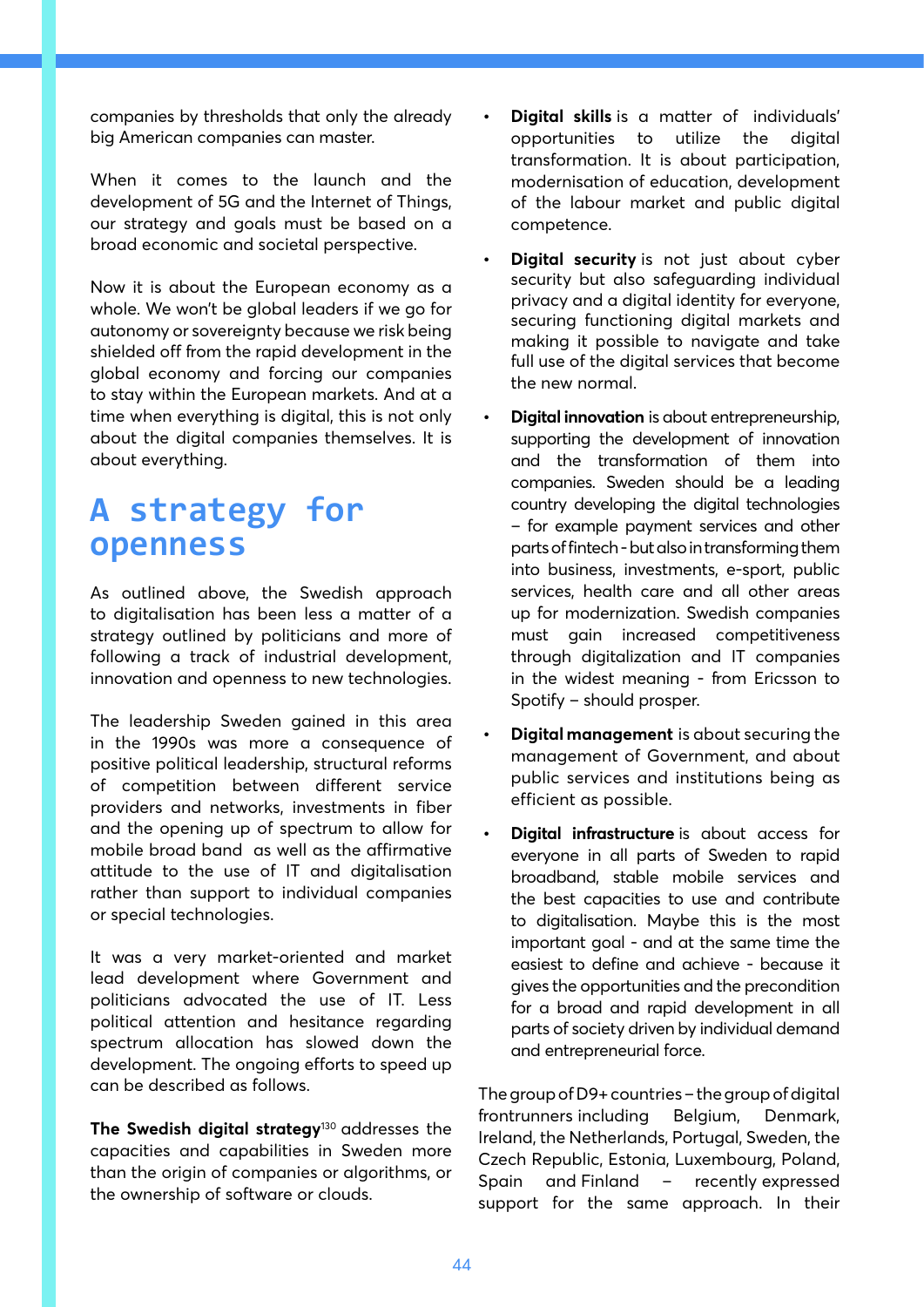meeting in Helsinki, Finland on 27 January, the countries agreed on a resolution with a number of key principles. Among other things, they emphasised the need to engage in global competition and strengthen the European competitive edge; enhance the Single Market while avoiding burdensome regulation; develop digital competence and invest in key enabling technologies that support European competitiveness and accelerate the digital transition; and support technological and digital openness through regulatory cooperation with international partners and ambitious rules in trade agreements.

It is with such an open mind and global perspective that we will become world leaders. It is about capacities and capabilities and about transforming the European economy into a vital digital economy.

This open perspective is something we need to share with the US rather than standing alone in conflict with American companies. We need the transatlantic link for innovative digitalisation in order to develop the values of the free world into standards and ethics of the global economy. By setting the agenda together we can face the threats and the aggressive policies of China without dividing the global economy.

Isolated you are not so splendid as you might believe. On the global scene, an openness to all the inspirations, changes, innovations and competition you may meet, can make you a global leader.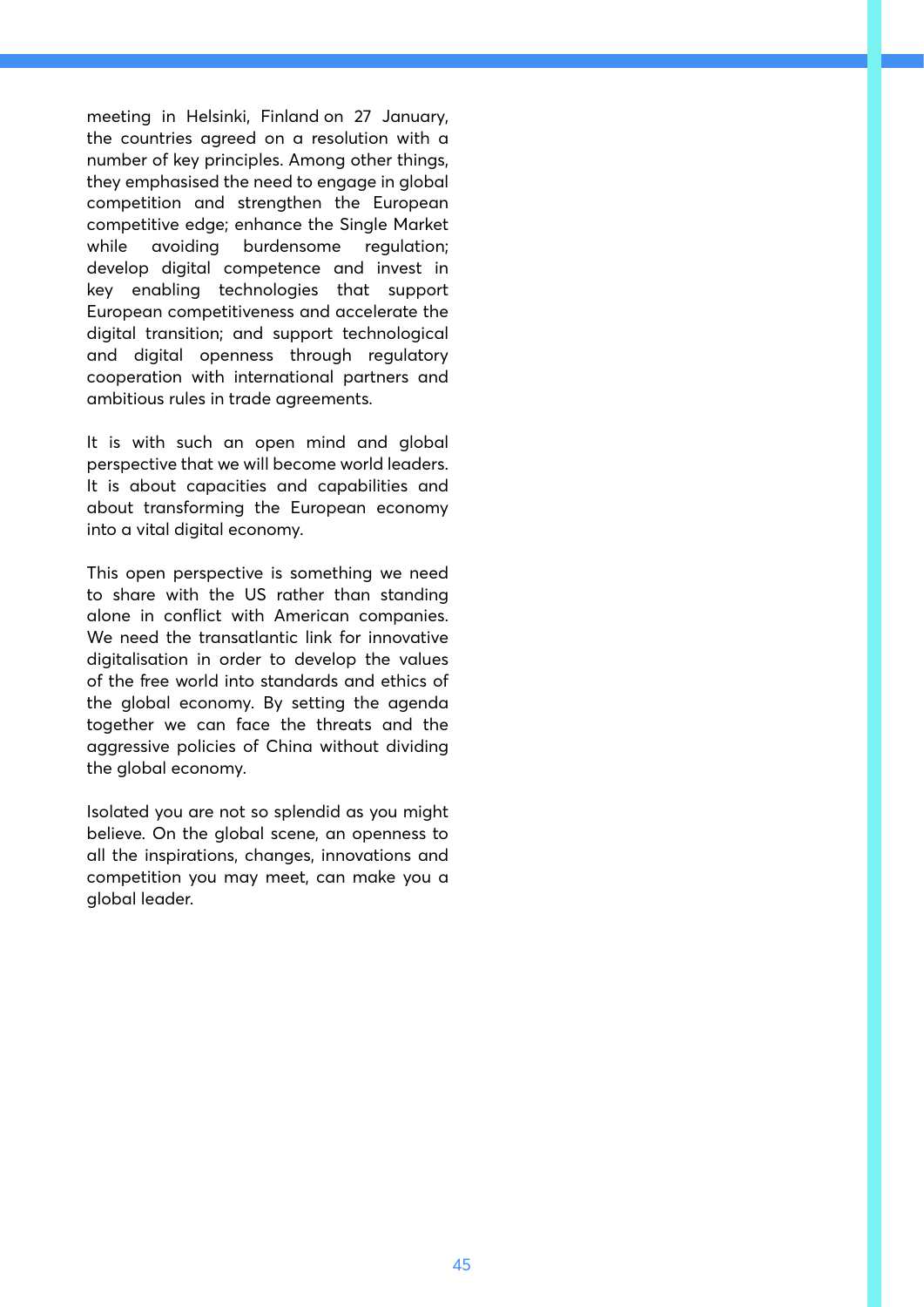# **Endnotes**

127. *Public access to information and secrecy - The legislation in brief*, Government of Sweden https:// www.regeringen.se/4a76f3/contentassets/2c767a1ae4e8469fbfd0fc044998ab78/public-accessto-information-and-secrecy.pdf

128. *Global cooperation is key to address tax challenges from digitalization*, Government of Sweden https://www.government.se/statements/2018/06/global-cooperation-is-key-to-address-taxchallenges-from-digitalization/?TSPD\_101\_

129. *National approach to artificial intelligence*, Government of Sweden https://www.government. se/4a7451/contentassets/fe2ba005fb49433587574c513a837fac/national-approach-to-artificialintelligence.pdf

130. *För ett hållbart digitaliserat Sverige – en digitaliseringsstrategi*, Government of Sweden https://www.regeringen.se/49adea/contentassets/5429e024be6847fc907b786ab954228f/ digitaliseringsstrategin\_slutlig\_170518-2.pdf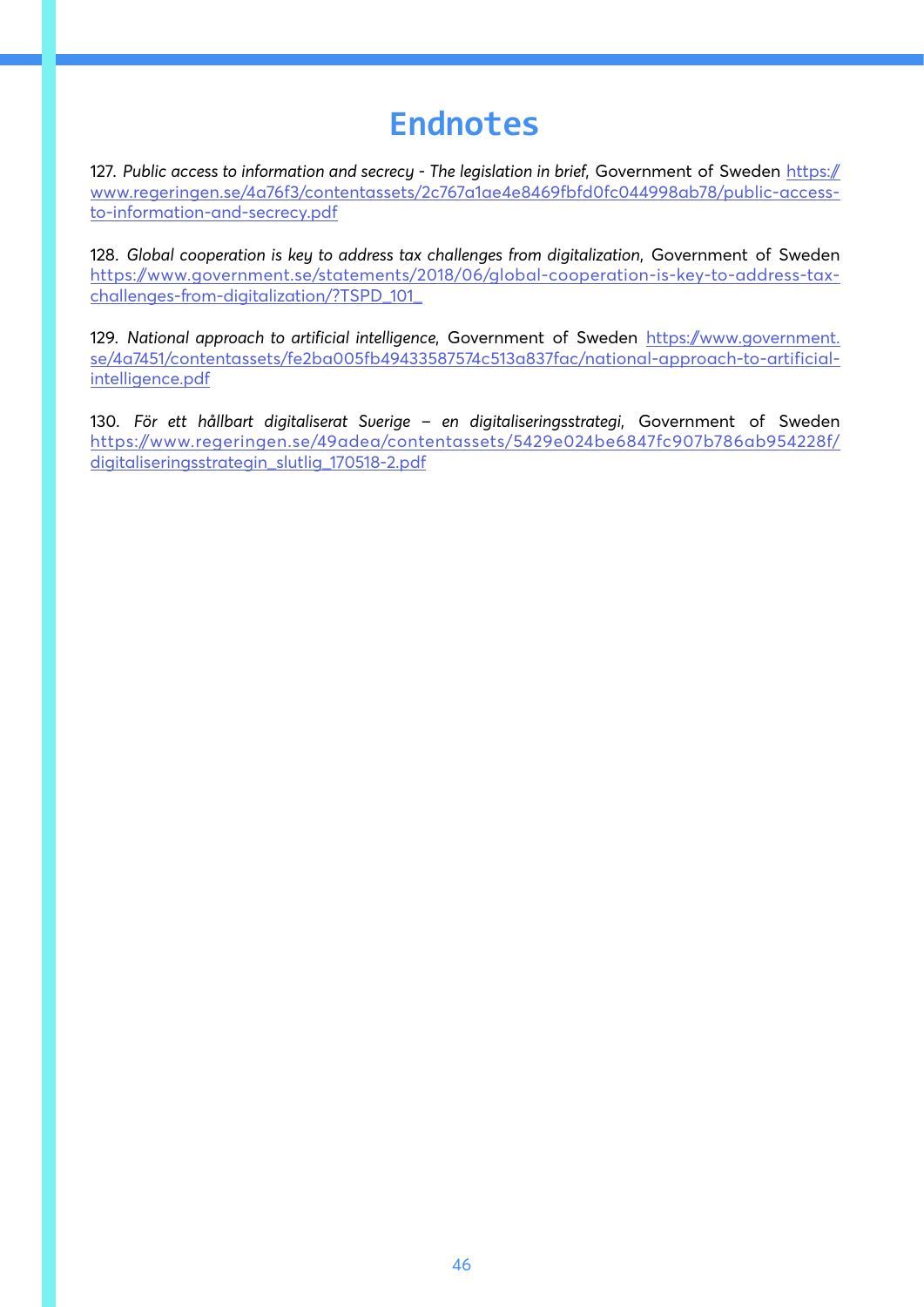The Institute of International and European Affairs (IIEA) is Ireland's leading international affairs think tank. Founded in 1991, its mission is to foster and shape political, policy and public discourse in order to broaden awareness of international and European issues in Ireland and contribute to more informed strategic decisions by political, business and civil society leaders.

The IIEA is independent of government and all political parties and is a not-for profit organisation with charitable status. In January 2021, the Global Go To Think Tank Index ranked the IIEA as Ireland's top think tank.

> © Institute of International and European Affairs, July 2021 Creative Commons License

This is a human-readable summary of (and not a substitute for) the license. https://creativecommons.org/licenses/Attribution-NonCommercial-ShareAlike 4.0 International (CC BY-NC-SA 4.0)

You are free to:

• Share - copy and redistribute the material in any medium or format

• Adapt - remix, transform, and build upon the material

• The licensor cannot revoke these freedoms as long as you follow the license terms. Under the following terms:

Attribution — You must give appropriate credit, provide a link to the license, and indicate if changes were made. You may do so in any reasonable manner, but not in any way that suggests the licensor endorses you or your use.

NonCommercial — You may not use the material for commercial purposes.

ShareAlike — If you remix, transform, or build upon the material, you must distribute your contributions under the same license as the original.

No additional restrictions — You may not apply legal terms or technological measures that legally restrict others from doing anything the license permits.



The IIEA acknowledges the support of the Europe for Citizens Programme of the European Union.